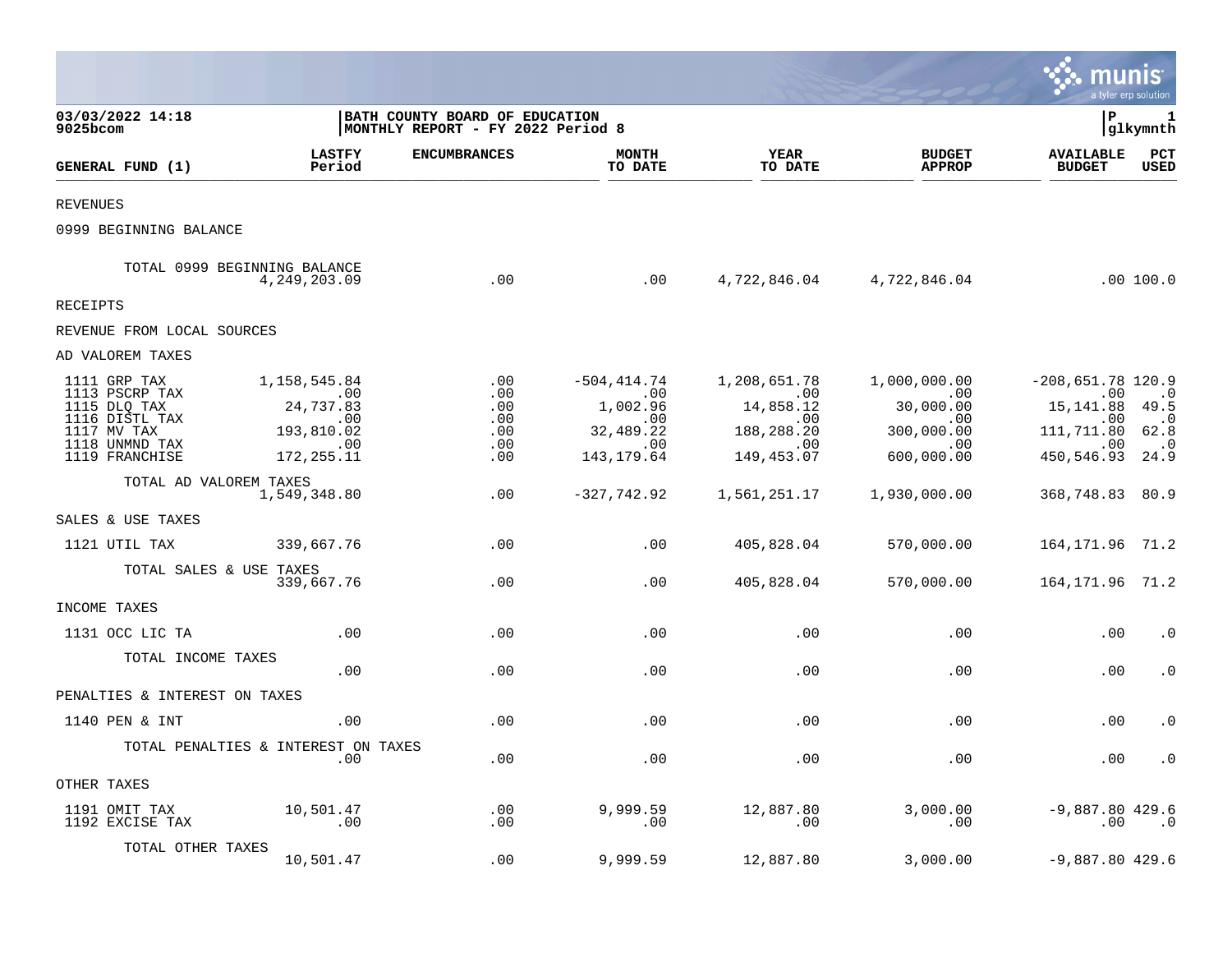|                                                                                                                |                                        |                                                                            |                                        |                                        |                                        | munis                                  | a tyler erp solution                                                                    |
|----------------------------------------------------------------------------------------------------------------|----------------------------------------|----------------------------------------------------------------------------|----------------------------------------|----------------------------------------|----------------------------------------|----------------------------------------|-----------------------------------------------------------------------------------------|
| 03/03/2022 14:18<br>$9025$ bcom                                                                                |                                        | <b>BATH COUNTY BOARD OF EDUCATION</b><br>MONTHLY REPORT - FY 2022 Period 8 |                                        |                                        |                                        | l P                                    | 2<br> glkymnth                                                                          |
| GENERAL FUND (1)                                                                                               | <b>LASTFY</b><br>Period                | <b>ENCUMBRANCES</b>                                                        | <b>MONTH</b><br>TO DATE                | <b>YEAR</b><br>TO DATE                 | <b>BUDGET</b><br><b>APPROP</b>         | <b>AVAILABLE</b><br><b>BUDGET</b>      | PCT<br><b>USED</b>                                                                      |
| REVENUE OTHER LOCAL GOVERNMENT UNITS                                                                           |                                        |                                                                            |                                        |                                        |                                        |                                        |                                                                                         |
| 1280 IN LIEU OF                                                                                                | .00                                    | .00                                                                        | .00                                    | .00                                    | .00                                    | .00                                    | $\cdot$ 0                                                                               |
| TOTAL REVENUE OTHER LOCAL GOVERNMENT UNITS                                                                     | .00                                    | .00                                                                        | .00                                    | .00                                    | .00                                    | .00                                    | $\cdot$ 0                                                                               |
| TUITION                                                                                                        |                                        |                                                                            |                                        |                                        |                                        |                                        |                                                                                         |
| 1310 TUIT IND<br>1320 GOV TUI IN<br>1330 GOV TUI OU<br>1340 TUIT OTHR                                          | .00<br>.00<br>.00<br>.00               | .00<br>.00<br>.00<br>.00                                                   | .00<br>.00<br>.00<br>.00               | .00<br>.00<br>.00<br>.00               | .00<br>.00<br>.00<br>.00               | .00<br>.00<br>.00<br>.00               | $\cdot$ 0<br>$\cdot$ 0<br>$\begin{smallmatrix} 0 \\ 0 \\ 0 \end{smallmatrix}$           |
| TOTAL TUITION                                                                                                  | .00                                    | .00                                                                        | .00                                    | .00                                    | .00                                    | .00                                    | $\cdot$ 0                                                                               |
| TRANSPORTATION                                                                                                 |                                        |                                                                            |                                        |                                        |                                        |                                        |                                                                                         |
| 1410 TRNS INDIV<br>1420 TRN GOV IN<br>1430 TRN GOV OU<br>1440 TRN OTH PV<br>1441 TRN NON-PB<br>1442 TRN FSC CT | .00<br>.00<br>.00<br>.00<br>.00<br>.00 | .00<br>.00<br>.00<br>.00<br>.00<br>.00                                     | .00<br>.00<br>.00<br>.00<br>.00<br>.00 | .00<br>.00<br>.00<br>.00<br>.00<br>.00 | .00<br>.00<br>.00<br>.00<br>.00<br>.00 | .00<br>.00<br>.00<br>.00<br>.00<br>.00 | $\cdot$ 0<br>$\cdot$ 0<br>$\cdot$ 0<br>$\cdot$ 0<br>$\boldsymbol{\cdot}$ 0<br>$\cdot$ 0 |
| TOTAL TRANSPORTATION                                                                                           | .00                                    | .00                                                                        | .00                                    | .00                                    | .00                                    | .00                                    | $\cdot$ 0                                                                               |
| EARNINGS ON INVESTMENTS                                                                                        |                                        |                                                                            |                                        |                                        |                                        |                                        |                                                                                         |
| 1510 INT ON INV<br>1540 INVST PRPT                                                                             | 18,931.20<br>.00                       | .00<br>.00                                                                 | 2,514.42<br>.00                        | 19,226.35<br>.00                       | 10,000.00<br>.00                       | $-9, 226.35$ 192.3<br>.00              | $\overline{\phantom{0}}$ .0                                                             |
| TOTAL EARNINGS ON INVESTMENTS                                                                                  | 18,931.20                              | .00                                                                        | 2,514.42                               | 19,226.35                              | 10,000.00                              | $-9,226.35$ 192.3                      |                                                                                         |
| FOOD SERVICE                                                                                                   |                                        |                                                                            |                                        |                                        |                                        |                                        |                                                                                         |
| 1630 SPEC FUNC                                                                                                 | .00                                    | .00                                                                        | .00                                    | .00                                    | .00                                    | .00                                    | $\cdot$ 0                                                                               |
| TOTAL FOOD SERVICE                                                                                             | .00                                    | .00                                                                        | .00                                    | .00                                    | .00                                    | .00                                    | $\cdot$ 0                                                                               |
| STUDENT ACTIVITIES                                                                                             |                                        |                                                                            |                                        |                                        |                                        |                                        |                                                                                         |
| 1740 FEES<br>1750 DONATIONS                                                                                    | .00<br>.00                             | $\boldsymbol{\mathsf{.00}}$<br>.00                                         | .00<br>.00                             | .00<br>.00                             | .00<br>.00                             | .00<br>.00                             | $\cdot$ 0<br>$\cdot$ 0                                                                  |
| TOTAL STUDENT ACTIVITIES                                                                                       | .00                                    | .00                                                                        | .00                                    | .00                                    | .00                                    | .00                                    | $\cdot$ 0                                                                               |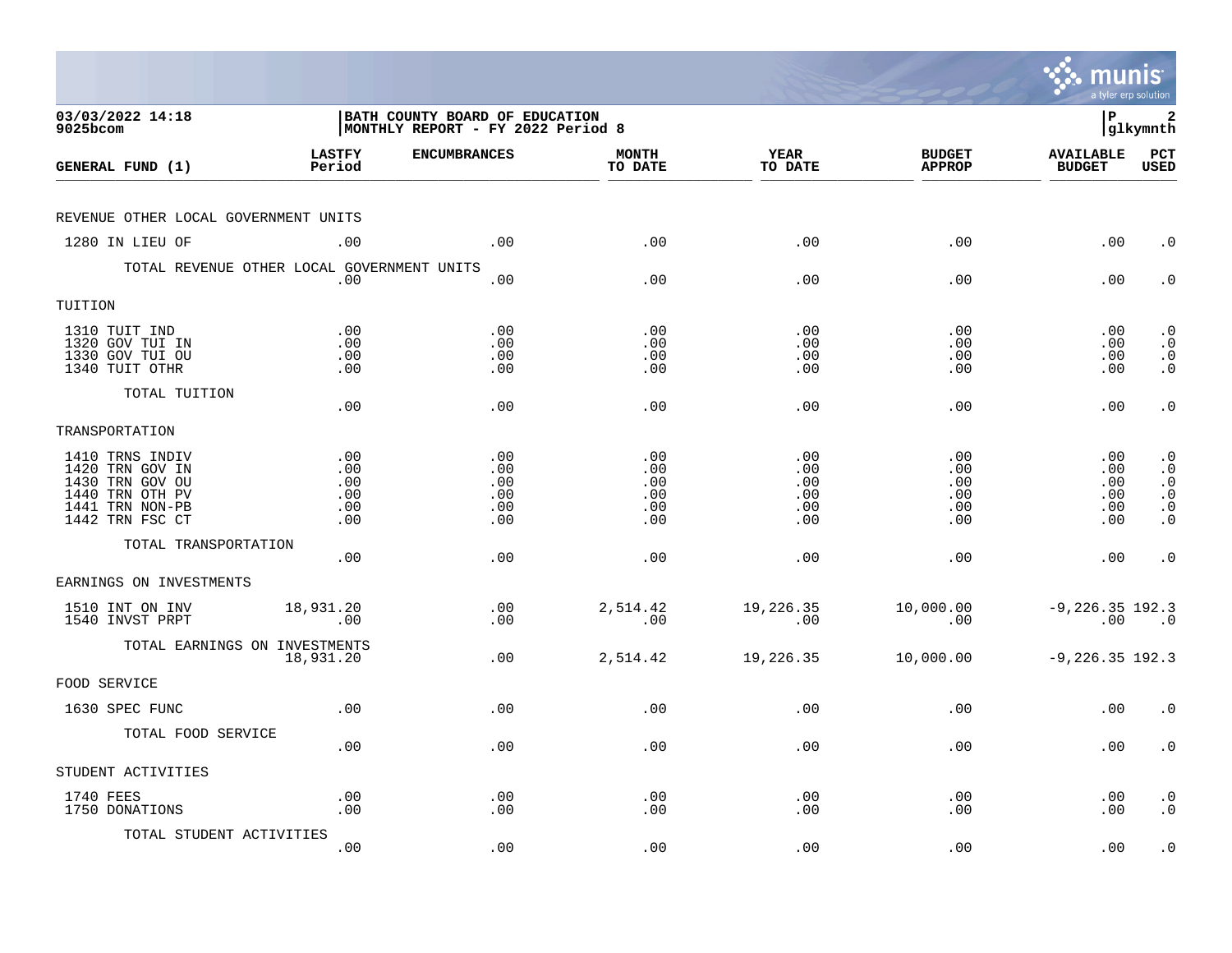

| 03/03/2022 14:18<br>9025bcom                                                                                                                                                                                                                 |                                                                                              | <b>BATH COUNTY BOARD OF EDUCATION</b><br> MONTHLY REPORT - FY 2022 Period 8             |                                                                                           |                                                                                                              |                                                                                                                           | lР                                                                                                                                              | 3<br> glkymnth                                                                                                                          |
|----------------------------------------------------------------------------------------------------------------------------------------------------------------------------------------------------------------------------------------------|----------------------------------------------------------------------------------------------|-----------------------------------------------------------------------------------------|-------------------------------------------------------------------------------------------|--------------------------------------------------------------------------------------------------------------|---------------------------------------------------------------------------------------------------------------------------|-------------------------------------------------------------------------------------------------------------------------------------------------|-----------------------------------------------------------------------------------------------------------------------------------------|
| GENERAL FUND (1)                                                                                                                                                                                                                             | <b>LASTFY</b><br>Period                                                                      | <b>ENCUMBRANCES</b>                                                                     | <b>MONTH</b><br>TO DATE                                                                   | <b>YEAR</b><br>TO DATE                                                                                       | <b>BUDGET</b><br><b>APPROP</b>                                                                                            | <b>AVAILABLE</b><br><b>BUDGET</b>                                                                                                               | PCT<br><b>USED</b>                                                                                                                      |
| OTHER REVENUE FROM LOCAL SOURCES                                                                                                                                                                                                             |                                                                                              |                                                                                         |                                                                                           |                                                                                                              |                                                                                                                           |                                                                                                                                                 |                                                                                                                                         |
| 1911 BLDG RENT<br>1912 BUS RENT<br>1919 OTHER RENT<br>1920 CONTRIBUTE<br>1929 INKIND REV<br>1941 TXT SALES<br>1942 TXT RENTS<br>1951 MSC SCH IN<br>1952 MSC SCH OU<br>1980 PRYR REFND<br>1990 MISC REV<br>1991 TRANSCRIPT<br>1993 OTH REBATE | .00<br>.00<br>.00<br>.00<br>.00<br>.00<br>.00<br>.00<br>.00<br>.00<br>8,807.99<br>.00<br>.00 | .00<br>.00<br>.00<br>.00<br>.00<br>.00<br>.00<br>.00<br>.00<br>.00<br>.00<br>.00<br>.00 | .00<br>.00<br>.00<br>.00<br>.00<br>.00<br>.00<br>.00<br>.00<br>.00<br>15.00<br>.00<br>.00 | .00<br>.00<br>.00<br>.00<br>.00<br>.00<br>350.00<br>.00<br>.00<br>$-3,941.79$<br>$-11, 268.91$<br>.00<br>.00 | $.00 \,$<br>$.00 \,$<br>.00<br>500.00<br>.00<br>.00<br>200.00<br>.00<br>.00<br>4,000.00<br>1,000.00<br>.00<br>$.00 \ \rm$ | .00<br>.00<br>.00<br>500.00<br>.00<br>.00<br>$-150.00$ 175.0<br>.00<br><br>0. 00. 01.79 .7<br>5. 98 – 7. 941.79<br>$12,268.91***$<br>.00<br>.00 | $\cdot$ 0<br>$\cdot$ 0<br>$\cdot$ 0<br>. $\boldsymbol{0}$<br>$\cdot$ 0<br>$\cdot$ 0<br>$\cdot$ 0<br>$\cdot$ 0<br>$\cdot$ 0<br>$\cdot$ 0 |
|                                                                                                                                                                                                                                              | TOTAL OTHER REVENUE FROM LOCAL SOURCES<br>8,807.99                                           | $.00 \ \,$                                                                              | 15.00                                                                                     | $-14,860.70$                                                                                                 | 5,700.00                                                                                                                  | 20,560.70-260.7                                                                                                                                 |                                                                                                                                         |
|                                                                                                                                                                                                                                              | TOTAL REVENUE FROM LOCAL SOURCES<br>1,927,257.22                                             | .00                                                                                     | $-315, 213.91$                                                                            | 1,984,332.66                                                                                                 | 2,518,700.00                                                                                                              | 534, 367. 34 78. 8                                                                                                                              |                                                                                                                                         |
| REVENUE FROM STATE SOURCES                                                                                                                                                                                                                   |                                                                                              |                                                                                         |                                                                                           |                                                                                                              |                                                                                                                           |                                                                                                                                                 |                                                                                                                                         |
| STATE PROGRAM                                                                                                                                                                                                                                |                                                                                              |                                                                                         |                                                                                           |                                                                                                              |                                                                                                                           |                                                                                                                                                 |                                                                                                                                         |
| 3111 SEEK                                                                                                                                                                                                                                    | 5,599,239.00                                                                                 | $\sim$ 00                                                                               | 717,915.00                                                                                |                                                                                                              | 5,755,602.00 8,664,110.00                                                                                                 | 2,908,508.00 66.4                                                                                                                               |                                                                                                                                         |
| TOTAL STATE PROGRAM                                                                                                                                                                                                                          | 5,599,239.00                                                                                 | .00                                                                                     | 717,915.00                                                                                | 5,755,602.00                                                                                                 | 8,664,110.00                                                                                                              | 2,908,508.00 66.4                                                                                                                               |                                                                                                                                         |
| OTHER STATE FUNDING                                                                                                                                                                                                                          |                                                                                              |                                                                                         |                                                                                           |                                                                                                              |                                                                                                                           |                                                                                                                                                 |                                                                                                                                         |
| 3122 VOC TRANSP<br>3124 DST VOC SC<br>3125 DRV TRN RB<br>3126 SUB REIMB<br>3127 FLEX SPD<br>3128 AUD REIMB<br>3129 KSB/D TR R                                                                                                                | .00<br>.00<br>.00<br>.00<br>.00<br>.00<br>.00                                                | .00<br>.00<br>.00<br>.00<br>.00<br>.00<br>.00                                           | .00<br>.00<br>.00<br>.00<br>.00<br>.00<br>.00                                             | .00<br>.00<br>.00<br>.00<br>.00<br>.00<br>.00                                                                | 5,000.00<br>$.00 \ \rm$<br>.00<br>$.00 \ \rm$<br>$.00 \ \rm$<br>$.00 \ \rm$<br>.00                                        | 5,000.00<br>.00<br>.00<br>.00<br>.00<br>.00<br>.00                                                                                              | $\cdot$ 0<br>$\cdot$ 0<br>$\cdot$ 0<br>$\cdot$ 0<br>. $\boldsymbol{0}$<br>$\boldsymbol{\cdot}$ 0<br>$\cdot$ 0                           |
|                                                                                                                                                                                                                                              | TOTAL OTHER STATE FUNDING                                                                    |                                                                                         |                                                                                           |                                                                                                              |                                                                                                                           |                                                                                                                                                 |                                                                                                                                         |
| EXPENDITURE REIMBURSEMENTS                                                                                                                                                                                                                   | .00                                                                                          | .00                                                                                     | .00                                                                                       | .00                                                                                                          | 5,000.00                                                                                                                  | 5,000.00                                                                                                                                        | $\cdot$ 0                                                                                                                               |
| 3130 NBC REIMB                                                                                                                                                                                                                               | .00                                                                                          | .00                                                                                     | .00                                                                                       | .00                                                                                                          | 7,000.00                                                                                                                  | 7,000.00                                                                                                                                        | $\cdot$ 0                                                                                                                               |
| 3131 MISC REIMB                                                                                                                                                                                                                              | .00                                                                                          | .00                                                                                     | .00                                                                                       | 10,685.53                                                                                                    | 14,000.00                                                                                                                 | 3,314.47                                                                                                                                        | 76.3                                                                                                                                    |
|                                                                                                                                                                                                                                              | TOTAL EXPENDITURE REIMBURSEMENTS<br>.00                                                      | .00                                                                                     | .00                                                                                       | 10,685.53                                                                                                    | 21,000.00                                                                                                                 | 10,314.47                                                                                                                                       | 50.9                                                                                                                                    |

REVENUE IN LIEU OF TAXES/STATE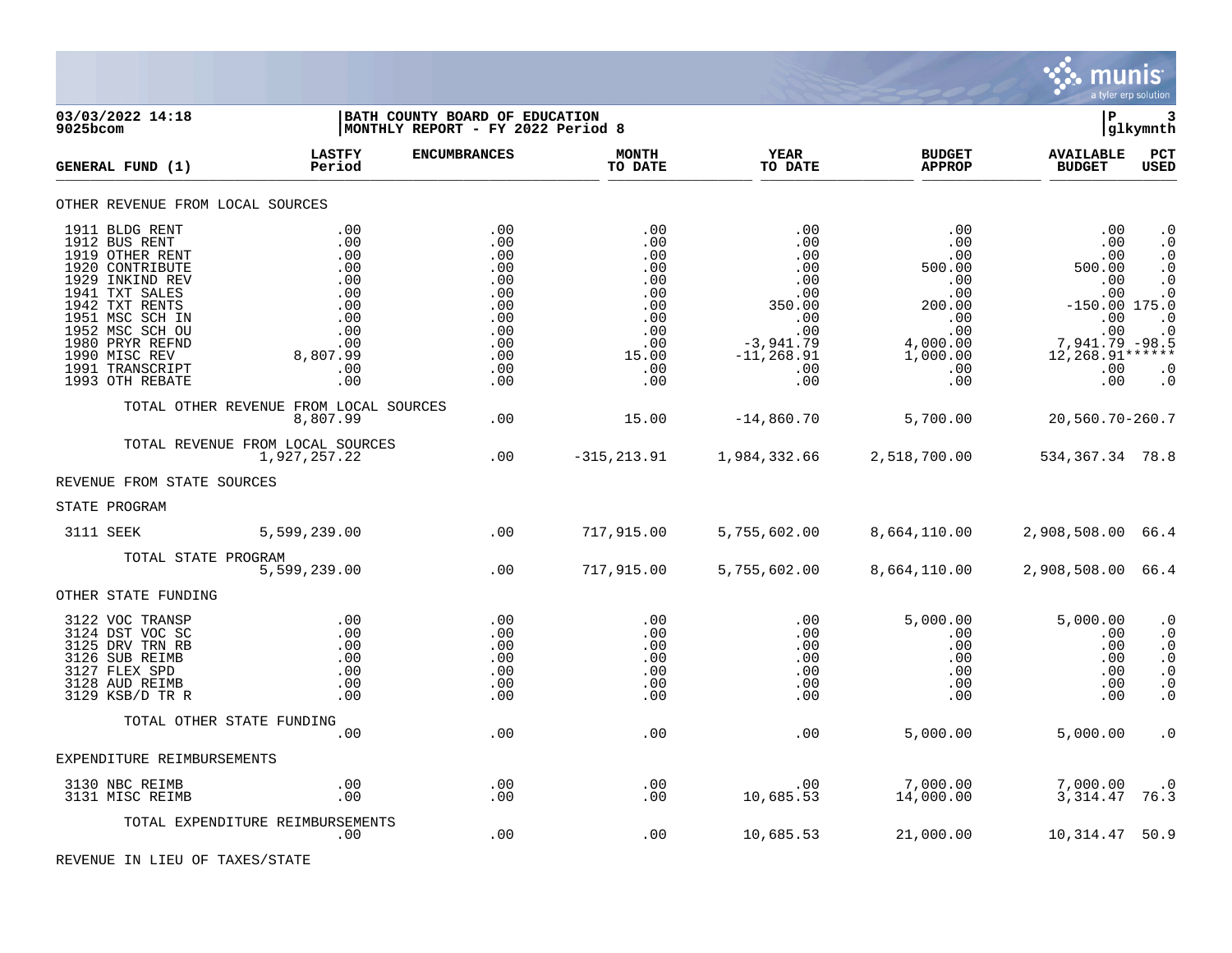

03/03/2022 14:18 **| BATH COUNTY BOARD OF EDUCATION**<br>9025bcom **| P 4**<br>9025bcom | MONTHLY REPORT - FY 2022 Period 8 MONTHLY REPORT - FY 2022 Period 8 **LASTFY ENCUMBRANCES MONTH YEAR BUDGET AVAILABLE PCT GENERAL FUND (1)** TO DATE THE RELIGION CONDUCT TO DATE THE RELIGION CONDUCT TO DATE THE RELIGION OF THE RELIGION OF THE RELIGION OF THE RELIGION OF THE RELIGION OF THE RELIGION OF THE RELIGION OF THE RELIGION OF THE RELIGION OF THE RELIGION 3800 TAXES 19,515.20 .00 2,466.64 19,693.03 25,000.00 5,306.97 78.8 TOTAL REVENUE IN LIEU OF TAXES/STATE<br>19.515.20 19,515.20 .00 2,466.64 19,693.03 25,000.00 5,306.97 78.8 REVENUE ON BEHALF PAYMENTS 3900 ON-BEHALF .00 .00 .00 .00 .00 .00 .0 TOTAL REVENUE ON BEHALF PAYMENTS .00 .00 .00 .00 .00 .00 .0 TOTAL REVENUE FROM STATE SOURCES 5,618,754.20 .00 720,381.64 5,785,980.56 8,715,110.00 2,929,129.44 66.4 REVENUE FROM FEDERAL SOURCES RESTRICTED DIRECT 4300 RES DIR FE .00 .00 .00 .00 .00 .00 .0 TOTAL RESTRICTED DIRECT .00 .00 .00 .00 .00 .00 .0 RESTRICTED THROUGH THE STATE 4500 RES FED/ST .00 .00 .00 .00 .00 .00 .0 TOTAL RESTRICTED THROUGH THE STATE .00 .00 .00 .00 .00 .00 .0 THROUGH INTERMEDIATE AGENCIES 4700 FED INTERM .00 .00 .00 .00 .00 .00 .0 TOTAL THROUGH INTERMEDIATE AGENCIES .00 .00 .00 .00 .00 .00 .0 FEDERAL REIMBURSEMENT 4810 MED REIMB 44,892.94 .00 1,003.92 37,211.31 25,000.00 -12,211.31 148.9 4810 MED REIMB 30,000.00 .00 .00 2,049.81 30,000.00 27,950.19 6.8 TOTAL FEDERAL REIMBURSEMENT 74,892.94 .00 1,003.92 39,261.12 55,000.00 15,738.88 71.4 TOTAL REVENUE FROM FEDERAL SOURCES 74,892.94 .00 1,003.92 39,261.12 55,000.00 15,738.88 71.4

OTHER RECEIPTS

INTERFUND TRANSFERS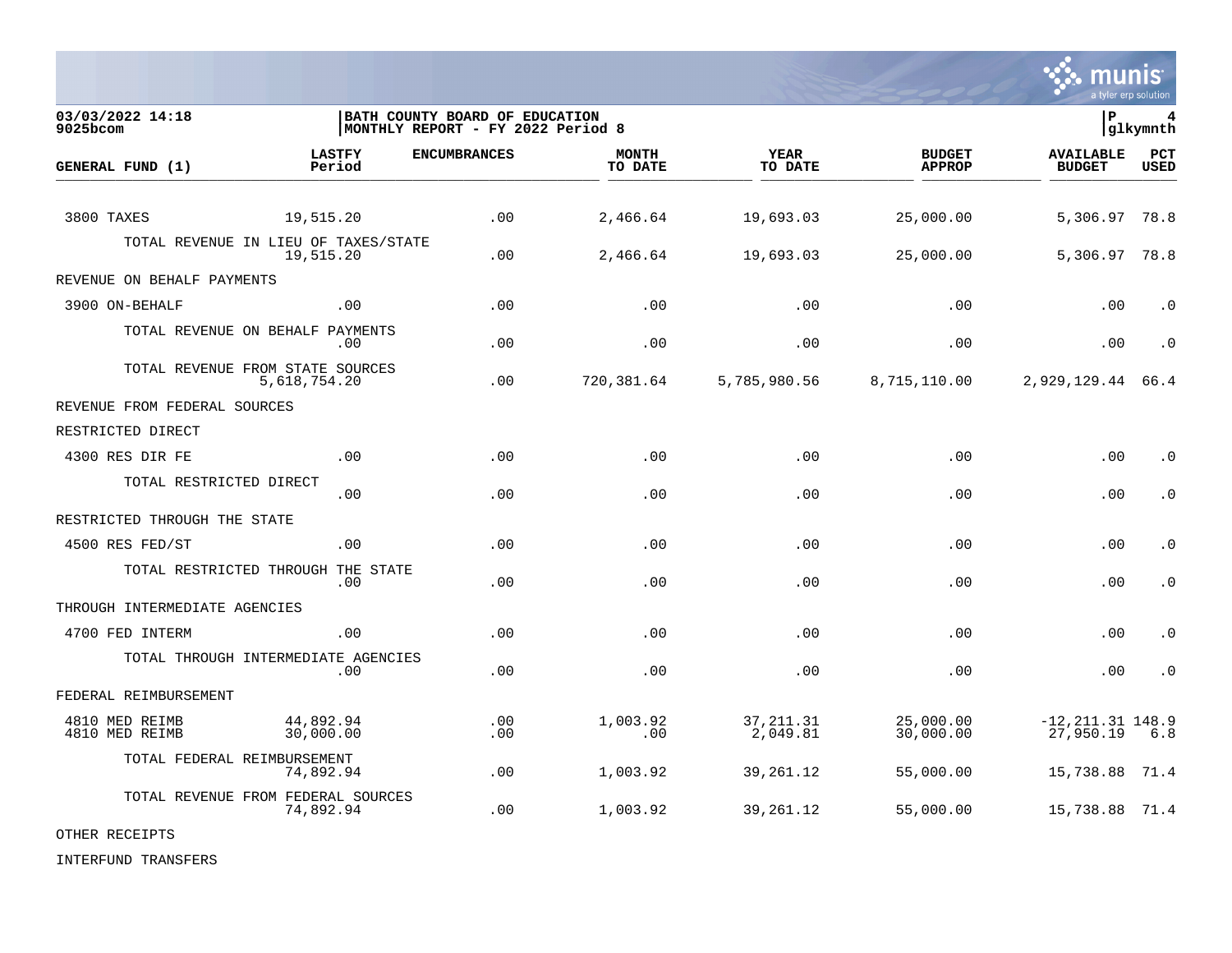

| 03/03/2022 14:18<br>9025bcom     |                                       | BATH COUNTY BOARD OF EDUCATION<br> MONTHLY REPORT - FY 2022 Period 8 |                         |                          |                                | $\mathbf{P}$                         | glkymnth               |
|----------------------------------|---------------------------------------|----------------------------------------------------------------------|-------------------------|--------------------------|--------------------------------|--------------------------------------|------------------------|
| GENERAL FUND (1)                 | <b>LASTFY</b><br>Period               | <b>ENCUMBRANCES</b>                                                  | <b>MONTH</b><br>TO DATE | YEAR<br>TO DATE          | <b>BUDGET</b><br><b>APPROP</b> | <b>AVAILABLE</b><br><b>BUDGET</b>    | PCT<br><b>USED</b>     |
|                                  |                                       |                                                                      |                         |                          |                                |                                      |                        |
| 5210 FND XFER<br>5220 INDCST XFE | .00<br>36, 379.54                     | .00<br>.00                                                           | 235,694.00<br>$.00 \,$  | 235,694.00<br>154,799.22 | $.00 \,$<br>50,000.00          | $-235,694.00$<br>$-104,799.22$ 309.6 | $\cdot$ 0              |
| TOTAL INTERFUND TRANSFERS        |                                       |                                                                      |                         |                          |                                |                                      |                        |
|                                  | 36, 379.54                            | .00                                                                  | 235,694.00              | 390,493.22               | 50,000.00                      | $-340, 493.22$ 781.0                 |                        |
| SALE OR COMP FOR LOSS OF ASSETS  |                                       |                                                                      |                         |                          |                                |                                      |                        |
| 5311 SALE LAND                   | .00                                   | .00                                                                  | .00                     | .00                      | .00                            | .00                                  | $\cdot$ 0              |
| 5312 LOSS LAND<br>5331 SALE BLDG | .00<br>.00                            | .00<br>.00                                                           | .00<br>.00              | .00<br>.00               | .00<br>.00                     | .00<br>.00                           | $\cdot$ 0<br>$\cdot$ 0 |
| 5332 LOSS BLDG                   | .00                                   | .00                                                                  | .00                     | .00                      | .00                            | .00                                  | $\cdot$ 0              |
| 5341 SALE EOUIP                  | .00                                   | .00                                                                  | .00                     | .00                      | 5,000.00                       | 5,000.00                             | $\cdot$ 0              |
| 5342 LOSS EQUIP                  | .00                                   | .00                                                                  | .00                     | .00                      | .00                            | .00                                  | $\cdot$ 0              |
|                                  | TOTAL SALE OR COMP FOR LOSS OF ASSETS |                                                                      |                         |                          |                                |                                      |                        |
|                                  | .00                                   | .00                                                                  | .00                     | .00                      | 5,000.00                       | 5,000.00                             | $\cdot$ 0              |
| CAPITAL LEASE PROCEEDS           |                                       |                                                                      |                         |                          |                                |                                      |                        |
| 5500 LEASE PROC                  | .00                                   | .00                                                                  | .00                     | .00                      | .00                            | .00                                  | $\cdot$ 0              |
| TOTAL CAPITAL LEASE PROCEEDS     |                                       |                                                                      |                         |                          |                                |                                      |                        |
|                                  | .00                                   | .00                                                                  | .00                     | .00                      | .00                            | .00                                  | $\cdot$ 0              |
| TOTAL OTHER RECEIPTS             |                                       |                                                                      |                         |                          |                                |                                      |                        |
|                                  | 36, 379.54                            | .00                                                                  | 235,694.00              | 390,493.22               | 55,000.00                      | $-335, 493.22$ 710.0                 |                        |
| TOTAL RECEIPTS                   |                                       |                                                                      |                         |                          |                                |                                      |                        |
|                                  | 7,657,283.90                          | .00                                                                  | 641,865.65              | 8,200,067.56             | 11,343,810.00                  | 3, 143, 742. 44 72. 3                |                        |
| TOTAL REVENUE                    |                                       |                                                                      |                         |                          |                                |                                      |                        |
|                                  | 11,906,486.99                         | .00                                                                  | 641,865.65              | 12,922,913.60            | 16,066,656.04                  | 3, 143, 742. 44 80. 4                |                        |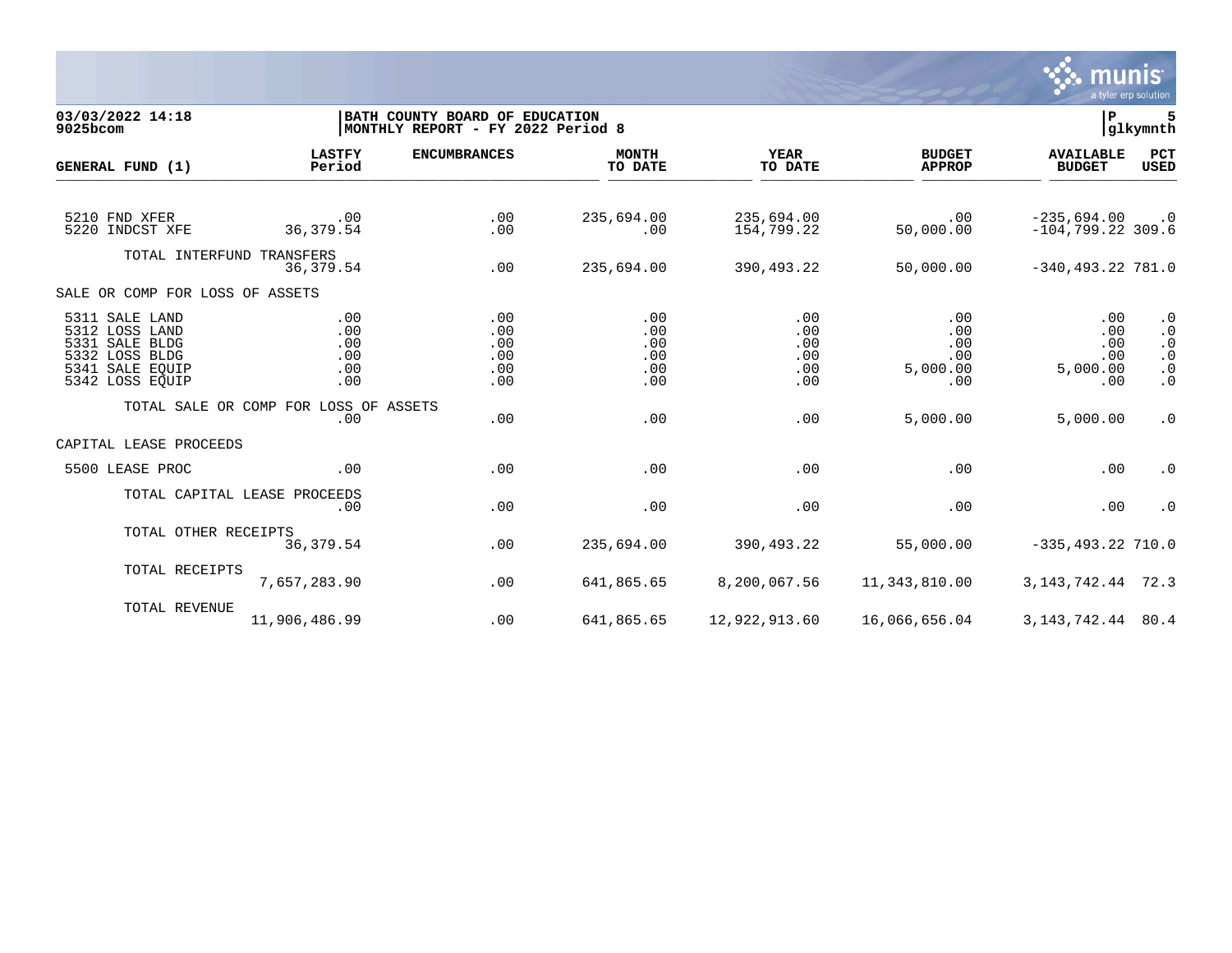|                                                                                      |            |                                                                                                                                                                                  |                                                                                                                      |                                                                                                                       |                                                                                                                                     |                                                                                                                                                     | munis<br>a tyler erp solution                                                                                                                       |                                                                                                       |
|--------------------------------------------------------------------------------------|------------|----------------------------------------------------------------------------------------------------------------------------------------------------------------------------------|----------------------------------------------------------------------------------------------------------------------|-----------------------------------------------------------------------------------------------------------------------|-------------------------------------------------------------------------------------------------------------------------------------|-----------------------------------------------------------------------------------------------------------------------------------------------------|-----------------------------------------------------------------------------------------------------------------------------------------------------|-------------------------------------------------------------------------------------------------------|
| 03/03/2022 14:18<br>9025bcom                                                         |            |                                                                                                                                                                                  | BATH COUNTY BOARD OF EDUCATION<br>MONTHLY REPORT - FY 2022 Period 8                                                  |                                                                                                                       |                                                                                                                                     |                                                                                                                                                     | l P                                                                                                                                                 | 6<br> glkymnth                                                                                        |
| GENERAL FUND (1)                                                                     |            | <b>LASTFY</b><br>Period                                                                                                                                                          | <b>ENCUMBRANCES</b>                                                                                                  | <b>MONTH</b><br>TO DATE                                                                                               | <b>YEAR</b><br>TO DATE                                                                                                              | <b>BUDGET</b><br><b>APPROP</b>                                                                                                                      | <b>AVAILABLE</b><br><b>BUDGET</b>                                                                                                                   | PCT<br><b>USED</b>                                                                                    |
| <b>EXPENDITURES</b>                                                                  |            |                                                                                                                                                                                  |                                                                                                                      |                                                                                                                       |                                                                                                                                     |                                                                                                                                                     |                                                                                                                                                     |                                                                                                       |
|                                                                                      |            | 0000 RESTRICT TO REV & BAL SHT ONLY                                                                                                                                              |                                                                                                                      |                                                                                                                       |                                                                                                                                     |                                                                                                                                                     |                                                                                                                                                     |                                                                                                       |
| 0200                                                                                 |            | .00                                                                                                                                                                              | .00                                                                                                                  | .00                                                                                                                   | .00                                                                                                                                 | .00                                                                                                                                                 | .00                                                                                                                                                 | . 0                                                                                                   |
|                                                                                      | TOTAL 0000 | RESTRICT TO REV & BAL SHT ONLY<br>.00                                                                                                                                            | .00                                                                                                                  | .00                                                                                                                   | .00                                                                                                                                 | .00                                                                                                                                                 | .00                                                                                                                                                 | . 0                                                                                                   |
| 1000 INSTRUCTION                                                                     |            |                                                                                                                                                                                  |                                                                                                                      |                                                                                                                       |                                                                                                                                     |                                                                                                                                                     |                                                                                                                                                     |                                                                                                       |
| 0100<br>0200<br>0280<br>0300<br>0400<br>0500<br>0600<br>0700<br>0800<br>0840<br>2100 | TOTAL 1000 | 2,667,836.81<br>161,071.96<br>.00<br>58,902.19<br>45,108.52<br>5,735.27<br>75,016.34<br>44,507.02<br>10,292.43<br>.00<br>INSTRUCTION<br>3,068,470.54<br>STUDENT SUPPORT SERVICES | .00<br>.00<br>.00<br>31,792.11<br>2,500.00<br>14,546.20<br>24, 207.53<br>22, 274.77<br>9,306.95<br>.00<br>104,627.56 | 466, 353.53<br>27,661.02<br>.00<br>3,915.33<br>6,964.81<br>430.34<br>2,771.47<br>.00<br>2,170.00<br>.00<br>510,266.50 | 3,110,178.05<br>190,245.92<br>.00<br>86,704.19<br>37,530.26<br>2,190.37<br>71,117.84<br>4,014.58<br>7,375.40<br>.00<br>3,509,356.61 | 5,887,478.00<br>464,910.00<br>.00<br>206,531.61<br>83,825.00<br>26,685.00<br>289,789.10<br>1, 183, 282. 19<br>34,660.00<br>5,779.34<br>8,182,940.24 | 2,777,299.95<br>274,664.08<br>.00<br>88,035.31<br>43,794.74<br>9,948.43<br>194,463.73<br>1,156,992.84<br>17,977.65<br>5,779.34<br>4,568,956.07 44.2 | 52.8<br>40.9<br>$\cdot$ 0<br>57.4<br>47.8<br>62.7<br>32.9<br>2.2<br>48.1<br>$\cdot$ 0                 |
| 0100                                                                                 |            | 342,557.96                                                                                                                                                                       | .00                                                                                                                  | 39,613.86                                                                                                             | 282,764.72                                                                                                                          | 630,340.00                                                                                                                                          | 347,575.28                                                                                                                                          | 44.9                                                                                                  |
| 0200<br>0280<br>0300<br>0400<br>0500<br>0600<br>0700                                 |            | 46,351.31<br>.00<br>1,589.89<br>.00<br>56.91<br>3,846.60<br>.00                                                                                                                  | .00<br>.00<br>.00<br>.00<br>.00<br>348.72<br>.00                                                                     | 4,902.13<br>.00<br>.00<br>.00<br>.00<br>446.46<br>.00                                                                 | 34,083.75<br>.00<br>.00<br>.00<br>166.76<br>5,638.74<br>.00                                                                         | 112,701.00<br>.00<br>8,640.00<br>.00<br>3,185.00<br>11,832.00<br>400.00                                                                             | 78,617.25<br>.00<br>8,640.00<br>.00<br>3,018.24<br>5,844.54<br>400.00                                                                               | 30.2<br>$\cdot$ 0<br>$\cdot$ 0<br>$\cdot$ 0<br>5.2<br>50.6<br>$\cdot$ 0                               |
|                                                                                      | TOTAL 2100 | STUDENT SUPPORT SERVICES<br>394,402.67                                                                                                                                           | 348.72                                                                                                               | 44,962.45                                                                                                             | 322,653.97                                                                                                                          | 767,098.00                                                                                                                                          | 444,095.31 42.1                                                                                                                                     |                                                                                                       |
|                                                                                      |            | 2200 INSTRUCTIONAL STAFF SUPP SERV                                                                                                                                               |                                                                                                                      |                                                                                                                       |                                                                                                                                     |                                                                                                                                                     |                                                                                                                                                     |                                                                                                       |
| 0100<br>0200<br>0280<br>0300<br>0400<br>0500<br>0600<br>0700<br>0800<br>0840         |            | 75,561.80<br>4,759.57<br>.00<br>1,989.00<br>.00<br>144.72<br>539.20<br>.00<br>.00<br>.00                                                                                         | .00<br>.00<br>.00<br>1,921.40<br>.00<br>800.00<br>734.90<br>.00<br>.00<br>.00                                        | 12,719.23<br>628.69<br>.00<br>837.00<br>.00<br>39.60<br>.00<br>.00<br>.00<br>.00                                      | 87, 231.35<br>5,550.67<br>.00<br>2,223.00<br>.00<br>1,825.20<br>.00<br>.00<br>.00<br>.00                                            | 202,663.51<br>13,499.24<br>.00<br>8,309.00<br>4,940.00<br>8,950.56<br>6,673.00<br>$.00 \,$<br>.00<br>.00                                            | 115,432.16<br>7,948.57<br>.00<br>4,164.60<br>4,940.00<br>6,325.36<br>5,938.10<br>.00<br>.00<br>.00                                                  | 43.0<br>41.1<br>$\cdot$ 0<br>49.9<br>$\cdot$ 0<br>29.3<br>11.0<br>$\cdot$ 0<br>$\cdot$ 0<br>$\cdot$ 0 |

TOTAL 2200 INSTRUCTIONAL STAFF SUPP SERV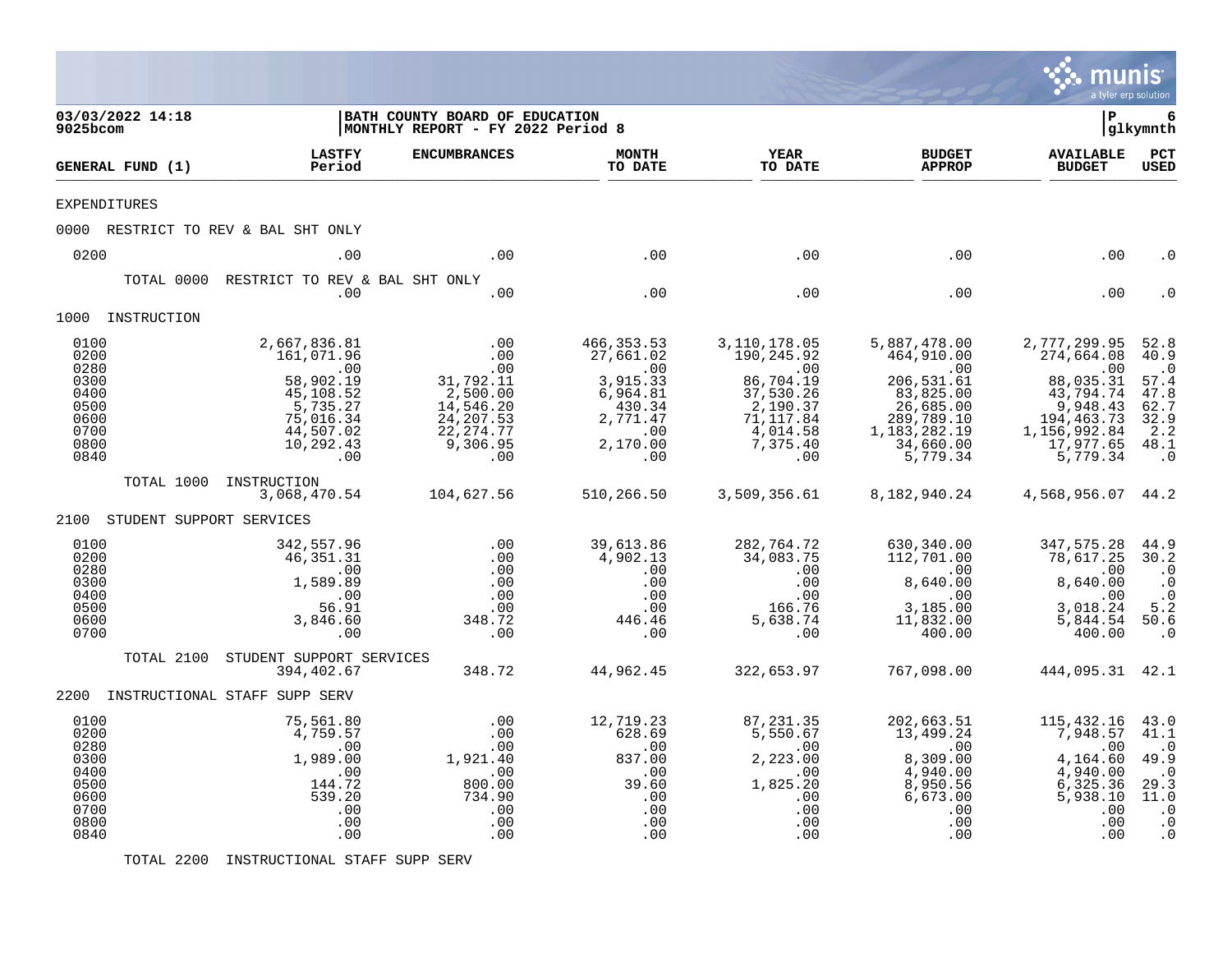

| 03/03/2022 14:18<br>$9025$ bcom                                              |                                                                                                                                                 | BATH COUNTY BOARD OF EDUCATION<br>MONTHLY REPORT - FY 2022 Period 8                                                                                                                                                                                                                  |                         |                                                                                                                                            |                                                                                                                                                                 | l P                                                                          | $\overline{7}$<br> glkymnth                                                   |
|------------------------------------------------------------------------------|-------------------------------------------------------------------------------------------------------------------------------------------------|--------------------------------------------------------------------------------------------------------------------------------------------------------------------------------------------------------------------------------------------------------------------------------------|-------------------------|--------------------------------------------------------------------------------------------------------------------------------------------|-----------------------------------------------------------------------------------------------------------------------------------------------------------------|------------------------------------------------------------------------------|-------------------------------------------------------------------------------|
| GENERAL FUND (1)                                                             | <b>LASTFY</b><br><b>Example 2</b> Period                                                                                                        | <b>ENCUMBRANCES</b>                                                                                                                                                                                                                                                                  | <b>MONTH</b><br>TO DATE | <b>YEAR</b><br>TO DATE                                                                                                                     | <b>BUDGET</b><br><b>APPROP</b>                                                                                                                                  | <b>AVAILABLE</b><br><b>BUDGET</b>                                            | PCT<br><b>USED</b>                                                            |
|                                                                              |                                                                                                                                                 | 82,994.29 3,456.30                                                                                                                                                                                                                                                                   | 14,224.52               | 96,830.22                                                                                                                                  | 245,035.31                                                                                                                                                      | 144,748.79 40.9                                                              |                                                                               |
| 2300 DISTRICT ADMIN SUPPORT                                                  |                                                                                                                                                 |                                                                                                                                                                                                                                                                                      |                         |                                                                                                                                            |                                                                                                                                                                 |                                                                              |                                                                               |
| 0100<br>0200<br>0280<br>0300<br>0400<br>0500<br>0600<br>0700<br>0800<br>0840 | 170,522.87<br>$1/0, 522.87$<br>$85, 726.63$<br>$99, 384.15$<br>$14, 510.84$<br>$52, 549.15$<br>$9, 847.98$<br>$12, 895.41$<br>10, 203.06<br>.00 | $\begin{array}{cccc} . & 00 & & 19\, , 474\, .49\ 11\, , 724\, .31 & & 7\, , 759\, .19\ 3\, , 649\, .00 & & & 9\, .00\ 17\, , 674\, .50 & & 1\, , 799\, .88\ 14\, , 929\, .45 & & 2\, , 951\, .47\ 239\, .95 & & 3\, , 531\, .00\ 600\, .00 & & & 150\, .00\ 0 & & & & 0\end{array}$ |                         | 153,331.29<br>153, 331. 29<br>129, 395. 07<br>.00<br>87, 754. 35<br>15, 197. 38<br>38,948.36<br>44,980.71<br>45,206.59<br>14,219.48<br>.00 | 261,566.00<br>375,560.00<br>375,560.00<br>.00<br>178,830.00<br>41,240.00<br>41,240.00<br>65,377.14<br>$122,000.00$<br>97,450.00<br>50,000.00<br>29,000.00<br>00 | 108,234.71 58.6<br>65, 377. 14<br>37,539.84<br>4,553.46<br>14, 180.52<br>.00 | 37.6<br>$.0$<br>51.1<br>36.9<br>46.4<br>61.5<br>90.9<br>51.1<br>$\cdot$ 0     |
|                                                                              |                                                                                                                                                 | TOTAL 2300 DISTRICT ADMIN SUPPORT<br>445,640.09   48,817.21   45,001.42   529,033.23   1,155,646.00                                                                                                                                                                                  |                         |                                                                                                                                            |                                                                                                                                                                 | 577,795.56 50.0                                                              |                                                                               |
| SCHOOL ADMIN SUPPORT<br>2400                                                 |                                                                                                                                                 |                                                                                                                                                                                                                                                                                      |                         |                                                                                                                                            |                                                                                                                                                                 |                                                                              |                                                                               |
| 0100<br>0200<br>0280<br>0300<br>0500<br>0600<br>0700                         | 508,146.11<br>52,624.30<br>$.00$<br>$.00$<br>223.47<br>.00<br>.00                                                                               |                                                                                                                                                                                                                                                                                      |                         |                                                                                                                                            |                                                                                                                                                                 |                                                                              |                                                                               |
|                                                                              | TOTAL 2400 SCHOOL ADMIN SUPPORT<br>560,993.88                                                                                                   | .00                                                                                                                                                                                                                                                                                  |                         |                                                                                                                                            | $69,111.71$ $554,971.01$ $866,741.00$                                                                                                                           | 311,769.99 64.0                                                              |                                                                               |
| 2500 BUSINESS SUPPORT SERVICES                                               |                                                                                                                                                 |                                                                                                                                                                                                                                                                                      |                         |                                                                                                                                            |                                                                                                                                                                 |                                                                              |                                                                               |
| 0100<br>0200<br>0280<br>0300<br>0500<br>0600<br>0700<br>0800                 | 141,340.88<br>28,136.76<br>$\begin{array}{c} .00 \\ .00 \\ .00 \\ .00 \end{array}$<br>.00<br>1,643.22<br>.00                                    |                                                                                                                                                                                                                                                                                      |                         |                                                                                                                                            |                                                                                                                                                                 |                                                                              | 63.9<br>58.3<br>$\cdot$ 0<br>60.0<br>36.6<br>$\cdot$ .0<br>42.1<br>$\cdot$ 0  |
|                                                                              | TOTAL 2500 BUSINESS SUPPORT SERVICES<br>171,120.86                                                                                              | SERVICES<br>1,684.30 20,976.60 170,378.81 277,310.00 105,246.89 62.1                                                                                                                                                                                                                 |                         |                                                                                                                                            |                                                                                                                                                                 |                                                                              |                                                                               |
| 2600 PLANT OPERATIONS AND MAINTENANCE                                        |                                                                                                                                                 |                                                                                                                                                                                                                                                                                      |                         |                                                                                                                                            |                                                                                                                                                                 |                                                                              |                                                                               |
| 0100<br>0200<br>0280<br>0300<br>0400<br>0500                                 | 112,449.35                                                                                                                                      | 24, 341.42                                                                                                                                                                                                                                                                           | 4,311.20                | 104,252.79                                                                                                                                 | 194,900.00                                                                                                                                                      | 66,305.79                                                                    | 64.7<br>60.8<br>$\begin{smallmatrix} &0\0.6\end{smallmatrix}$<br>32.0<br>66.0 |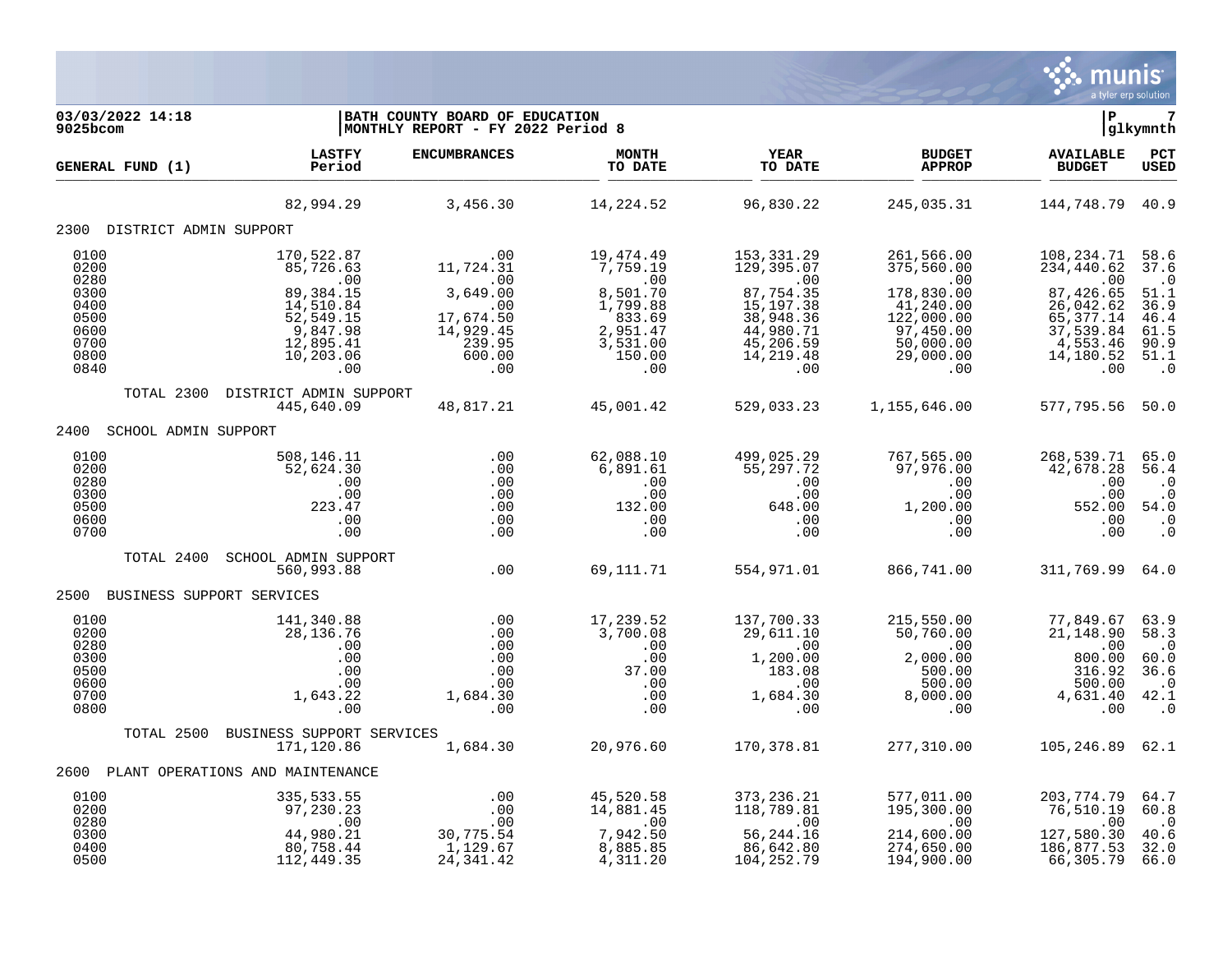

| 03/03/2022 14:18<br>$9025$ bcom                                      |                                                                                                        | BATH COUNTY BOARD OF EDUCATION<br>MONTHLY REPORT - FY 2022 Period 8                 |                                                                                       |                                                                                                          |                                                                                                                 | l P                                                                                                        | 8<br> glkymnth                                                                 |
|----------------------------------------------------------------------|--------------------------------------------------------------------------------------------------------|-------------------------------------------------------------------------------------|---------------------------------------------------------------------------------------|----------------------------------------------------------------------------------------------------------|-----------------------------------------------------------------------------------------------------------------|------------------------------------------------------------------------------------------------------------|--------------------------------------------------------------------------------|
| GENERAL FUND (1)                                                     | <b>LASTFY</b><br>Period                                                                                | <b>ENCUMBRANCES</b>                                                                 | <b>MONTH</b><br>TO DATE                                                               | <b>YEAR</b><br>TO DATE                                                                                   | <b>BUDGET</b><br><b>APPROP</b>                                                                                  | <b>AVAILABLE</b><br><b>BUDGET</b>                                                                          | PCT<br><b>USED</b>                                                             |
| 0600<br>0700<br>0800                                                 | 273, 457. 41<br>14,928.38<br>14,993.00                                                                 | 41,766.83<br>.00<br>.00                                                             | 57,774.31<br>.00<br>2,235.86                                                          | 413, 328. 48<br>$\sim 00$<br>24,757.81                                                                   | 721,400.00<br>104,064.00<br>31,100.00                                                                           | 266,304.69<br>104,064.00<br>6,342.19                                                                       | 63.1<br>$\cdot$ 0<br>79.6                                                      |
| TOTAL 2600                                                           | PLANT OPERATIONS AND MAINTENANCE<br>974,330.57                                                         | 98,013.46                                                                           | 141,551.75                                                                            | 1,177,252.06                                                                                             | 2,313,025.00                                                                                                    | 1,037,759.48 55.1                                                                                          |                                                                                |
| 2700 STUDENT TRANSPORTATION                                          |                                                                                                        |                                                                                     |                                                                                       |                                                                                                          |                                                                                                                 |                                                                                                            |                                                                                |
| 0100<br>0200<br>0280<br>0300<br>0400<br>0500<br>0600<br>0700<br>0800 | 254,904.41<br>74,206.42<br>.00<br>2,162.50<br>2,379.32<br>60,701.83<br>60,945.10<br>1,399.50<br>375.00 | .00<br>.00<br>.00<br>5,673.30<br>.00<br>16,338.25<br>25,650.00<br>109,860.00<br>.00 | 39,675.00<br>14,035.58<br>.00<br>325.00<br>486.47<br>71.51<br>31,615.47<br>.00<br>.00 | 285, 383. 73<br>90,358.64<br>$\sim 00$<br>8,939.19<br>2,833.78<br>49,953.81<br>154, 377.80<br>.00<br>.00 | 600,236.87<br>202, 283.62<br>.00<br>24,150.00<br>21,700.00<br>74,500.00<br>344,100.00<br>118,400.00<br>2,000.00 | 314,853.14<br>111,924.98<br>.00<br>9,537.51<br>18,866.22<br>8,207.94<br>164,072.20<br>8,540.00<br>2,000.00 | 47.6<br>44.7<br>$\cdot$ 0<br>60.5<br>13.1<br>89.0<br>52.3<br>92.8<br>$\cdot$ 0 |
| TOTAL 2700                                                           | STUDENT TRANSPORTATION<br>457,074.08                                                                   | 157,521.55                                                                          | 86,209.03                                                                             | 591,846.95                                                                                               | 1,387,370.49                                                                                                    | 638,001.99 54.0                                                                                            |                                                                                |
| 3100 FOOD SERVICE OPERATION                                          |                                                                                                        |                                                                                     |                                                                                       |                                                                                                          |                                                                                                                 |                                                                                                            |                                                                                |
| 0100<br>0200<br>0280<br>0600                                         | .00<br>.00<br>.00<br>.00                                                                               | .00<br>.00<br>.00<br>.00                                                            | .00<br>.00<br>.00<br>.00                                                              | .00<br>.00<br>.00<br>.00                                                                                 | .00<br>.00<br>.00<br>.00                                                                                        | .00<br>.00<br>.00<br>.00                                                                                   | $\cdot$ 0<br>$\cdot$ 0<br>$\boldsymbol{\cdot}$ 0<br>$\cdot$ 0                  |
| TOTAL 3100                                                           | FOOD SERVICE OPERATION<br>.00.                                                                         | .00                                                                                 | .00                                                                                   | .00                                                                                                      | .00                                                                                                             | .00                                                                                                        | $\cdot$ 0                                                                      |
| 3200 DAY CARE OPERATIONS                                             |                                                                                                        |                                                                                     |                                                                                       |                                                                                                          |                                                                                                                 |                                                                                                            |                                                                                |
| 0280                                                                 | .00                                                                                                    | .00                                                                                 | .00                                                                                   | .00                                                                                                      | .00                                                                                                             | .00                                                                                                        | . 0                                                                            |
| TOTAL 3200                                                           | DAY CARE OPERATIONS<br>.00                                                                             | .00                                                                                 | .00                                                                                   | .00                                                                                                      | .00                                                                                                             | .00                                                                                                        | $\cdot$ 0                                                                      |
| COMMUNITY SERVICES<br>3300                                           |                                                                                                        |                                                                                     |                                                                                       |                                                                                                          |                                                                                                                 |                                                                                                            |                                                                                |
| 0100<br>0200<br>0280<br>0500<br>0600                                 | 15,286.57<br>4,789.15<br>.00<br>.00<br>.00                                                             | .00<br>.00<br>.00<br>.00<br>.00                                                     | 1,816.02<br>621.26<br>.00<br>.00<br>.00                                               | 14,728.16<br>5,061.23<br>.00<br>.00<br>.00                                                               | 25,896.00<br>9,230.00<br>.00<br>.00<br>.00                                                                      | 11,167.84<br>4,168.77<br>.00<br>.00<br>.00                                                                 | 56.9<br>54.8<br>$\cdot$ 0<br>$\boldsymbol{\cdot}$ 0<br>$\cdot$ 0               |
| TOTAL 3300                                                           | COMMUNITY SERVICES<br>20,075.72                                                                        | .00                                                                                 | 2,437.28                                                                              | 19,789.39                                                                                                | 35,126.00                                                                                                       | 15,336.61 56.3                                                                                             |                                                                                |
| 3400 ADULT EDUCATION OPERATIONS                                      |                                                                                                        |                                                                                     |                                                                                       |                                                                                                          |                                                                                                                 |                                                                                                            |                                                                                |
| 0280                                                                 | .00                                                                                                    | .00                                                                                 | .00                                                                                   | .00                                                                                                      | .00                                                                                                             | .00                                                                                                        | $\cdot$ 0                                                                      |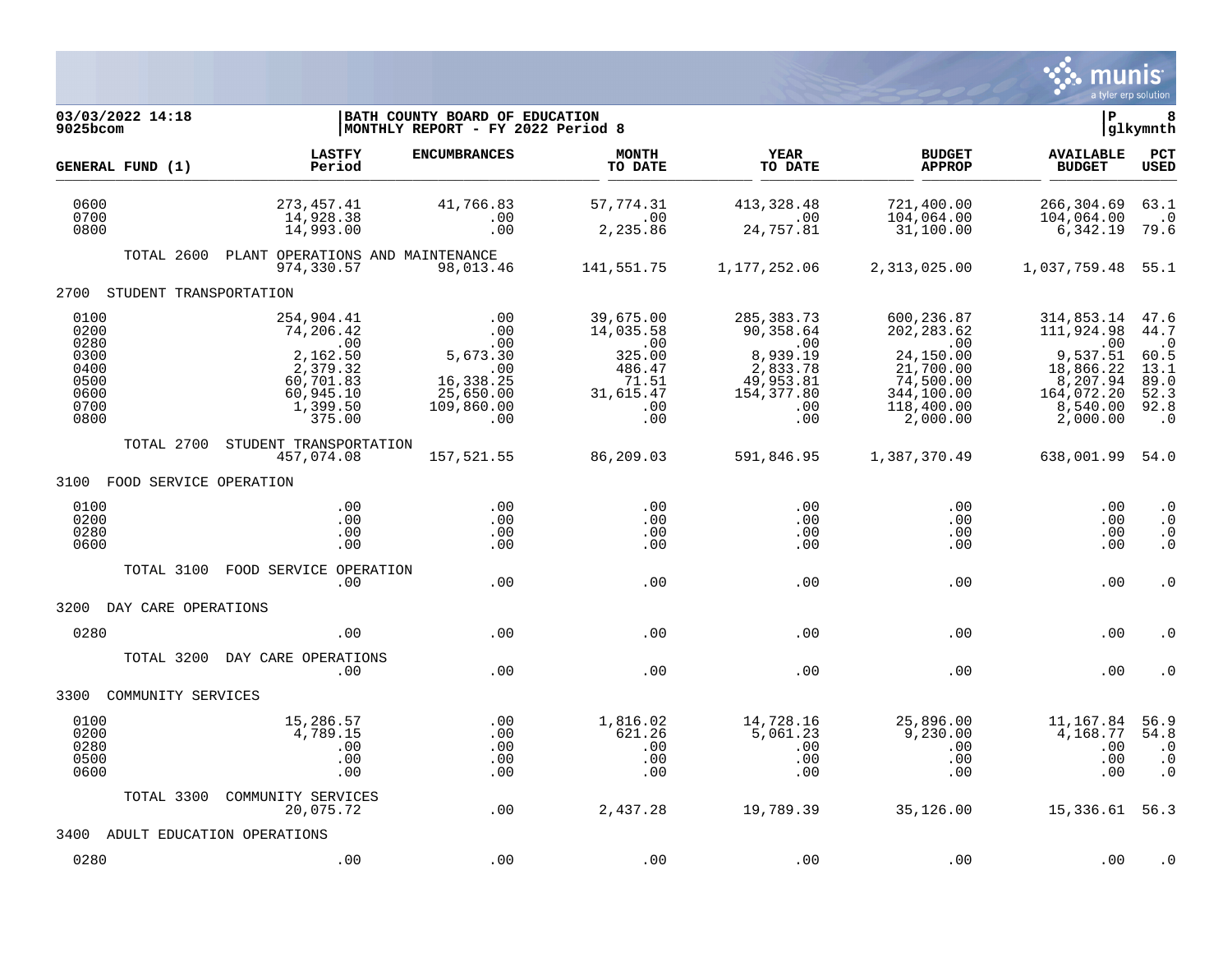

| 03/03/2022 14:18<br>9025bcom  |                                            | BATH COUNTY BOARD OF<br>MONTHLY REPORT - FY 2022 Period 8 | <b>EDUCATION</b>        |                        |                                | P                                 | 9<br> glkymnth     |
|-------------------------------|--------------------------------------------|-----------------------------------------------------------|-------------------------|------------------------|--------------------------------|-----------------------------------|--------------------|
| GENERAL FUND (1)              | <b>LASTFY</b><br>Period                    | <b>ENCUMBRANCES</b>                                       | <b>MONTH</b><br>TO DATE | <b>YEAR</b><br>TO DATE | <b>BUDGET</b><br><b>APPROP</b> | <b>AVAILABLE</b><br><b>BUDGET</b> | PCT<br><b>USED</b> |
| TOTAL 3400                    | ADULT EDUCATION OPERATIONS<br>.00          | .00                                                       | .00                     | .00                    | .00                            | .00                               | $\cdot$ 0          |
| 5100<br>DEBT SERVICE          |                                            |                                                           |                         |                        |                                |                                   |                    |
| 0800                          | 194,693.45                                 | .00                                                       | .00                     | 211, 363. 33           | 211,364.00                     |                                   | .67100.0           |
| TOTAL 5100                    | DEBT SERVICE<br>194,693.45                 | .00                                                       | .00                     | 211, 363. 33           | 211,364.00                     |                                   | .67100.0           |
| 5200<br><b>FUND TRANSFERS</b> |                                            |                                                           |                         |                        |                                |                                   |                    |
| 0900                          | 24,971.00                                  | .00                                                       | .00                     | 16,156.00              | 50,000.00                      | 33,844.00                         | 32.3               |
| TOTAL 5200                    | TRANSFERS<br>FUND<br>24,971.00             | .00                                                       | .00                     | 16,156.00              | 50,000.00                      | 33,844.00                         | 32.3               |
| CONTINGENCY<br>5300           |                                            |                                                           |                         |                        |                                |                                   |                    |
| 0840                          | .00                                        | .00                                                       | .00                     | .00                    | 575,000.00                     | 575,000.00                        | $\cdot$ 0          |
|                               | TOTAL 5300 CONTINGENCY<br>.00              | .00                                                       | .00                     | .00                    | 575,000.00                     | 575,000.00                        | $\cdot$ 0          |
|                               | TOTAL EXPENDITURES<br>6,394,767.15         | 414,469.10                                                | 934,741.26              | 7,199,631.58           | 16,066,656.04                  | 8,452,555.36                      | 47.4               |
|                               | TOTAL FOR GENERAL FUND (1)<br>5,511,719.84 | $-414.469.10$                                             | $-292,875.61$           | 5,723,282.02           | .00                            | $-5,308,812.92$                   | $\cdot$ 0          |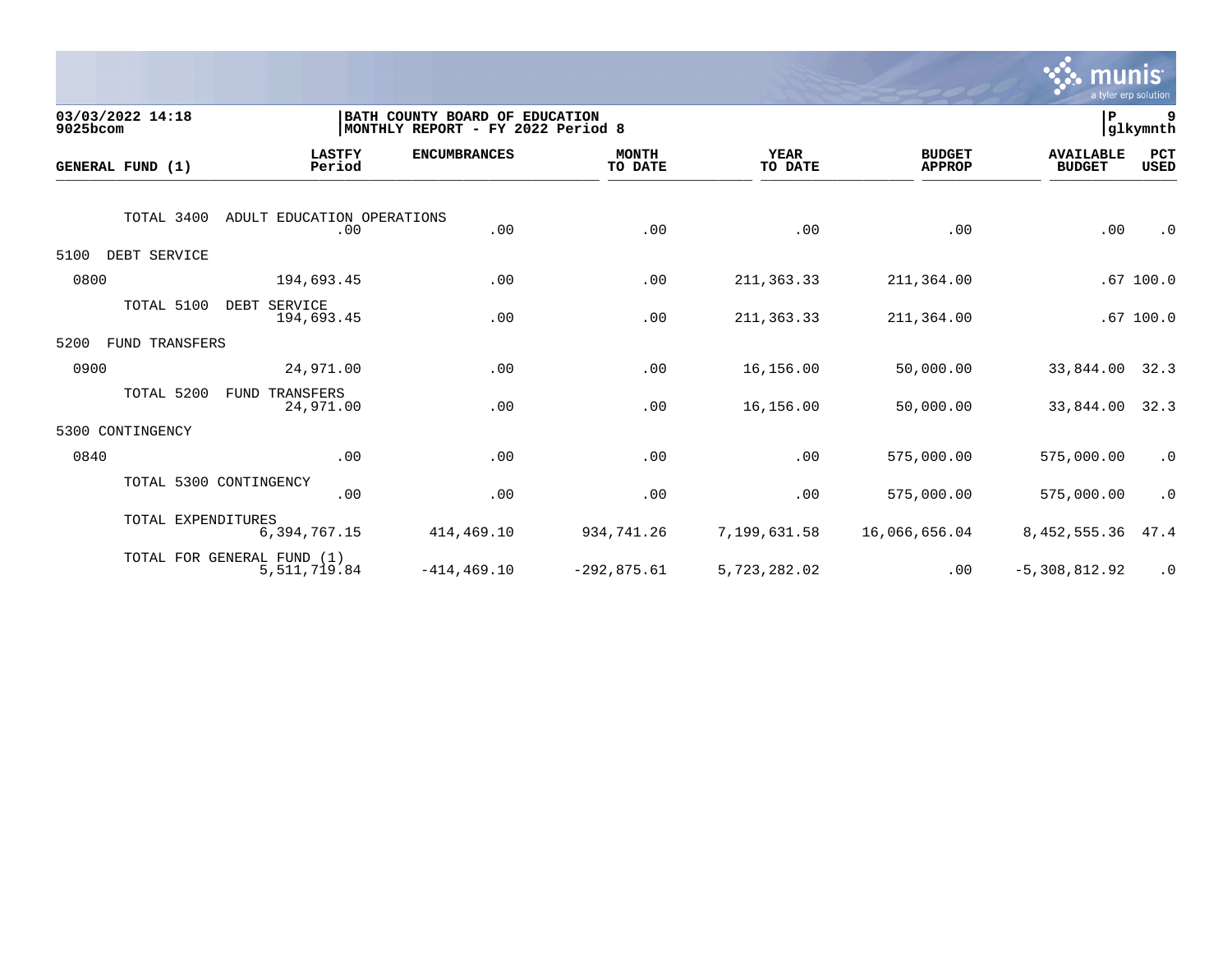|                                        |                         |                                                                     |                         |                        |                                | munis                             | a tyler erp solution |
|----------------------------------------|-------------------------|---------------------------------------------------------------------|-------------------------|------------------------|--------------------------------|-----------------------------------|----------------------|
| 03/03/2022 14:18<br>9025bcom           |                         | BATH COUNTY BOARD OF EDUCATION<br>MONTHLY REPORT - FY 2022 Period 8 |                         |                        |                                | l P                               | 10<br> glkymnth      |
| SPECIAL REVENUE (2)                    | <b>LASTFY</b><br>Period | <b>ENCUMBRANCES</b>                                                 | <b>MONTH</b><br>TO DATE | <b>YEAR</b><br>TO DATE | <b>BUDGET</b><br><b>APPROP</b> | <b>AVAILABLE</b><br><b>BUDGET</b> | PCT<br><b>USED</b>   |
| REVENUES                               |                         |                                                                     |                         |                        |                                |                                   |                      |
| 0999 BEGINNING BALANCE                 |                         |                                                                     |                         |                        |                                |                                   |                      |
| TOTAL 0999 BEGINNING BALANCE           | .00                     | .00                                                                 | .00                     | .00                    | .00                            | .00                               | $\cdot$ 0            |
| RECEIPTS                               |                         |                                                                     |                         |                        |                                |                                   |                      |
| REVENUE FROM LOCAL SOURCES             |                         |                                                                     |                         |                        |                                |                                   |                      |
| TUITION                                |                         |                                                                     |                         |                        |                                |                                   |                      |
| 1310 TUIT IND                          | .00                     | .00                                                                 | .00                     | .00                    | .00                            | .00                               | $\cdot$ 0            |
| TOTAL TUITION                          | .00                     | .00                                                                 | .00                     | .00                    | .00                            | .00                               | $\cdot$ 0            |
| EARNINGS ON INVESTMENTS                |                         |                                                                     |                         |                        |                                |                                   |                      |
| 1510 INT ON INV                        | 90,795.87               | .00                                                                 | 25.51                   | 93,189.28              | 185,000.00                     | 91,810.72                         | 50.4                 |
| TOTAL EARNINGS ON INVESTMENTS          | 90,795.87               | .00                                                                 | 25.51                   | 93,189.28              | 185,000.00                     | 91,810.72                         | 50.4                 |
| FOOD SERVICE                           |                         |                                                                     |                         |                        |                                |                                   |                      |
| 1637 VENDING                           | .00                     | .00                                                                 | .00                     | .00                    | .00                            | .00                               | $\cdot$ 0            |
| TOTAL FOOD SERVICE                     | .00                     | .00                                                                 | .00                     | .00                    | .00                            | .00                               | $\cdot$ 0            |
| STUDENT ACTIVITIES                     |                         |                                                                     |                         |                        |                                |                                   |                      |
| 1740 FEES<br>1790 OTHER STUD           | .00<br>.00              | .00<br>.00                                                          | .00<br>.00              | .00<br>.00             | .00<br>.00                     | .00<br>.00                        | $\cdot$ 0<br>. 0     |
| TOTAL STUDENT ACTIVITIES               | .00                     | .00                                                                 | .00                     | .00                    | .00                            | .00                               | $\cdot$ 0            |
| OTHER REVENUE FROM LOCAL SOURCES       |                         |                                                                     |                         |                        |                                |                                   |                      |
| 1920 CONTRIBUTE<br>1990 MISC REV       | 118,500.86<br>68,138.54 | .00<br>.00                                                          | 4,658.50<br>.00         | 95,605.87<br>84,818.76 | .00<br>81, 435.87              | $-95,605.87$<br>$-3,382.89$ 104.2 | $\cdot$ 0            |
| TOTAL OTHER REVENUE FROM LOCAL SOURCES | 186,639.40              | .00                                                                 | 4,658.50                | 180, 424.63            | 81,435.87                      | $-98,988.76$ 221.6                |                      |
| TOTAL REVENUE FROM LOCAL SOURCES       | 277, 435.27             | .00                                                                 | 4,684.01                | 273,613.91             | 266, 435.87                    | $-7,178.04$ 102.7                 |                      |
| REVENUE FROM STATE SOURCES             |                         |                                                                     |                         |                        |                                |                                   |                      |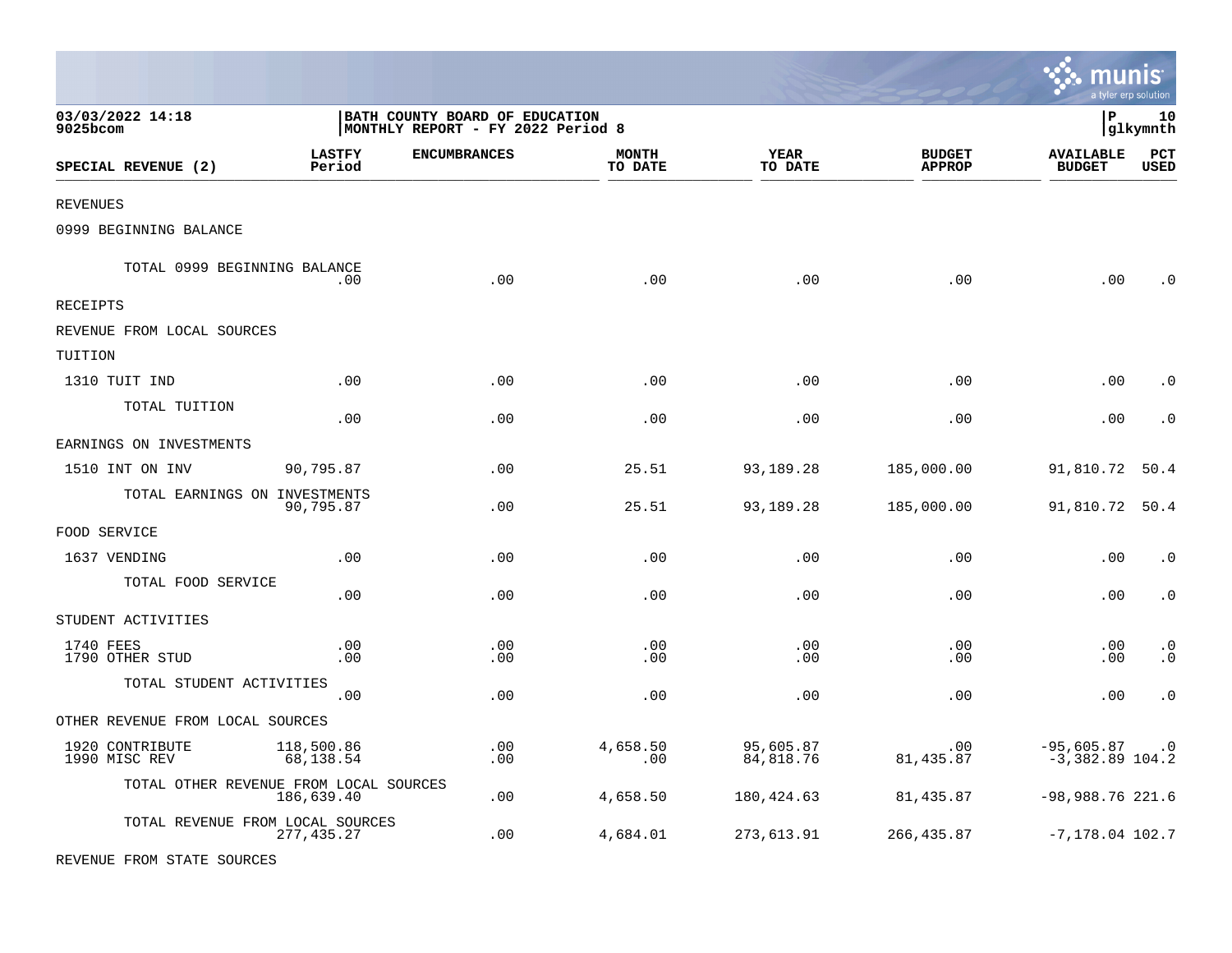

| 03/03/2022 14:18<br>$9025$ bcom              |                                                    | BATH COUNTY BOARD OF EDUCATION<br> MONTHLY REPORT - FY 2022 Period 8 |                         |                         |                                | P                                 | 11<br> glkymnth                |
|----------------------------------------------|----------------------------------------------------|----------------------------------------------------------------------|-------------------------|-------------------------|--------------------------------|-----------------------------------|--------------------------------|
| SPECIAL REVENUE (2)                          | <b>LASTFY</b><br>Period                            | <b>ENCUMBRANCES</b>                                                  | <b>MONTH</b><br>TO DATE | <b>YEAR</b><br>TO DATE  | <b>BUDGET</b><br><b>APPROP</b> | <b>AVAILABLE</b><br><b>BUDGET</b> | PCT<br><b>USED</b>             |
| STATE PROGRAM                                |                                                    |                                                                      |                         |                         |                                |                                   |                                |
| 3111 SEEK                                    | 478,720.00                                         | .00                                                                  | .00                     | .00                     | 478,720.00                     | 478,720.00                        | $\cdot$ 0                      |
|                                              |                                                    |                                                                      |                         |                         |                                |                                   |                                |
| TOTAL STATE PROGRAM                          | 478,720.00                                         | .00                                                                  | .00                     | .00                     | 478,720.00                     | 478,720.00                        | $\cdot$ 0                      |
| EXPENDITURE REIMBURSEMENTS                   |                                                    |                                                                      |                         |                         |                                |                                   |                                |
| 3131 MISC REIMB                              | $.00 \,$                                           | .00                                                                  | .00                     | .00                     | .00                            | .00                               | $\cdot$ 0                      |
|                                              | TOTAL EXPENDITURE REIMBURSEMENTS<br>$.00 \,$       | .00                                                                  | .00                     | .00                     | .00                            | .00                               | $\cdot$ 0                      |
| RESTRICTED                                   |                                                    |                                                                      |                         |                         |                                |                                   |                                |
| 3200 RES STATE                               | 638,736.27                                         | .00                                                                  | 96,367.50               | 659, 349.93             | 850,730.52                     | 191,380.59                        | 77.5                           |
| TOTAL RESTRICTED                             | 638,736.27                                         | .00                                                                  | 96,367.50               | 659,349.93              | 850,730.52                     | 191,380.59                        | 77.5                           |
| REVENUE ON BEHALF PAYMENTS                   |                                                    |                                                                      |                         |                         |                                |                                   |                                |
| 3900 ON-BEHALF                               | .00                                                | .00                                                                  | .00                     | .00                     | .00                            | .00                               | $\cdot$ 0                      |
|                                              | TOTAL REVENUE ON BEHALF PAYMENTS<br>$.00 \,$       | .00                                                                  | .00                     | .00                     | .00                            | .00                               | $\cdot$ 0                      |
|                                              | TOTAL REVENUE FROM STATE SOURCES<br>1,117,456.27   | .00                                                                  | 96,367.50               | 659,349.93              | 1,329,450.52                   | 670,100.59                        | 49.6                           |
| REVENUE FROM FEDERAL SOURCES                 |                                                    |                                                                      |                         |                         |                                |                                   |                                |
| RESTRICTED THROUGH THE STATE                 |                                                    |                                                                      |                         |                         |                                |                                   |                                |
| 4500 RES FED/ST                              | 1,392,061.97                                       | $-44,372.00$                                                         | 678,658.53              | 2,989,646.59            | 6,930,273.00                   | 3,984,998.41 42.5                 |                                |
|                                              | TOTAL RESTRICTED THROUGH THE STATE<br>1,392,061.97 | $-44,372.00$                                                         | 678,658.53              | 2,989,646.59            | 6,930,273.00                   | 3,984,998.41                      | 42.5                           |
|                                              | TOTAL REVENUE FROM FEDERAL SOURCES<br>1,392,061.97 | $-44,372.00$                                                         | 678,658.53              | 2,989,646.59            | 6,930,273.00                   | 3,984,998.41 42.5                 |                                |
| OTHER RECEIPTS                               |                                                    |                                                                      |                         |                         |                                |                                   |                                |
| <b>INTERFUND TRANSFERS</b>                   |                                                    |                                                                      |                         |                         |                                |                                   |                                |
| 5210 FND XFER<br>5251 FF ESS<br>5261 FF OPER | 37,887.00<br>.00<br>.00                            | .00<br>.00<br>.00                                                    | .00<br>.00<br>.00       | 16,156.00<br>.00<br>.00 | 50,000.00<br>.00<br>.00        | 33,844.00<br>.00<br>.00           | 32.3<br>$\cdot$ 0<br>$\cdot$ 0 |

TOTAL INTERFUND TRANSFERS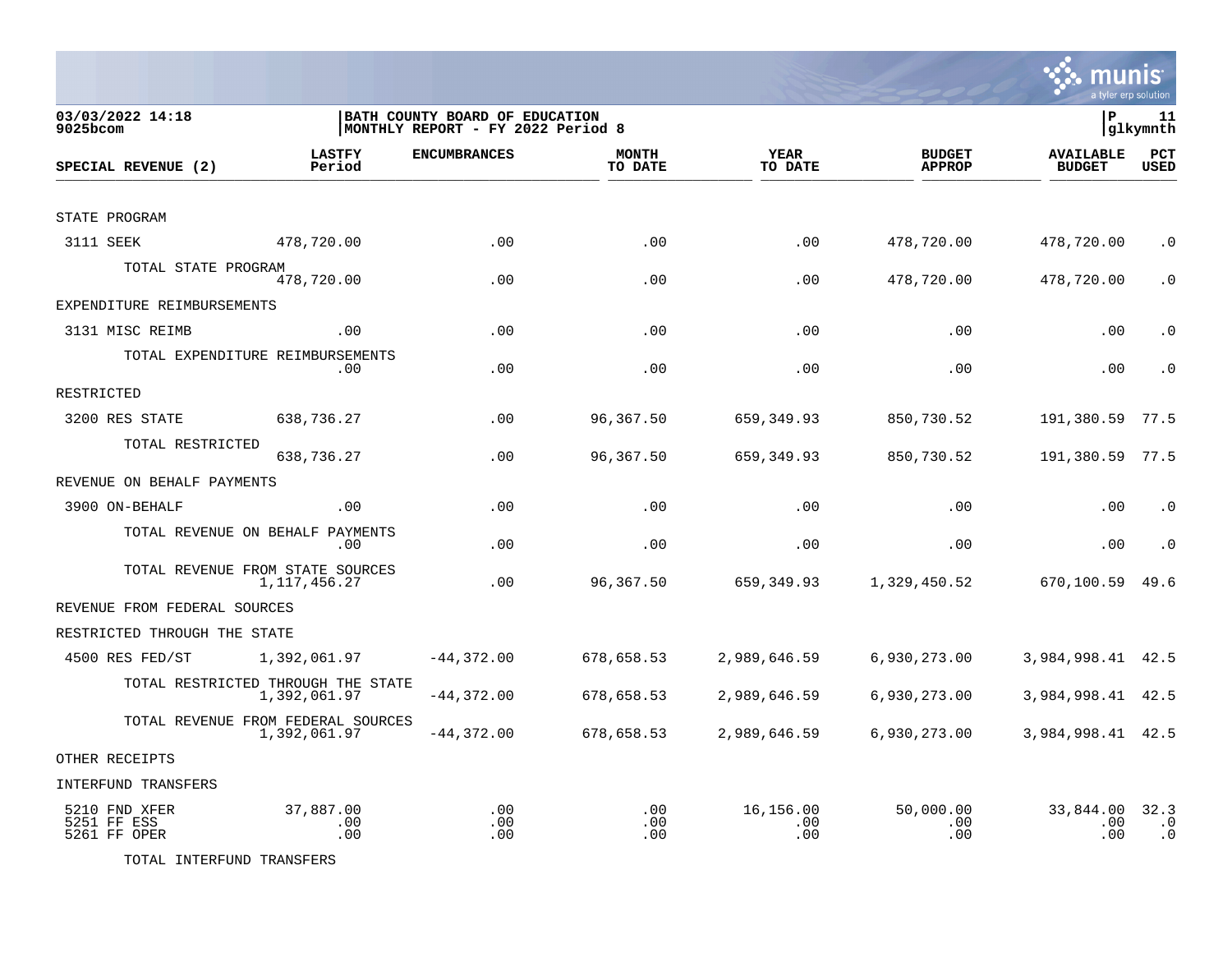

| 03/03/2022 14:18<br>9025bcom |                         | BATH COUNTY BOARD OF EDUCATION<br>MONTHLY REPORT - FY 2022 Period 8 |                         |                        |                                |                                   |                           |  |
|------------------------------|-------------------------|---------------------------------------------------------------------|-------------------------|------------------------|--------------------------------|-----------------------------------|---------------------------|--|
| SPECIAL REVENUE (2)          | <b>LASTFY</b><br>Period | <b>ENCUMBRANCES</b>                                                 | <b>MONTH</b><br>TO DATE | <b>YEAR</b><br>TO DATE | <b>BUDGET</b><br><b>APPROP</b> | <b>AVAILABLE</b><br><b>BUDGET</b> | <b>PCT</b><br><b>USED</b> |  |
|                              | .00                     | .00                                                                 | .00                     | 16,156.00              | 50,000.00                      | 33,844.00                         | 32.3                      |  |
| TOTAL OTHER RECEIPTS         | 37,887.00               | .00                                                                 | .00                     | 16,156.00              | 50,000.00                      | 33,844.00 32.3                    |                           |  |
| TOTAL RECEIPTS               | 2,824,840.51            | $-44.372.00$                                                        | 779,710.04              | 3,938,766.43           | 8,576,159.39                   | 4,681,764.96 45.4                 |                           |  |
| TOTAL REVENUE                | 2,824,840.51            | $-44.372.00$                                                        | 779,710.04              | 3,938,766.43           | 8,576,159.39                   | 4,681,764.96                      | 45.4                      |  |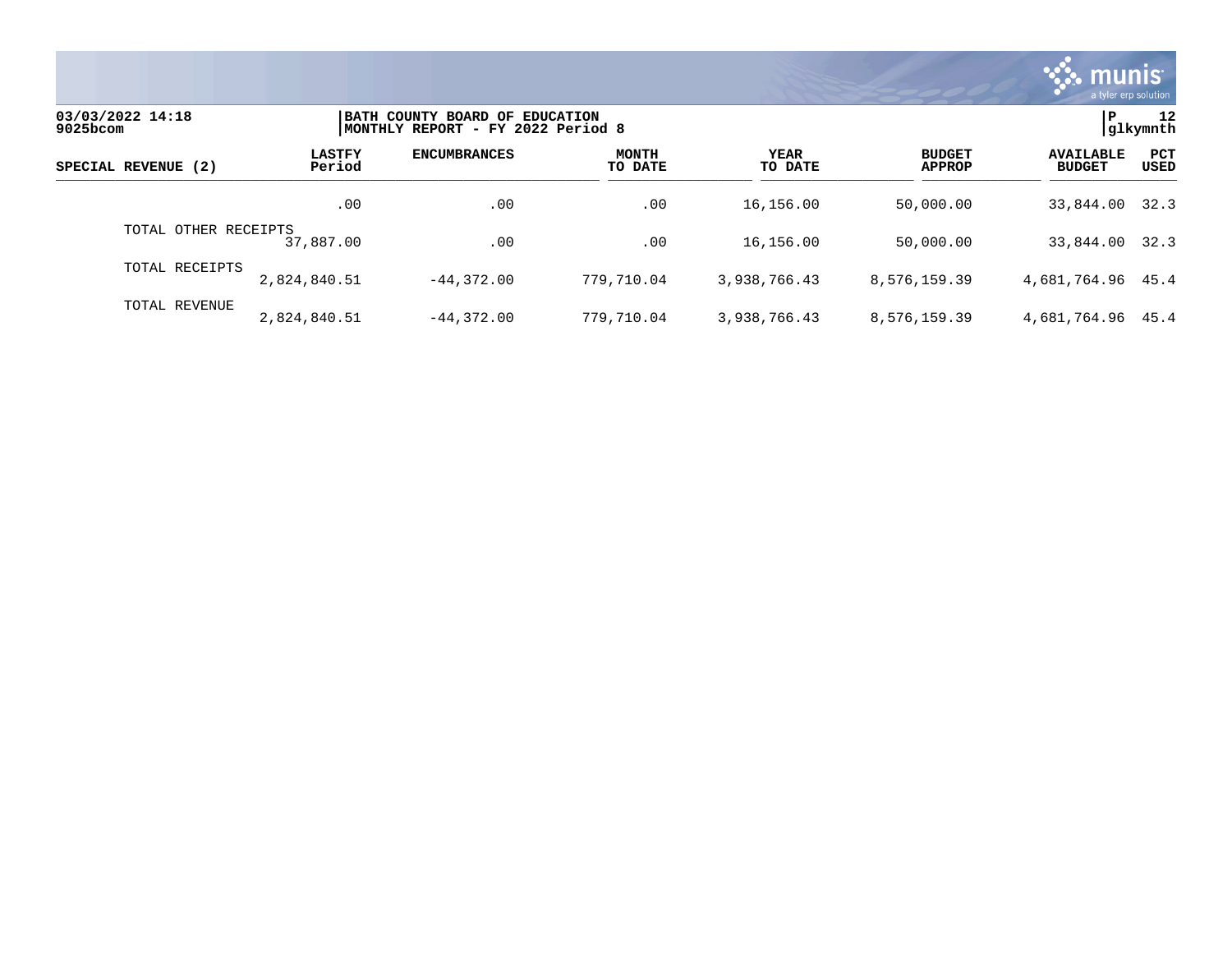

| 03/03/2022 14:18<br>$9025$ bcom                                              |            |                                                                                                                    | BATH COUNTY BOARD OF EDUCATION<br>MONTHLY REPORT - FY 2022 Period 8                                     |                                                                                                      |                                                                                                                       |                                                                                                                               | l P                                                                                                                                                                  | 13<br> glkymnth                                                                    |
|------------------------------------------------------------------------------|------------|--------------------------------------------------------------------------------------------------------------------|---------------------------------------------------------------------------------------------------------|------------------------------------------------------------------------------------------------------|-----------------------------------------------------------------------------------------------------------------------|-------------------------------------------------------------------------------------------------------------------------------|----------------------------------------------------------------------------------------------------------------------------------------------------------------------|------------------------------------------------------------------------------------|
| SPECIAL REVENUE (2)                                                          |            | <b>LASTFY</b><br>Period                                                                                            | <b>ENCUMBRANCES</b>                                                                                     | <b>MONTH</b><br>TO DATE                                                                              | <b>YEAR</b><br>TO DATE                                                                                                | <b>BUDGET</b><br><b>APPROP</b>                                                                                                | <b>AVAILABLE</b><br><b>BUDGET</b>                                                                                                                                    | PCT<br><b>USED</b>                                                                 |
| <b>EXPENDITURES</b>                                                          |            |                                                                                                                    |                                                                                                         |                                                                                                      |                                                                                                                       |                                                                                                                               |                                                                                                                                                                      |                                                                                    |
| 1000 INSTRUCTION                                                             |            |                                                                                                                    |                                                                                                         |                                                                                                      |                                                                                                                       |                                                                                                                               |                                                                                                                                                                      |                                                                                    |
| 0100<br>0200<br>0300<br>0400<br>0500<br>0600<br>0700<br>0800<br>0840<br>0900 |            | 1,198,244.58<br>233,734.64<br>13,571.40<br>1,490.79<br>2,362.98<br>389,030.99<br>43,341.85<br>780.00<br>.00<br>.00 | .00<br>.00<br>4,009.00<br>$\sim 00$<br>9,690.00<br>54,945.57<br>603, 557.19<br>785.00<br>.00<br>.00     | 181,425.11<br>57,859.95<br>$-113.00$<br>212.97<br>14.08<br>6,456.59<br>1,043.00<br>.00<br>.00<br>.00 | 1,542,350.72<br>465,121.02<br>30,405.92<br>1,703.76<br>1,963.27<br>357,501.05<br>198,909.85<br>1,084.98<br>.00<br>.00 | 5,483,598.55<br>377,444.05<br>38,012.00<br>40,056.67<br>29, 421.58<br>199,892.20<br>147,093.62<br>1,400.00<br>6,070.10<br>.00 | 3,941,247.83 28.1<br>$-87,676.97$ 123.2<br>3,597.08<br>38, 352.91<br>17,768.31<br>$-212, 554.42$ 206.3<br>$-655, 373.42$ 545.6<br>$-469.98$ 133.6<br>6,070.10<br>.00 | 90.5<br>4.3<br>39.6<br>$\cdot$ 0<br>$\cdot$ 0                                      |
|                                                                              | TOTAL 1000 | INSTRUCTION<br>1,882,557.23                                                                                        | 672,986.76                                                                                              | 246,898.70                                                                                           | 2,599,040.57                                                                                                          | 6,322,988.77                                                                                                                  | 3,050,961.44 51.8                                                                                                                                                    |                                                                                    |
| 2100                                                                         |            | STUDENT SUPPORT SERVICES                                                                                           |                                                                                                         |                                                                                                      |                                                                                                                       |                                                                                                                               |                                                                                                                                                                      |                                                                                    |
| 0100<br>0200<br>0300<br>0400<br>0500<br>0600<br>0700<br>0800<br>0840         |            | 106,256.27<br>37,589.34<br>.00<br>.00<br>2,898.74<br>2,697.30<br>.00<br>35.00<br>.00                               | .00<br>.00<br>.00<br>.00<br>2,729.04<br>4,869.13<br>$\sim$ 00<br>300.00<br>$\overline{\phantom{0}}$ .00 | 33,055.28<br>12,764.00<br>.00<br>.00<br>.00<br>.00<br>.00<br>.00<br>.00                              | 257, 445.77<br>87,273.90<br>.00<br>.00<br>18,212.00<br>786.00<br>.00<br>130.00<br>$.00 \,$                            | 322,523.93<br>84,944.76<br>3,000.00<br>$\sim 00$<br>12, 242.39<br>43,209.80<br>3,000.00<br>250.00<br>.00                      | 65,078.16<br>$-2,329.14$ 102.7<br>3,000.00<br>.00<br>$-8,698.65$ 171.1<br>37,554.67<br>3,000.00<br>$-180.00$ 172.0<br>.00                                            | 79.8<br>$\cdot$ 0<br>$\cdot$ 0<br>13.1<br>$\overline{\phantom{0}}$ .0<br>$\cdot$ 0 |
|                                                                              | TOTAL 2100 | STUDENT SUPPORT SERVICES<br>149,476.65                                                                             | 7,898.17                                                                                                | 45,819.28                                                                                            | 363,847.67                                                                                                            | 469,170.88                                                                                                                    | 97,425.04 79.2                                                                                                                                                       |                                                                                    |
| 2200                                                                         |            | INSTRUCTIONAL STAFF SUPP SERV                                                                                      |                                                                                                         |                                                                                                      |                                                                                                                       |                                                                                                                               |                                                                                                                                                                      |                                                                                    |
| 0100<br>0200<br>0300<br>0400<br>0500<br>0600<br>0700<br>0800                 |            | 265,405.46<br>85,523.33<br>28, 251.70<br>$00 \cdot$<br>1,541.32<br>16,520.86<br>30,796.00<br>.00                   | .00<br>.00<br>400.00<br>.00<br>.00<br>16,850.00<br>2,650.00<br>.00                                      | 23,388.10<br>8,215.73<br>701.00<br>.00<br>10.55<br>763.14<br>1,180.00<br>.00                         | 207,038.33<br>70,918.50<br>42, 132.83<br>.00<br>1,261.70<br>30,804.17<br>2,961.97<br>.00                              | 375,278.00<br>126,424.57<br>62,445.00<br>.00<br>19, 212.61<br>25, 265.58<br>15,845.20<br>1,500.00                             | 168,239.67<br>55,506.07<br>19,912.17<br>.00<br>17,950.91<br>$-22,388.59$ 188.6<br>10, 233.23<br>1,500.00                                                             | 55.2<br>56.1<br>68.1<br>$\cdot$ .0<br>6.6<br>35.4<br>$\cdot$ 0                     |
|                                                                              | TOTAL 2200 | INSTRUCTIONAL STAFF SUPP SERV<br>428,038.67                                                                        | 19,900.00                                                                                               | 34,258.52                                                                                            | 355,117.50                                                                                                            | 625,970.96                                                                                                                    | 250,953.46 59.9                                                                                                                                                      |                                                                                    |
| 2300 DISTRICT ADMIN SUPPORT                                                  |            |                                                                                                                    |                                                                                                         |                                                                                                      |                                                                                                                       |                                                                                                                               |                                                                                                                                                                      |                                                                                    |
| 0100<br>0200<br>0300<br>0400                                                 |            | .00<br>.00<br>.00<br>.00                                                                                           | .00<br>.00<br>.00<br>.00                                                                                | .00<br>.00<br>.00<br>.00                                                                             | .00<br>.00<br>.00<br>.00                                                                                              | .00<br>.00<br>.00<br>.00                                                                                                      | .00<br>.00<br>.00<br>.00                                                                                                                                             | $\cdot$ 0<br>$\cdot$ 0<br>$\cdot$ 0<br>$\cdot$ 0                                   |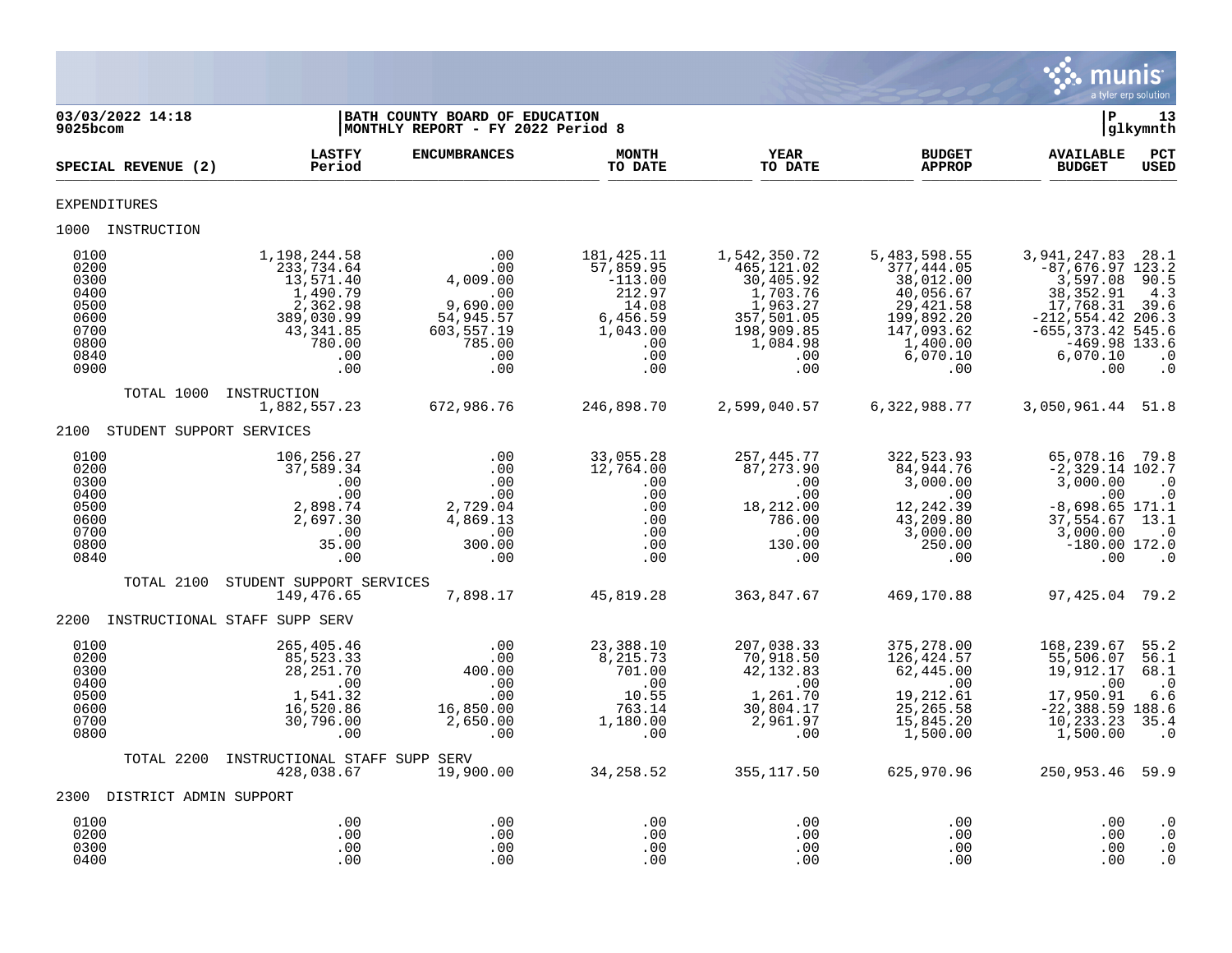

## **03/03/2022 14:18 |BATH COUNTY BOARD OF EDUCATION |P 14 9025bcom |MONTHLY REPORT - FY 2022 Period 8 |glkymnth**

| SPECIAL REVENUE (2)                                  | <b>LASTFY</b><br>Period                                                      | <b>ENCUMBRANCES</b>                                          | <b>MONTH</b><br>TO DATE                                     | <b>YEAR</b><br>TO DATE                                                                            | <b>BUDGET</b><br><b>APPROP</b>                                                                            | <b>AVAILABLE</b><br><b>BUDGET</b>                                                             | PCT<br><b>USED</b>                                                                                   |
|------------------------------------------------------|------------------------------------------------------------------------------|--------------------------------------------------------------|-------------------------------------------------------------|---------------------------------------------------------------------------------------------------|-----------------------------------------------------------------------------------------------------------|-----------------------------------------------------------------------------------------------|------------------------------------------------------------------------------------------------------|
| 0500<br>0600<br>0700<br>0800                         | .00<br>.00<br>.00<br>.00                                                     | .00<br>.00<br>.00<br>.00                                     | .00<br>.00<br>.00<br>.00                                    | .00<br>226.17<br>.00<br>.00                                                                       | .00<br>.00<br>.00<br>.00                                                                                  | .00<br>$-226.17$<br>.00<br>.00                                                                | $\cdot$ 0<br>$\cdot$ 0<br>$\cdot$ 0<br>$\cdot$ 0                                                     |
| TOTAL 2300                                           | DISTRICT ADMIN SUPPORT<br>.00                                                | .00                                                          | .00                                                         | 226.17                                                                                            | .00                                                                                                       | $-226.17$                                                                                     | $\boldsymbol{\cdot}$ 0                                                                               |
| 2400                                                 | SCHOOL ADMIN SUPPORT                                                         |                                                              |                                                             |                                                                                                   |                                                                                                           |                                                                                               |                                                                                                      |
| 0100<br>0200<br>0300<br>0600<br>0700<br>0800         | .00<br>.00<br>.00<br>.00<br>.00<br>.00                                       | .00<br>.00<br>.00<br>.00<br>.00<br>.00                       | .00<br>.00<br>.00<br>.00<br>.00<br>.00                      | .00<br>.00<br>.00<br>.00<br>.00<br>.00                                                            | .00<br>.00<br>.00<br>.00<br>.00<br>.00                                                                    | .00<br>.00<br>.00<br>.00<br>.00<br>.00                                                        | $\boldsymbol{\cdot}$ 0<br>$\cdot$ 0<br>$\cdot$ 0<br>$\cdot$ 0<br>$\cdot$ 0<br>$\boldsymbol{\cdot}$ 0 |
| TOTAL 2400                                           | <b>SCHOOL ADMIN SUPPORT</b><br>.00                                           | .00                                                          | .00                                                         | .00                                                                                               | .00                                                                                                       | .00                                                                                           | $\boldsymbol{\cdot}$ 0                                                                               |
| 2500                                                 | BUSINESS SUPPORT SERVICES                                                    |                                                              |                                                             |                                                                                                   |                                                                                                           |                                                                                               |                                                                                                      |
| 0100<br>0200<br>0300<br>0400<br>0500<br>0600<br>0700 | .00<br>.00<br>.00<br>.00<br>.00<br>.00<br>.00                                | .00<br>.00<br>.00<br>.00<br>.00<br>.00<br>.00                | .00<br>.00<br>.00<br>.00<br>.00<br>.00<br>.00               | .00<br>.00<br>.00<br>.00<br>.00<br>.00<br>.00                                                     | .00<br>.00<br>.00<br>.00<br>.00<br>.00<br>.00                                                             | .00<br>.00<br>.00<br>.00<br>.00<br>.00<br>.00                                                 | $\cdot$ 0<br>$\cdot$ 0<br>$\cdot$ 0<br>$\cdot$ 0<br>$\cdot$ 0<br>$\boldsymbol{\cdot}$ 0<br>$\cdot$ 0 |
| TOTAL 2500                                           | BUSINESS SUPPORT SERVICES<br>.00                                             | .00                                                          | .00                                                         | .00                                                                                               | .00                                                                                                       | .00                                                                                           | . 0                                                                                                  |
|                                                      | 2600 PLANT OPERATIONS AND MAINTENANCE                                        |                                                              |                                                             |                                                                                                   |                                                                                                           |                                                                                               |                                                                                                      |
| 0100<br>0200<br>0300<br>0400<br>0500<br>0600<br>0700 | 7,500.80<br>2,334.94<br>36,938.54<br>12,207.99<br>912.98<br>88,190.53<br>.00 | .00<br>.00<br>1,875.00<br>3,448.46<br>.00<br>3,770.00<br>.00 | .00<br>.00<br>250.00<br>105.76<br>129.87<br>1,767.19<br>.00 | 3,442.99<br>1,175.14<br>$\frac{5}{2}$ , 014.31<br>2, 787.49<br>1,047.87<br>21,760.43<br>11,654.00 | 11,932.80<br>$\overline{5}$ , 191.46<br>$\overline{00}$<br>8,500.00<br>2,500.00<br>20,000.00<br>53,418.00 | 8,489.81<br>4,016.32<br>$-6,889.31$<br>2,264.05<br>1,452.13<br>$-5,530.43$ 127.7<br>41,764.00 | 28.9<br>22.6<br>$\cdot$ 0<br>73.4<br>41.9<br>21.8                                                    |
| TOTAL 2600                                           | PLANT OPERATIONS AND MAINTENANCE<br>148,085.78                               | 9,093.46                                                     | 2,252.82                                                    | 46,882.23                                                                                         | 101,542.26                                                                                                | 45,566.57 55.1                                                                                |                                                                                                      |
| 2700                                                 | STUDENT TRANSPORTATION                                                       |                                                              |                                                             |                                                                                                   |                                                                                                           |                                                                                               |                                                                                                      |
| 0100<br>0200<br>0300<br>0600<br>0700                 | 11, 114.98<br>3,646.51<br>.00<br>.00<br>.00                                  | .00<br>.00<br>.00<br>.00<br>113,878.00                       | 1,479.36<br>496.32<br>.00<br>19.95<br>.00                   | 18,850.53<br>6,400.95<br>.00<br>283.35<br>7,500.00                                                | 22,500.00<br>12,453.00<br>.00<br>.00<br>129,157.00                                                        | 3,649.47<br>6,052.05<br>.00<br>$-283.35$<br>7,779.00                                          | 83.8<br>51.4<br>$\cdot$ 0<br>$\cdot$ 0<br>94.0                                                       |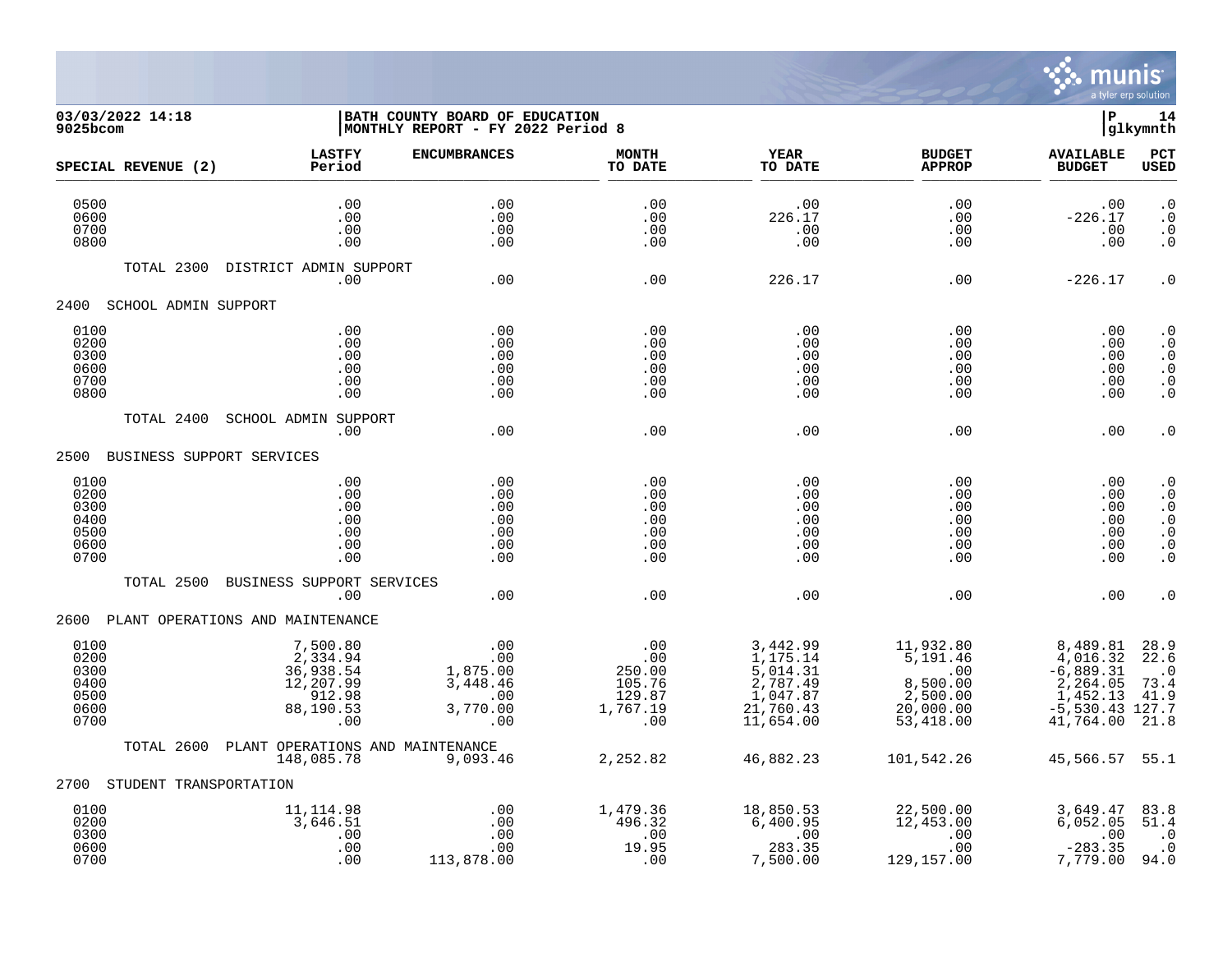

| 03/03/2022 14:18<br>9025bcom                                         |                                                                                              | BATH COUNTY BOARD OF EDUCATION<br>MONTHLY REPORT - FY 2022 Period 8 |                                                                                     |                                                                                        |                                                                                              | l P                                                                                                            | 15<br> glkymnth                                                      |
|----------------------------------------------------------------------|----------------------------------------------------------------------------------------------|---------------------------------------------------------------------|-------------------------------------------------------------------------------------|----------------------------------------------------------------------------------------|----------------------------------------------------------------------------------------------|----------------------------------------------------------------------------------------------------------------|----------------------------------------------------------------------|
| SPECIAL REVENUE (2)                                                  | <b>LASTFY</b><br>Period                                                                      | <b>ENCUMBRANCES</b>                                                 | <b>MONTH</b><br>TO DATE                                                             | YEAR<br>TO DATE                                                                        | <b>BUDGET</b><br><b>APPROP</b>                                                               | <b>AVAILABLE</b><br><b>BUDGET</b>                                                                              | PCT<br>USED                                                          |
| 0800                                                                 | .00                                                                                          | .00                                                                 | .00                                                                                 | .00                                                                                    | .00                                                                                          | .00                                                                                                            | $\cdot$ 0                                                            |
| TOTAL 2700                                                           | STUDENT TRANSPORTATION<br>14,761.49                                                          | 113,878.00                                                          | 1,995.63                                                                            | 33,034.83                                                                              | 164,110.00                                                                                   | 17,197.17                                                                                                      | 89.5                                                                 |
| 3100<br>FOOD SERVICE OPERATION                                       |                                                                                              |                                                                     |                                                                                     |                                                                                        |                                                                                              |                                                                                                                |                                                                      |
| 0100<br>0200<br>0300<br>0500<br>0600<br>0700<br>0800                 | .00<br>.00<br>.00<br>.00<br>.00<br>$-10.00$<br>.00                                           | .00<br>.00<br>.00<br>.00<br>.00<br>.00<br>.00                       | .00<br>.00<br>.00<br>.00<br>.00<br>.00<br>.00                                       | .00<br>.00<br>.00<br>.00<br>.00<br>$-2,723.50$<br>.00                                  | .00<br>.00<br>750.00<br>1,250.00<br>.00<br>22,000.00<br>.00                                  | .00<br>.00<br>750.00<br>1,250.00<br>.00<br>24,723.50 -12.4<br>.00                                              | $\cdot$ 0<br>$\cdot$ 0<br>$\cdot$ 0<br>$\cdot$ 0<br>$\cdot$ 0<br>. 0 |
| TOTAL 3100                                                           | FOOD SERVICE OPERATION<br>$-10.00$                                                           | .00                                                                 | .00                                                                                 | $-2,723.50$                                                                            | 24,000.00                                                                                    | $26,723.50 -11.4$                                                                                              |                                                                      |
| 3200<br>DAY CARE OPERATIONS                                          |                                                                                              |                                                                     |                                                                                     |                                                                                        |                                                                                              |                                                                                                                |                                                                      |
| 0100<br>0200<br>0500<br>0600                                         | .00<br>.00<br>.00<br>.00                                                                     | .00<br>.00<br>.00<br>9,000.00                                       | .00<br>.00<br>4.77<br>5,585.77                                                      | .00<br>.00<br>4.77<br>5,585.77                                                         | 225,000.00<br>122,200.00<br>.00<br>152,800.00                                                | 225,000.00<br>122,200.00<br>$-4.77$<br>138, 214.23                                                             | $\boldsymbol{\cdot}$ 0<br>$\cdot$ 0<br>$\cdot$ 0<br>9.6              |
| TOTAL 3200                                                           | DAY CARE OPERATIONS<br>.00                                                                   | 9,000.00                                                            | 5,590.54                                                                            | 5,590.54                                                                               | 500,000.00                                                                                   | 485,409.46                                                                                                     | 2.9                                                                  |
| 3300<br>COMMUNITY SERVICES                                           |                                                                                              |                                                                     |                                                                                     |                                                                                        |                                                                                              |                                                                                                                |                                                                      |
| 0100<br>0200<br>0300<br>0400<br>0500<br>0600<br>0700<br>0800<br>0900 | 149,203.57<br>13,429.24<br>198.00<br>391.16<br>99.00<br>35,859.43<br>414.12<br>120.00<br>.00 | .00<br>.00<br>.00<br>.00<br>200.00<br>6,481.78<br>.00<br>.00<br>.00 | 21,684.52<br>3,631.77<br>$\,.\,00$<br>55.88<br>.00<br>6,590.83<br>.00<br>.00<br>.00 | 166,110.66<br>23,688.24<br>417.00<br>447.04<br>.00<br>29,894.59<br>.00<br>60.00<br>.00 | 282,658.32<br>57,942.62<br>699.00<br>400.00<br>3,959.50<br>22,557.08<br>.00<br>160.00<br>.00 | 116,547.66<br>34, 254.38<br>282.00<br>$-47.04$ 111.8<br>3,759.50<br>$-13,819.29$ 161.3<br>.00<br>100.00<br>.00 | 58.8<br>40.9<br>59.7<br>5.1<br>$\cdot$ 0<br>37.5<br>$\cdot$ 0        |
| TOTAL 3300                                                           | COMMUNITY SERVICES<br>199,714.52                                                             | 6,681.78                                                            | 31,963.00                                                                           | 220,617.53                                                                             | 368, 376.52                                                                                  | 141,077.21 61.7                                                                                                |                                                                      |
| 5100<br>DEBT SERVICE                                                 |                                                                                              |                                                                     |                                                                                     |                                                                                        |                                                                                              |                                                                                                                |                                                                      |
| 0800                                                                 | .00                                                                                          | .00                                                                 | .00                                                                                 | .00                                                                                    | .00                                                                                          | .00                                                                                                            | . 0                                                                  |
| TOTAL 5100                                                           | DEBT SERVICE<br>.00                                                                          | .00                                                                 | .00                                                                                 | .00                                                                                    | .00                                                                                          | .00                                                                                                            | $\cdot$ 0                                                            |
| 5200<br>FUND TRANSFERS                                               |                                                                                              |                                                                     |                                                                                     |                                                                                        |                                                                                              |                                                                                                                |                                                                      |
| 0900                                                                 | .00                                                                                          | .00                                                                 | .00                                                                                 | 113, 196.53                                                                            | .00                                                                                          | $-113, 196.53$                                                                                                 | . 0                                                                  |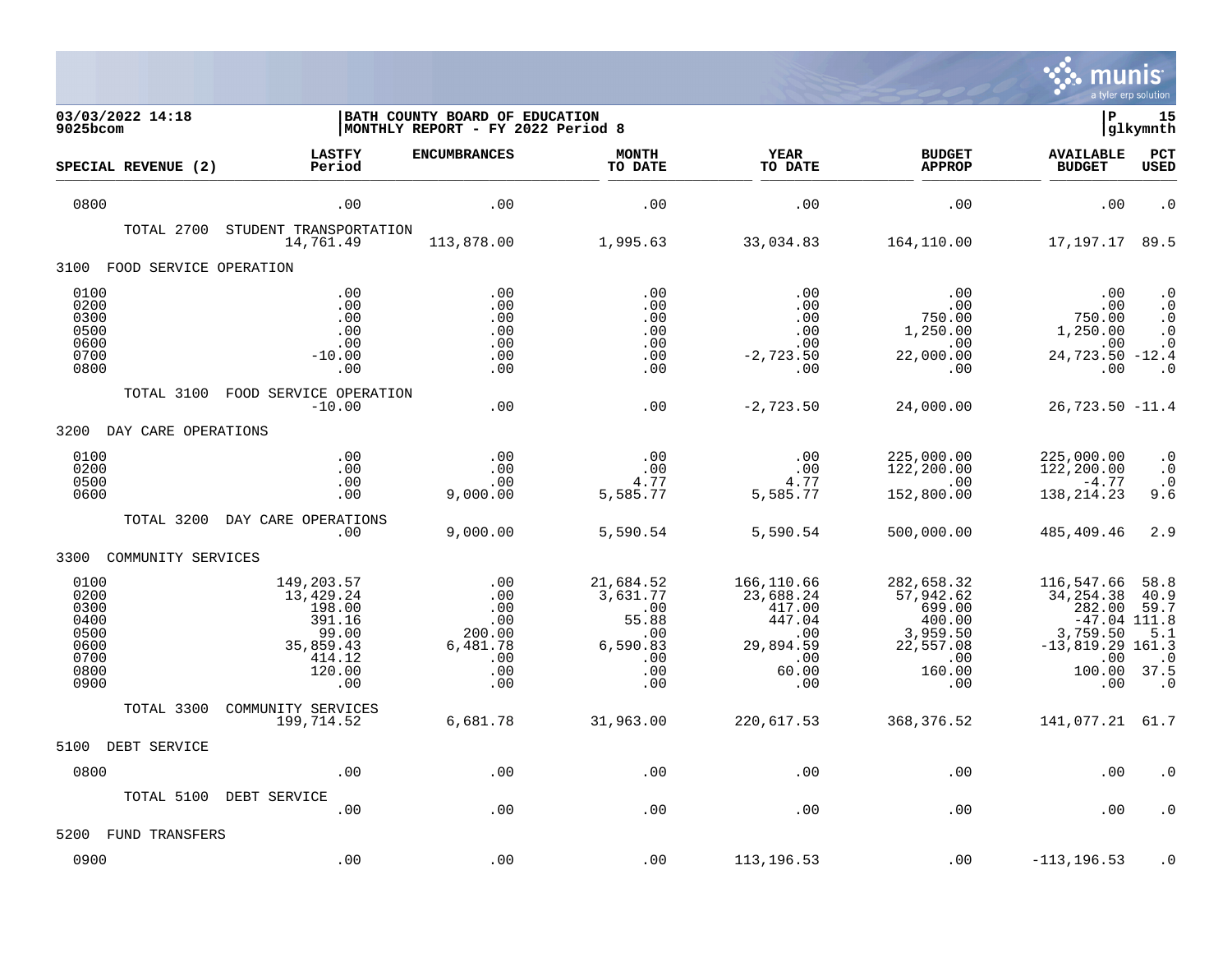|                                     |                         |                                                                     |                         |                 |                                | <b>munis</b><br>a tyler erp solution |                 |
|-------------------------------------|-------------------------|---------------------------------------------------------------------|-------------------------|-----------------|--------------------------------|--------------------------------------|-----------------|
| 03/03/2022 14:18<br>9025bcom        |                         | BATH COUNTY BOARD OF EDUCATION<br>MONTHLY REPORT - FY 2022 Period 8 |                         |                 |                                | P                                    | 16<br> glkymnth |
| SPECIAL REVENUE (2)                 | <b>LASTFY</b><br>Period | <b>ENCUMBRANCES</b>                                                 | <b>MONTH</b><br>TO DATE | YEAR<br>TO DATE | <b>BUDGET</b><br><b>APPROP</b> | <b>AVAILABLE</b><br><b>BUDGET</b>    | PCT<br>USED     |
| TOTAL 5200<br><b>FUND TRANSFERS</b> | .00                     | .00                                                                 | .00                     | 113, 196.53     | .00                            | $-113, 196.53$                       | $\cdot$ 0       |
| TOTAL EXPENDITURES<br>2,822,624.34  |                         | 839,438.17                                                          | 368,778.49              | 3,734,830.07    | 8,576,159.39                   | 4,001,891.15                         | 53.3            |
| TOTAL FOR SPECIAL REVENUE (2)       | 2,216.17                | $-883, 810.17$                                                      | 410,931.55              | 203,936.36      | .00                            | 679,873.81                           | $\cdot$ 0       |

the contract of the contract of

a sa mga magaalang na mga magaalang ng mga magaalang ng mga magaalang ng magaalang ng magaalang ng magaalang n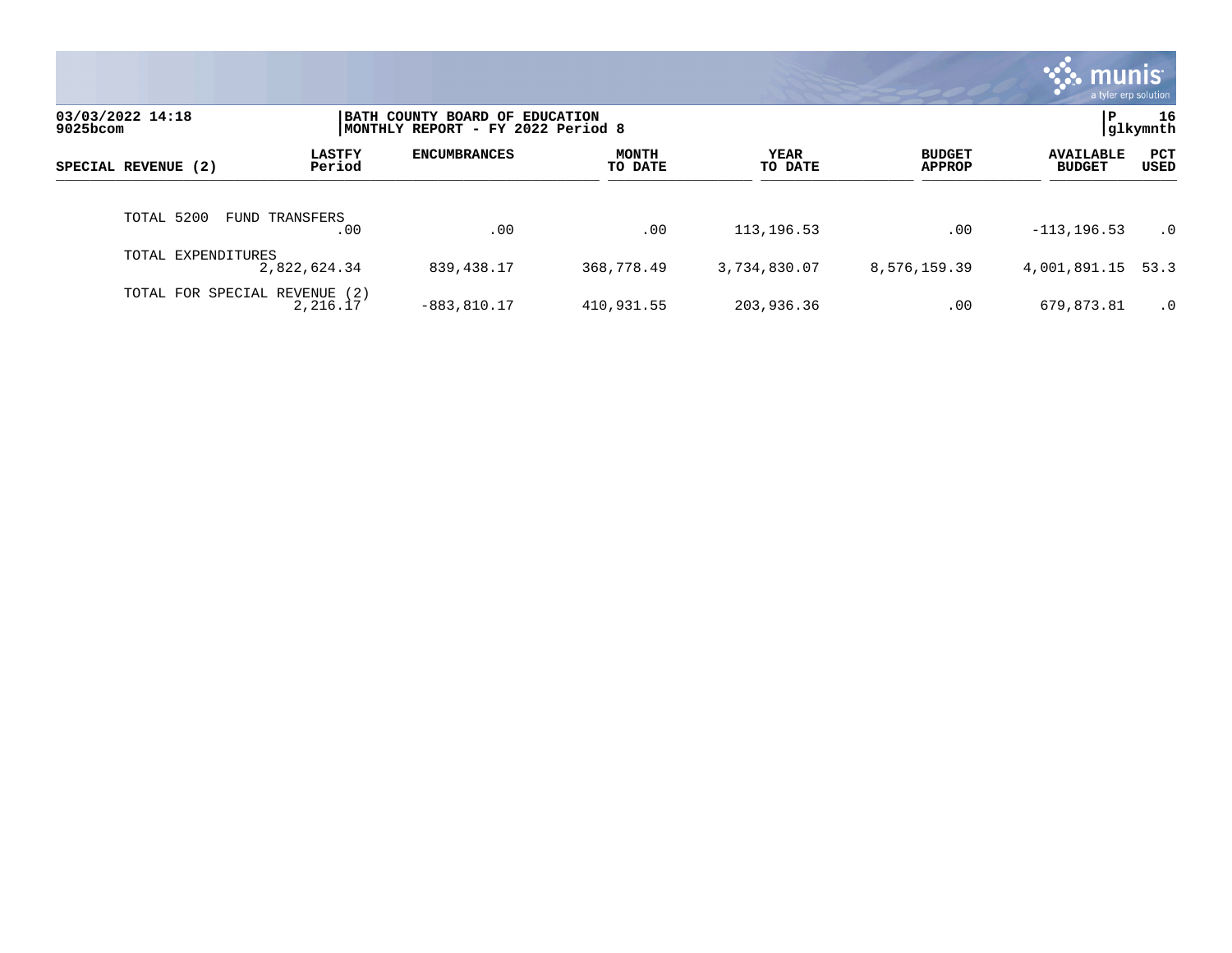|                                                |                                                                     |                     |                         |                              |                                | munis                             | a tyler erp solution                  |
|------------------------------------------------|---------------------------------------------------------------------|---------------------|-------------------------|------------------------------|--------------------------------|-----------------------------------|---------------------------------------|
| 03/03/2022 14:18<br>9025bcom                   | BATH COUNTY BOARD OF EDUCATION<br>MONTHLY REPORT - FY 2022 Period 8 |                     |                         |                              |                                | İР                                | 17<br> glkymnth                       |
| DISTRICT ACTIVITY FD (ANNUAL) Period           | <b>LASTFY</b>                                                       | <b>ENCUMBRANCES</b> | <b>MONTH</b><br>TO DATE | <b>YEAR</b><br>TO DATE       | <b>BUDGET</b><br><b>APPROP</b> | <b>AVAILABLE</b><br><b>BUDGET</b> | PCT<br><b>USED</b>                    |
| <b>REVENUES</b>                                |                                                                     |                     |                         |                              |                                |                                   |                                       |
| 0999 BEGINNING BALANCE                         |                                                                     |                     |                         |                              |                                |                                   |                                       |
| TOTAL 0999 BEGINNING BALANCE                   | 96,410.11                                                           | .00                 | .00                     | 100,372.68                   | 100,372.68                     |                                   | .00 100.0                             |
| <b>RECEIPTS</b>                                |                                                                     |                     |                         |                              |                                |                                   |                                       |
| REVENUE FROM LOCAL SOURCES                     |                                                                     |                     |                         |                              |                                |                                   |                                       |
| STUDENT ACTIVITIES                             |                                                                     |                     |                         |                              |                                |                                   |                                       |
| 1740 FEES<br>1750 DONATIONS<br>1790 OTHER STUD | .00<br>.00<br>1,751.63                                              | .00<br>.00<br>.00   | .00<br>.00<br>1,119.49  | 2,078.00<br>.00<br>21,229.31 | 2,078.00<br>.00<br>21, 229.31  |                                   | .00 100.0<br>$.00 \t .0$<br>.00 100.0 |
| TOTAL STUDENT ACTIVITIES                       | 1,751.63                                                            | .00                 | 1,119.49                | 23,307.31                    | 23,307.31                      |                                   | .00 100.0                             |
| OTHER REVENUE FROM LOCAL SOURCES               |                                                                     |                     |                         |                              |                                |                                   |                                       |
| 1920 CONTRIBUTE<br>1990 MISC REV               | 6,550.00<br>.00                                                     | .00<br>.00          | .00<br>727.78           | 5,000.00<br>1,423.90         | 5,000.00<br>1,423.90           |                                   | .00 100.0<br>.00 100.0                |
| TOTAL OTHER REVENUE FROM LOCAL SOURCES         | 6,550.00                                                            | .00                 | 727.78                  | 6,423.90                     | 6,423.90                       |                                   | .00100.0                              |
| TOTAL REVENUE FROM LOCAL SOURCES               | 8,301.63                                                            | .00                 | 1,847.27                | 29,731.21                    | 29,731.21                      |                                   | .00100.0                              |
| REVENUE FROM FEDERAL SOURCES                   |                                                                     |                     |                         |                              |                                |                                   |                                       |
| FEDERAL REIMBURSEMENT                          |                                                                     |                     |                         |                              |                                |                                   |                                       |
| 4810 MED REIMB                                 | .00                                                                 | .00                 | .00                     | .00                          | .00                            | .00                               | $\cdot$ 0                             |
| TOTAL FEDERAL REIMBURSEMENT                    | .00                                                                 | .00                 | .00                     | .00                          | .00                            | .00                               | $\cdot$ 0                             |
| TOTAL REVENUE FROM FEDERAL SOURCES             | .00                                                                 | .00                 | .00                     | .00                          | .00                            | .00                               | $\cdot$ 0                             |
| OTHER RECEIPTS                                 |                                                                     |                     |                         |                              |                                |                                   |                                       |
| <b>INTERFUND TRANSFERS</b>                     |                                                                     |                     |                         |                              |                                |                                   |                                       |
| 5210 FND XFER                                  | 6,061.71                                                            | .00                 | .00                     | .00                          | .00                            | .00                               | $\cdot$ 0                             |
| TOTAL INTERFUND TRANSFERS                      | 6,061.71                                                            | .00                 | .00                     | .00                          | .00                            | .00                               | $\cdot$ 0                             |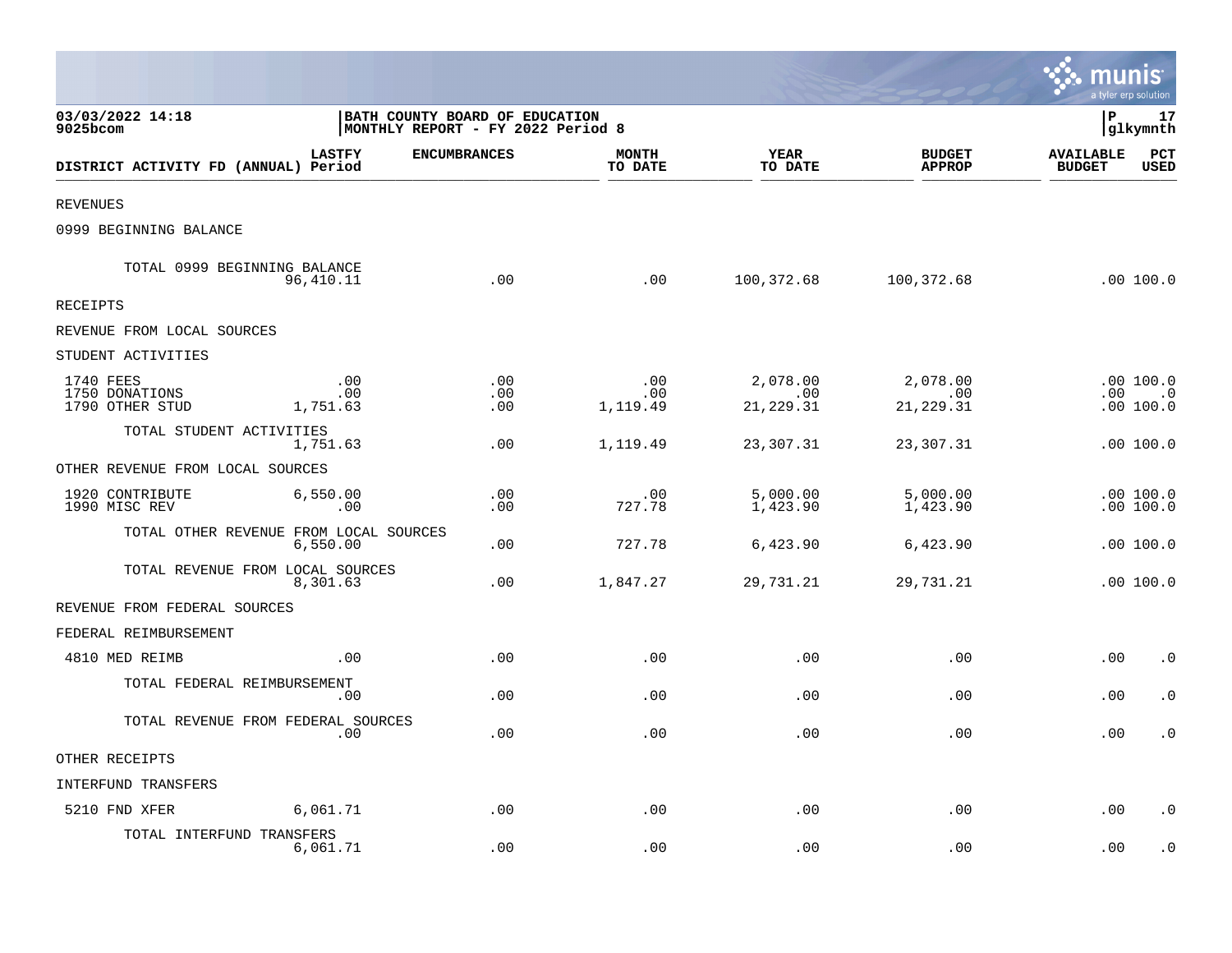

| 03/03/2022 14:18<br>$9025$ bcom      |               | BATH COUNTY BOARD OF EDUCATION<br>MONTHLY REPORT - FY 2022 Period 8 | 18<br> qlkymnth         |                 |                                |                                   |                    |
|--------------------------------------|---------------|---------------------------------------------------------------------|-------------------------|-----------------|--------------------------------|-----------------------------------|--------------------|
| DISTRICT ACTIVITY FD (ANNUAL) Period | <b>LASTFY</b> | <b>ENCUMBRANCES</b>                                                 | <b>MONTH</b><br>TO DATE | YEAR<br>TO DATE | <b>BUDGET</b><br><b>APPROP</b> | <b>AVAILABLE</b><br><b>BUDGET</b> | <b>PCT</b><br>USED |
| TOTAL OTHER RECEIPTS                 | 6,061.71      | .00                                                                 | .00                     | .00             | .00                            | .00                               | $\cdot$ 0          |
| TOTAL RECEIPTS                       | 14,363.34     | .00                                                                 | 1,847.27                | 29,731.21       | 29,731.21                      |                                   | .00 100.0          |
| TOTAL REVENUE                        | 110,773.45    | .00                                                                 | 1,847.27                | 130,103.89      | 130,103.89                     |                                   | .00 100.0          |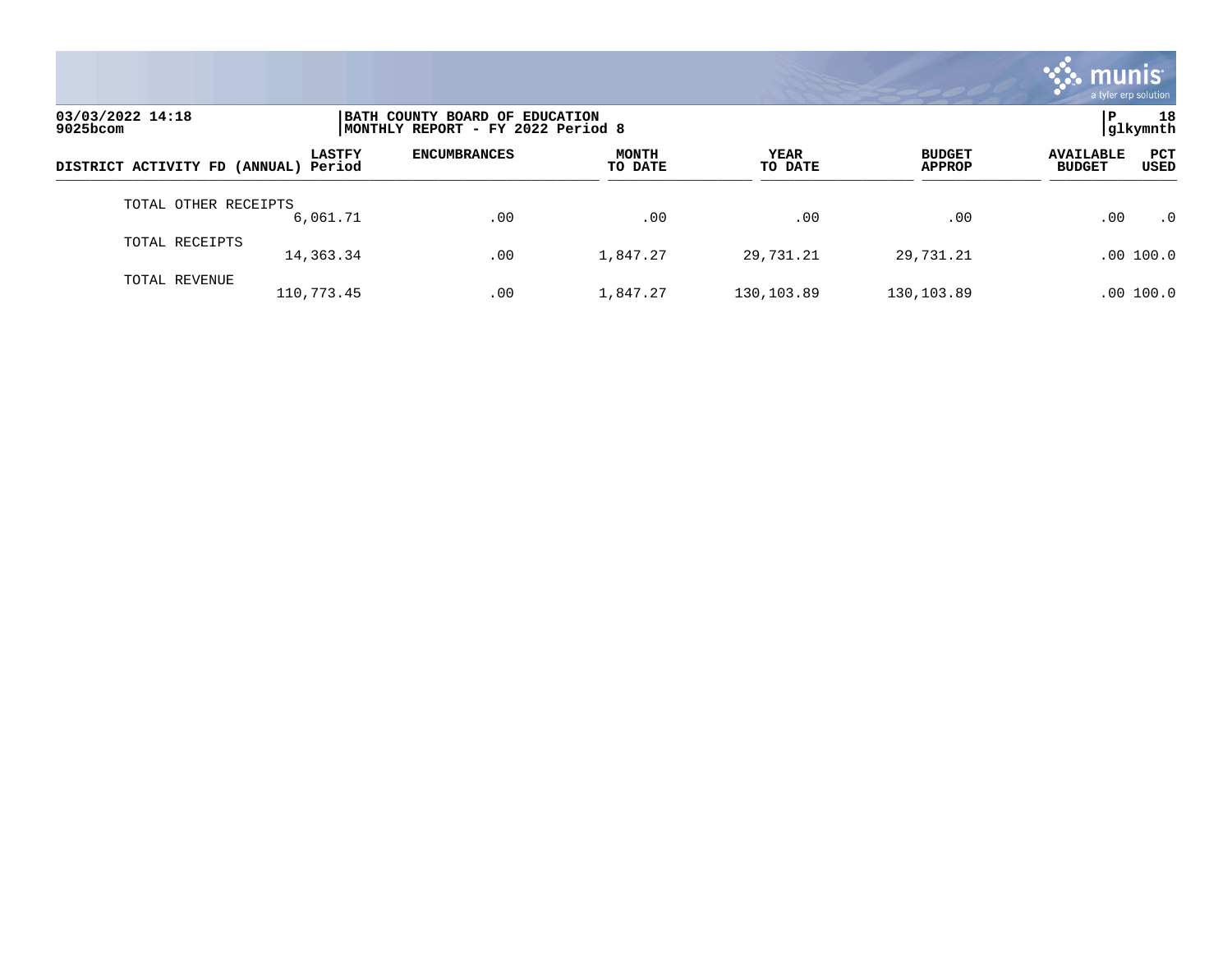

| 9025bcom                                                     | 03/03/2022 14:18         |                                                                      | BATH COUNTY BOARD OF EDUCATION<br> MONTHLY REPORT - FY 2022 Period 8 |                                                         |                                                                    |                                                                                         | Þ                                                                                          | 19<br>glkymnth                                                                         |
|--------------------------------------------------------------|--------------------------|----------------------------------------------------------------------|----------------------------------------------------------------------|---------------------------------------------------------|--------------------------------------------------------------------|-----------------------------------------------------------------------------------------|--------------------------------------------------------------------------------------------|----------------------------------------------------------------------------------------|
|                                                              |                          | <b>LASTFY</b><br>DISTRICT ACTIVITY FD (ANNUAL) Period                | <b>ENCUMBRANCES</b>                                                  | <b>MONTH</b><br>TO DATE                                 | <b>YEAR</b><br>TO DATE                                             | <b>BUDGET</b><br><b>APPROP</b>                                                          | <b>AVAILABLE</b><br><b>BUDGET</b>                                                          | PCT<br><b>USED</b>                                                                     |
|                                                              | <b>EXPENDITURES</b>      |                                                                      |                                                                      |                                                         |                                                                    |                                                                                         |                                                                                            |                                                                                        |
|                                                              | 1000 INSTRUCTION         |                                                                      |                                                                      |                                                         |                                                                    |                                                                                         |                                                                                            |                                                                                        |
| 0100<br>0200<br>0300<br>0400<br>0500<br>0600<br>0700<br>0800 |                          | .00<br>.00<br>1,581.55<br>600.00<br>201.24<br>4,968.02<br>.00<br>.00 | .00<br>.00<br>.00<br>.00<br>15,000.00<br>19,541.85<br>.00<br>.00     | .00<br>.00<br>.00<br>.00<br>.00<br>516.63<br>.00<br>.00 | .00<br>.00<br>159.00<br>.00<br>4,402.93<br>16,790.77<br>.00<br>.00 | 4,509.90<br>868.00<br>500.00<br>962.07<br>8,000.00<br>102, 202.65<br>557.05<br>3,624.53 | 4,509.90<br>868.00<br>341.00<br>962.07<br>$-11, 402.93$<br>65,870.03<br>557.05<br>3,624.53 | $\cdot$ 0<br>$\cdot$ 0<br>31.8<br>$\cdot$ 0<br>242.5<br>35.6<br>$\cdot$ 0<br>$\cdot$ 0 |
|                                                              | TOTAL 1000               | INSTRUCTION<br>7,350.81                                              | 34,541.85                                                            | 516.63                                                  | 21,352.70                                                          | 121, 224. 20                                                                            | 65,329.65                                                                                  | 46.1                                                                                   |
| 2100                                                         | STUDENT SUPPORT SERVICES |                                                                      |                                                                      |                                                         |                                                                    |                                                                                         |                                                                                            |                                                                                        |
| 0600                                                         |                          | 33.95                                                                | 60.00                                                                | .00                                                     | 38.56                                                              | 1,501.90                                                                                | 1,403.34                                                                                   | 6.6                                                                                    |
|                                                              | TOTAL 2100               | STUDENT SUPPORT SERVICES<br>33.95                                    | 60.00                                                                | .00                                                     | 38.56                                                              | 1,501.90                                                                                | 1,403.34                                                                                   | 6.6                                                                                    |
| 2200                                                         |                          | INSTRUCTIONAL STAFF SUPP SERV                                        |                                                                      |                                                         |                                                                    |                                                                                         |                                                                                            |                                                                                        |
| 0600<br>0700                                                 |                          | .00<br>.00                                                           | 24.57<br>.00                                                         | .00<br>.00                                              | 4,289.67<br>.00                                                    | 5,518.44<br>.00                                                                         | 1,204.20<br>.00                                                                            | 78.2<br>.0                                                                             |
|                                                              | TOTAL 2200               | INSTRUCTIONAL STAFF SUPP SERV<br>.00                                 | 24.57                                                                | .00                                                     | 4,289.67                                                           | 5,518.44                                                                                | 1,204.20                                                                                   | 78.2                                                                                   |
| 2600                                                         |                          | PLANT OPERATIONS AND MAINTENANCE                                     |                                                                      |                                                         |                                                                    |                                                                                         |                                                                                            |                                                                                        |
| 0600                                                         |                          | 102.28                                                               | .00                                                                  | .00                                                     | .00                                                                | .00                                                                                     | .00                                                                                        | . 0                                                                                    |
|                                                              | TOTAL 2600               | PLANT OPERATIONS AND MAINTENANCE<br>102.28                           | .00                                                                  | .00                                                     | .00                                                                | .00                                                                                     | .00                                                                                        | $\cdot$ 0                                                                              |
| 2700                                                         | STUDENT TRANSPORTATION   |                                                                      |                                                                      |                                                         |                                                                    |                                                                                         |                                                                                            |                                                                                        |
| 0100<br>0200<br>0800                                         |                          | .00<br>.00<br>.00                                                    | .00<br>.00<br>.00                                                    | .00<br>.00<br>.00                                       | .00<br>.00<br>.00                                                  | .00<br>.00<br>1,859.35                                                                  | .00<br>.00<br>1,859.35                                                                     | $\cdot$ 0<br>$\cdot$ 0<br>$\cdot$ 0                                                    |
|                                                              | TOTAL 2700               | STUDENT TRANSPORTATION<br>.00                                        | .00                                                                  | .00                                                     | .00                                                                | 1,859.35                                                                                | 1,859.35                                                                                   | $\cdot$ 0                                                                              |
|                                                              | TOTAL EXPENDITURES       | 7,487.04                                                             | 34,626.42                                                            | 516.63                                                  | 25,680.93                                                          | 130,103.89                                                                              | 69,796.54                                                                                  | 46.4                                                                                   |
|                                                              |                          | TOTAL FOR DISTRICT ACTIVITY FD (ANNUAL) (21)<br>103,286.41           | $-34,626.42$                                                         | 1,330.64                                                | 104,422.96                                                         | .00                                                                                     | $-69,796.54$                                                                               | $\cdot$ 0                                                                              |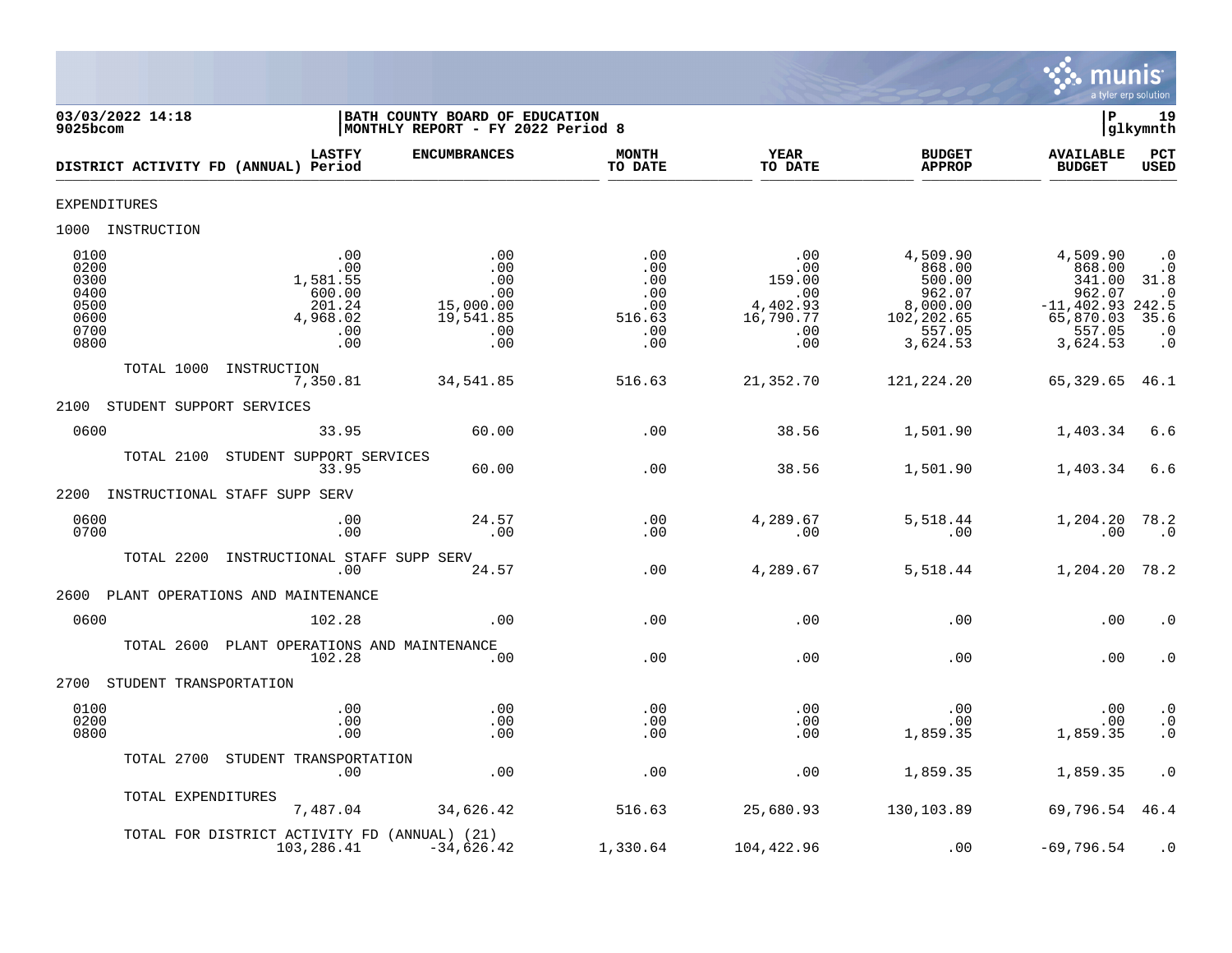|                                                              |                                                                     |                          |                          |                          |                                | munis<br>a tyler erp solution     |                                                  |
|--------------------------------------------------------------|---------------------------------------------------------------------|--------------------------|--------------------------|--------------------------|--------------------------------|-----------------------------------|--------------------------------------------------|
| 03/03/2022 14:18<br>9025bcom                                 | BATH COUNTY BOARD OF EDUCATION<br>MONTHLY REPORT - FY 2022 Period 8 |                          |                          |                          |                                | P                                 | 20<br>glkymnth                                   |
| SPEC REV - STUDENT ACTIVITY (2Period                         | <b>LASTFY</b>                                                       | <b>ENCUMBRANCES</b>      | <b>MONTH</b><br>TO DATE  | <b>YEAR</b><br>TO DATE   | <b>BUDGET</b><br><b>APPROP</b> | <b>AVAILABLE</b><br><b>BUDGET</b> | PCT<br>USED                                      |
| <b>REVENUES</b>                                              |                                                                     |                          |                          |                          |                                |                                   |                                                  |
| RECEIPTS                                                     |                                                                     |                          |                          |                          |                                |                                   |                                                  |
| REVENUE FROM LOCAL SOURCES                                   |                                                                     |                          |                          |                          |                                |                                   |                                                  |
| STUDENT ACTIVITIES                                           |                                                                     |                          |                          |                          |                                |                                   |                                                  |
| 1710 ADMISSIONS<br>1730 DUES<br>1740 FEES<br>1790 OTHER STUD | .00<br>.00<br>.00<br>.00                                            | .00<br>.00<br>.00<br>.00 | .00<br>.00<br>.00<br>.00 | .00<br>.00<br>.00<br>.00 | .00<br>.00<br>.00<br>.00       | .00<br>.00<br>.00<br>.00          | $\cdot$ 0<br>$\cdot$ 0<br>$\cdot$ 0<br>$\cdot$ 0 |
| TOTAL STUDENT ACTIVITIES                                     | .00                                                                 | .00                      | .00                      | .00                      | .00                            | .00                               | $\cdot$ 0                                        |
| OTHER REVENUE FROM LOCAL SOURCES                             |                                                                     |                          |                          |                          |                                |                                   |                                                  |
| 1920 CONTRIBUTE                                              | .00                                                                 | .00                      | .00                      | .00                      | .00                            | .00                               | $\cdot$ 0                                        |
| TOTAL OTHER REVENUE FROM LOCAL SOURCES                       | .00                                                                 | .00                      | .00                      | .00                      | .00                            | .00                               | $\cdot$ 0                                        |
| TOTAL REVENUE FROM LOCAL SOURCES                             | .00                                                                 | .00                      | .00                      | .00                      | .00                            | .00                               | $\cdot$ 0                                        |
| TOTAL RECEIPTS                                               | .00                                                                 | .00                      | .00                      | .00                      | .00                            | .00                               | $\cdot$ 0                                        |
| TOTAL REVENUE                                                | .00                                                                 | .00                      | .00                      | .00                      | .00                            | .00                               | $\cdot$ 0                                        |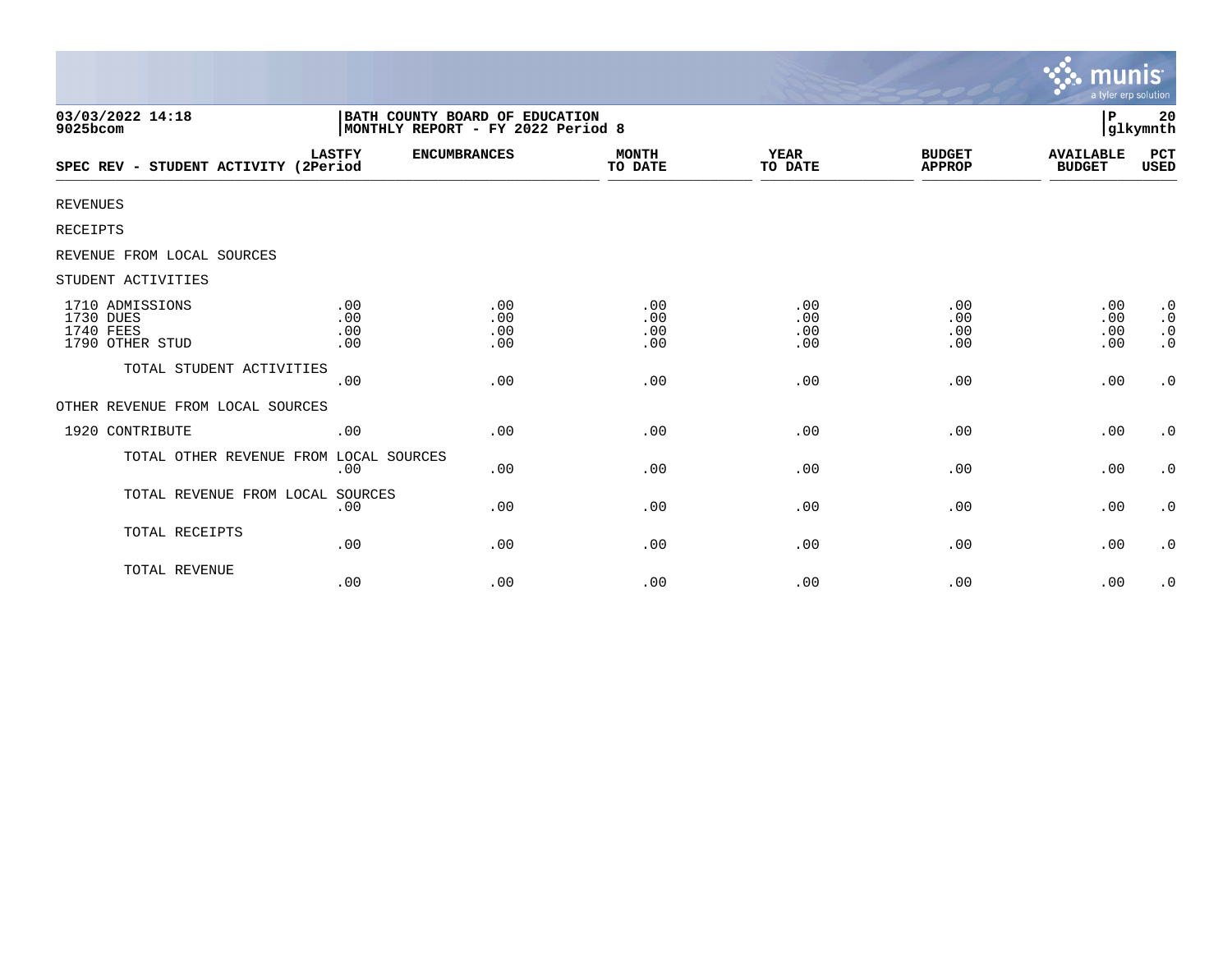

| 03/03/2022 14:18<br>$9025$ bcom                      |                                                 | BATH COUNTY BOARD OF EDUCATION<br>$\mathbf P$<br>MONTHLY REPORT - FY 2022 Period 8<br>glkymnth |                                               |                                               |                                               |                                               |                                                                                                                                               |  |
|------------------------------------------------------|-------------------------------------------------|------------------------------------------------------------------------------------------------|-----------------------------------------------|-----------------------------------------------|-----------------------------------------------|-----------------------------------------------|-----------------------------------------------------------------------------------------------------------------------------------------------|--|
| SPEC REV - STUDENT ACTIVITY (2Period                 | <b>LASTFY</b>                                   | <b>ENCUMBRANCES</b>                                                                            | <b>MONTH</b><br>TO DATE                       | <b>YEAR</b><br>TO DATE                        | <b>BUDGET</b><br><b>APPROP</b>                | <b>AVAILABLE</b><br><b>BUDGET</b>             | PCT<br><b>USED</b>                                                                                                                            |  |
| <b>EXPENDITURES</b>                                  |                                                 |                                                                                                |                                               |                                               |                                               |                                               |                                                                                                                                               |  |
| 1000<br>INSTRUCTION                                  |                                                 |                                                                                                |                                               |                                               |                                               |                                               |                                                                                                                                               |  |
| 0100<br>0300<br>0400<br>0500<br>0600<br>0700<br>0800 | .00<br>.00<br>.00<br>$.00$<br>.00<br>.00<br>.00 | .00<br>.00<br>.00<br>.00<br>.00<br>.00<br>.00                                                  | .00<br>.00<br>.00<br>.00<br>.00<br>.00<br>.00 | .00<br>.00<br>.00<br>.00<br>.00<br>.00<br>.00 | .00<br>.00<br>.00<br>.00<br>.00<br>.00<br>.00 | .00<br>.00<br>.00<br>.00<br>.00<br>.00<br>.00 | $\cdot$ 0<br>$\boldsymbol{\cdot}$ 0<br>$\cdot$ 0<br>$\begin{smallmatrix} 0.1 \\ 0.1 \end{smallmatrix}$<br>$\boldsymbol{\cdot}$ 0<br>$\cdot$ 0 |  |
| TOTAL 1000                                           | INSTRUCTION<br>.00                              | .00                                                                                            | .00                                           | .00                                           | .00                                           | .00                                           | $\cdot$ 0                                                                                                                                     |  |
| STUDENT SUPPORT SERVICES<br>2100                     |                                                 |                                                                                                |                                               |                                               |                                               |                                               |                                                                                                                                               |  |
| 0100<br>0300<br>0400<br>0500<br>0600<br>0700<br>0800 | .00<br>.00<br>.00<br>.00<br>.00<br>.00<br>.00   | .00<br>.00<br>.00<br>.00<br>.00<br>.00<br>.00                                                  | .00<br>.00<br>.00<br>.00<br>.00<br>.00<br>.00 | .00<br>.00<br>.00<br>.00<br>.00<br>.00<br>.00 | .00<br>.00<br>.00<br>.00<br>.00<br>.00<br>.00 | .00<br>.00<br>.00<br>.00<br>.00<br>.00<br>.00 | $\cdot$ 0<br>$\cdot$ 0<br>$\cdot$ 0<br>$\begin{array}{c} . & 0 \\ . & 0 \\ . & 0 \end{array}$<br>$\cdot$ 0                                    |  |
| TOTAL 2100                                           | STUDENT SUPPORT SERVICES                        |                                                                                                |                                               |                                               |                                               |                                               |                                                                                                                                               |  |
| 2200<br>INSTRUCTIONAL STAFF SUPP SERV                | .00                                             | .00                                                                                            | .00                                           | .00                                           | .00                                           | .00                                           | $\cdot$ 0                                                                                                                                     |  |
| 0100<br>0300<br>0400<br>0500<br>0600<br>0700<br>0800 | .00<br>.00<br>.00<br>.00<br>.00<br>.00<br>.00   | .00<br>.00<br>.00<br>.00<br>.00<br>.00<br>.00                                                  | .00<br>.00<br>.00<br>.00<br>.00<br>.00<br>.00 | .00<br>.00<br>.00<br>.00<br>.00<br>.00<br>.00 | .00<br>.00<br>.00<br>.00<br>.00<br>.00<br>.00 | .00<br>.00<br>.00<br>.00<br>.00<br>.00<br>.00 | $\cdot$ 0<br>$\cdot$ 0<br>$\begin{smallmatrix} 0 \\ 0 \\ 0 \end{smallmatrix}$<br>$\ddot{0}$<br>$\boldsymbol{\cdot}$ 0<br>$\overline{0}$       |  |
| TOTAL 2200                                           | INSTRUCTIONAL STAFF SUPP SERV<br>.00            | .00                                                                                            | .00                                           | .00                                           | .00                                           | .00                                           | $\cdot$ 0                                                                                                                                     |  |
| PLANT OPERATIONS AND MAINTENANCE<br>2600             |                                                 |                                                                                                |                                               |                                               |                                               |                                               |                                                                                                                                               |  |
| 0100<br>0300<br>0400<br>0500<br>0600<br>0700<br>0800 | .00<br>.00<br>.00<br>.00<br>.00<br>.00<br>.00   | .00<br>.00<br>.00<br>.00<br>.00<br>.00<br>.00                                                  | .00<br>.00<br>.00<br>.00<br>.00<br>.00<br>.00 | .00<br>.00<br>.00<br>.00<br>.00<br>.00<br>.00 | .00<br>.00<br>.00<br>.00<br>.00<br>.00<br>.00 | .00<br>.00<br>.00<br>.00<br>.00<br>.00<br>.00 | $\cdot$ 0<br>$\cdot$ 0<br>$\boldsymbol{\cdot}$ 0<br>$\ddot{0}$<br>$\boldsymbol{\cdot}$ 0<br>$\boldsymbol{\cdot}$ 0<br>$\cdot$ 0               |  |
| TOTAL 2600                                           | PLANT OPERATIONS AND MAINTENANCE<br>.00         | .00                                                                                            | .00                                           | .00                                           | .00                                           | .00                                           | $\cdot$ 0                                                                                                                                     |  |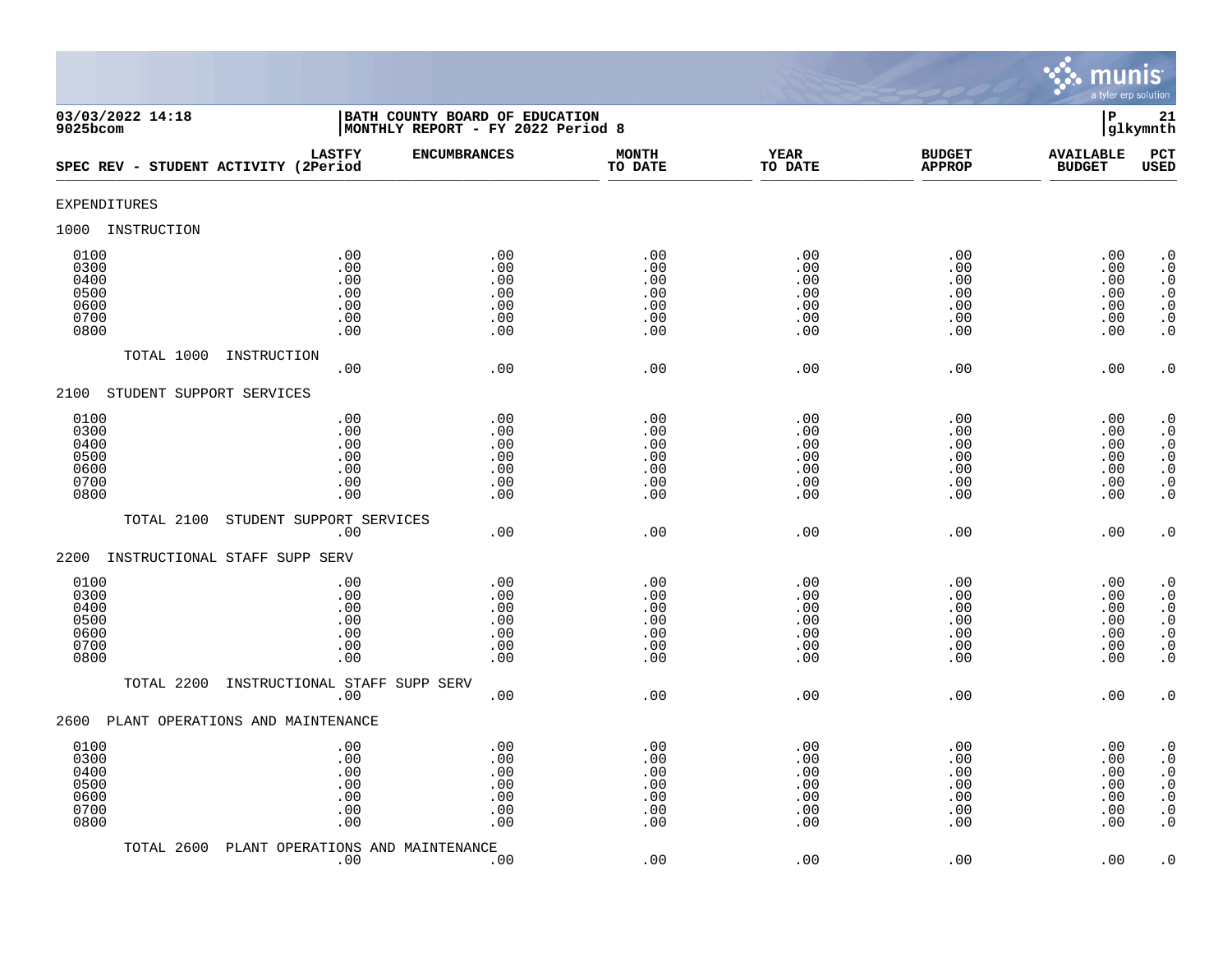

|                                                      | 03/03/2022 14:18<br>BATH COUNTY BOARD OF EDUCATION<br>9025bcom |                                               |                                               | MONTHLY REPORT - FY 2022 Period 8             |                                               |                                               |                                               |                                                                                         |  |
|------------------------------------------------------|----------------------------------------------------------------|-----------------------------------------------|-----------------------------------------------|-----------------------------------------------|-----------------------------------------------|-----------------------------------------------|-----------------------------------------------|-----------------------------------------------------------------------------------------|--|
| SPEC REV -                                           | STUDENT ACTIVITY (2Period                                      | <b>LASTFY</b>                                 | <b>ENCUMBRANCES</b>                           | <b>MONTH</b><br>TO DATE                       | <b>YEAR</b><br>TO DATE                        | <b>BUDGET</b><br><b>APPROP</b>                | <b>AVAILABLE</b><br><b>BUDGET</b>             | PCT<br>USED                                                                             |  |
| 2700                                                 | STUDENT TRANSPORTATION                                         |                                               |                                               |                                               |                                               |                                               |                                               |                                                                                         |  |
| 0100<br>0300<br>0400<br>0500<br>0600<br>0700<br>0800 |                                                                | .00<br>.00<br>.00<br>.00<br>.00<br>.00<br>.00 | .00<br>.00<br>.00<br>.00<br>.00<br>.00<br>.00 | .00<br>.00<br>.00<br>.00<br>.00<br>.00<br>.00 | .00<br>.00<br>.00<br>.00<br>.00<br>.00<br>.00 | .00<br>.00<br>.00<br>.00<br>.00<br>.00<br>.00 | .00<br>.00<br>.00<br>.00<br>.00<br>.00<br>.00 | $\cdot$ 0<br>$\cdot$ 0<br>$\cdot$ 0<br>$\cdot$ 0<br>$\cdot$ 0<br>$\cdot$ 0<br>$\cdot$ 0 |  |
|                                                      | TOTAL 2700                                                     | STUDENT TRANSPORTATION<br>.00                 | .00                                           | .00                                           | .00                                           | .00                                           | .00                                           | $\cdot$ 0                                                                               |  |
|                                                      | TOTAL EXPENDITURES                                             | .00                                           | .00                                           | .00                                           | .00                                           | .00                                           | .00                                           | $\cdot$ 0                                                                               |  |
|                                                      | TOTAL FOR SPEC REV -                                           | STUDENT ACTIVITY (25)<br>.00                  | .00                                           | .00                                           | .00                                           | .00                                           | .00                                           | $\cdot$ 0                                                                               |  |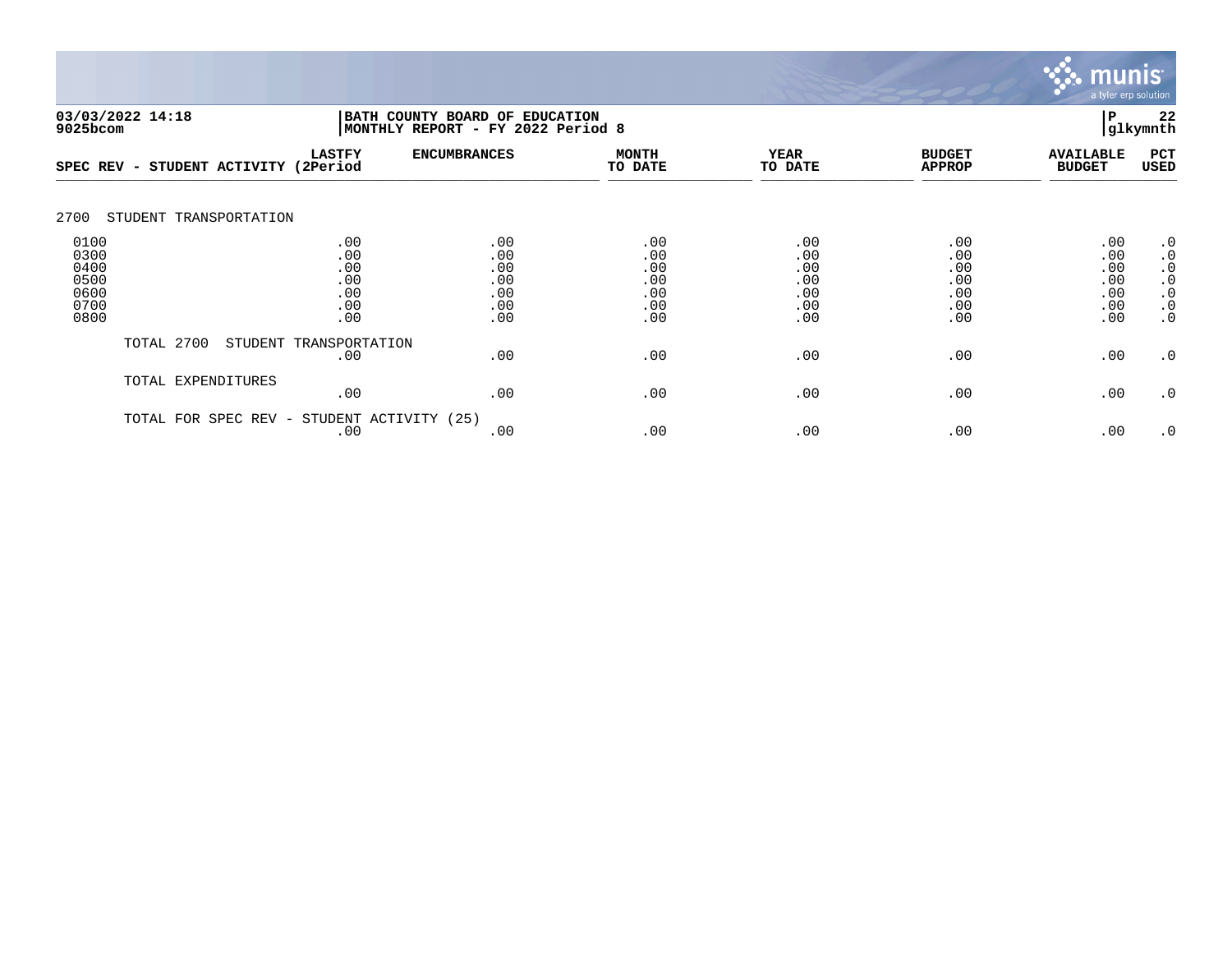|                                  |                         |                                                                     |                         |                 |                                | a tyler erp solution              |                        |
|----------------------------------|-------------------------|---------------------------------------------------------------------|-------------------------|-----------------|--------------------------------|-----------------------------------|------------------------|
| 03/03/2022 14:18<br>9025bcom     |                         | BATH COUNTY BOARD OF EDUCATION<br>MONTHLY REPORT - FY 2022 Period 8 |                         |                 |                                | P                                 | 23<br>glkymnth         |
| CAPITAL OUTLAY FUND (310)        | <b>LASTFY</b><br>Period | <b>ENCUMBRANCES</b>                                                 | <b>MONTH</b><br>TO DATE | YEAR<br>TO DATE | <b>BUDGET</b><br><b>APPROP</b> | <b>AVAILABLE</b><br><b>BUDGET</b> | PCT<br><b>USED</b>     |
| <b>REVENUES</b>                  |                         |                                                                     |                         |                 |                                |                                   |                        |
| 0999 BEGINNING BALANCE           |                         |                                                                     |                         |                 |                                |                                   |                        |
| TOTAL 0999 BEGINNING BALANCE     | .00                     | .00                                                                 | .00                     | .00             | .00                            | .00                               | $\cdot$ 0              |
| RECEIPTS                         |                         |                                                                     |                         |                 |                                |                                   |                        |
| REVENUE FROM STATE SOURCES       |                         |                                                                     |                         |                 |                                |                                   |                        |
| RESTRICTED                       |                         |                                                                     |                         |                 |                                |                                   |                        |
| 3200 RES STATE                   | 86,105.00               | .00                                                                 | .00                     | 89,753.00       | 179,506.00                     | 89,753.00                         | 50.0                   |
| TOTAL RESTRICTED                 | 86,105.00               | .00                                                                 | .00                     | 89,753.00       | 179,506.00                     | 89,753.00                         | 50.0                   |
| TOTAL REVENUE FROM STATE SOURCES | 86,105.00               | .00                                                                 | .00                     | 89,753.00       | 179,506.00                     | 89,753.00 50.0                    |                        |
| OTHER RECEIPTS                   |                         |                                                                     |                         |                 |                                |                                   |                        |
| INTERFUND TRANSFERS              |                         |                                                                     |                         |                 |                                |                                   |                        |
| 5210 FND XFER                    | .00                     | .00                                                                 | .00                     | .00             | .00                            | .00                               | $\cdot$ 0              |
| TOTAL INTERFUND TRANSFERS        | .00                     | .00                                                                 | .00                     | .00             | .00                            | .00                               | $\cdot$ 0              |
| TOTAL OTHER RECEIPTS             | .00                     | .00                                                                 | .00                     | .00             | .00                            | .00                               | $\boldsymbol{\cdot}$ 0 |
| TOTAL RECEIPTS                   | 86,105.00               | .00                                                                 | .00                     | 89,753.00       | 179,506.00                     | 89,753.00                         | 50.0                   |
| TOTAL REVENUE                    | 86,105.00               | .00                                                                 | .00                     | 89,753.00       | 179,506.00                     | 89,753.00 50.0                    |                        |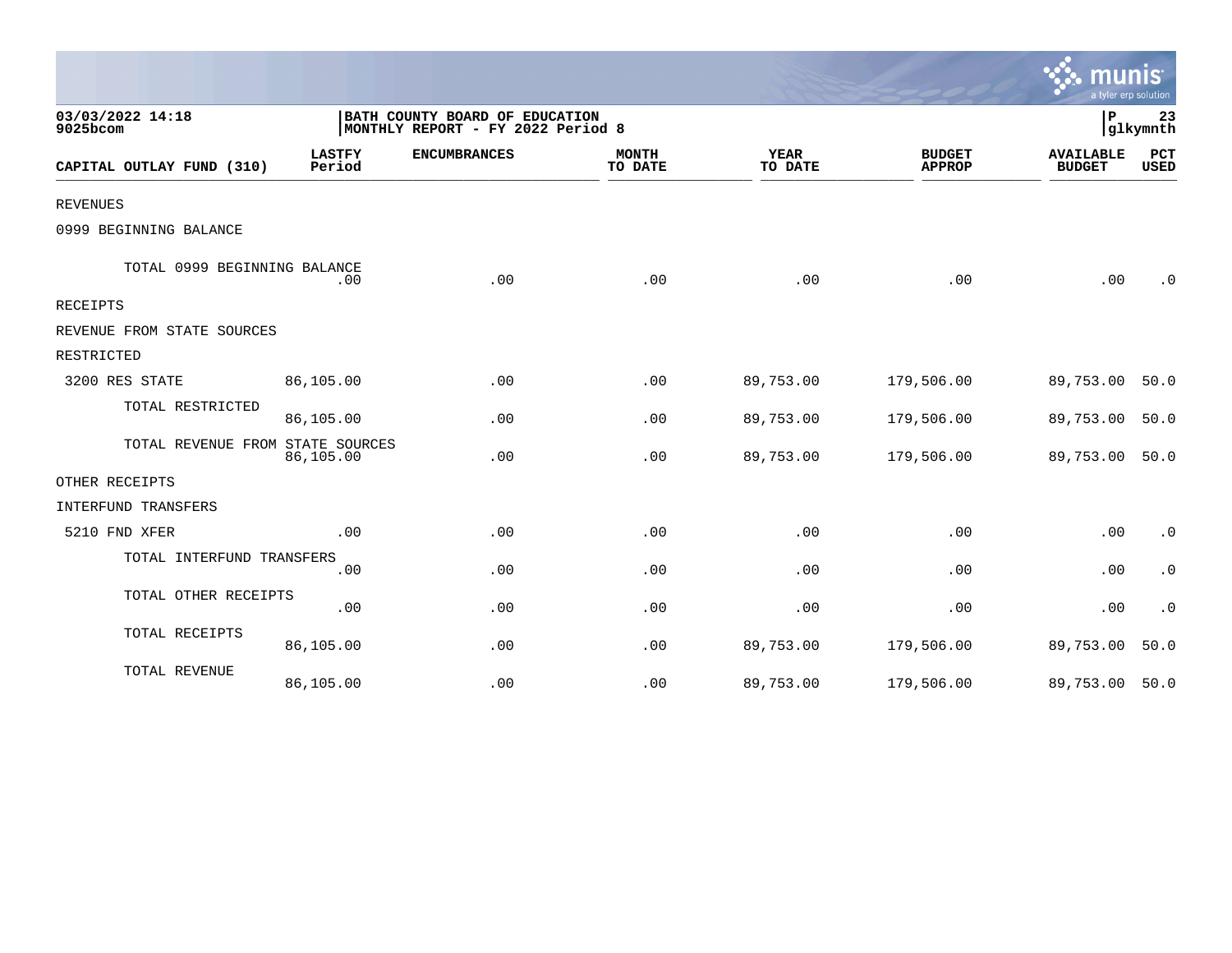

| 03/03/2022 14:18<br>9025bcom             | BATH COUNTY BOARD OF EDUCATION<br>MONTHLY REPORT - FY 2022 Period 8 |                     |                         |                        |                                | P<br> glkymnth                    |                                                   |  |
|------------------------------------------|---------------------------------------------------------------------|---------------------|-------------------------|------------------------|--------------------------------|-----------------------------------|---------------------------------------------------|--|
| CAPITAL OUTLAY FUND (310)                | <b>LASTFY</b><br>Period                                             | <b>ENCUMBRANCES</b> | <b>MONTH</b><br>TO DATE | <b>YEAR</b><br>TO DATE | <b>BUDGET</b><br><b>APPROP</b> | <b>AVAILABLE</b><br><b>BUDGET</b> | PCT<br><b>USED</b>                                |  |
| <b>EXPENDITURES</b>                      |                                                                     |                     |                         |                        |                                |                                   |                                                   |  |
| 2600<br>PLANT OPERATIONS AND MAINTENANCE |                                                                     |                     |                         |                        |                                |                                   |                                                   |  |
| 0400<br>0500                             | .00<br>.00                                                          | .00<br>.00          | .00<br>.00              | .00<br>.00             | .00<br>.00                     | .00<br>.00                        | $\cdot$ 0<br>$\cdot$ 0                            |  |
| TOTAL 2600                               | PLANT OPERATIONS AND MAINTENANCE<br>.00                             | .00                 | .00                     | .00                    | .00                            | .00                               | $\cdot$ 0                                         |  |
| 5100<br>DEBT SERVICE                     |                                                                     |                     |                         |                        |                                |                                   |                                                   |  |
| 0800<br>0840                             | .00<br>.00                                                          | .00<br>.00          | .00<br>.00              | .00<br>.00             | .00<br>179,506.00              | .00<br>179,506.00                 | $\begin{smallmatrix} 0.1 \ 0.1 \end{smallmatrix}$ |  |
| TOTAL 5100                               | DEBT SERVICE<br>.00                                                 | .00                 | .00                     | .00                    | 179,506.00                     | 179,506.00                        | $\cdot$ 0                                         |  |
| 5200<br>FUND TRANSFERS                   |                                                                     |                     |                         |                        |                                |                                   |                                                   |  |
| 0900                                     | .00                                                                 | .00                 | .00                     | .00                    | .00                            | .00                               | $\cdot$ 0                                         |  |
| TOTAL 5200                               | <b>FUND TRANSFERS</b><br>.00                                        | .00                 | .00                     | .00                    | .00                            | .00                               | $\cdot$ 0                                         |  |
| TOTAL EXPENDITURES                       | .00                                                                 | .00                 | .00                     | .00                    | 179,506.00                     | 179,506.00                        | $\cdot$ 0                                         |  |
| TOTAL FOR CAPITAL OUTLAY FUND (310)      | 86,105.00                                                           | .00                 | .00                     | 89,753.00              | .00                            | $-89,753.00$                      | $\cdot$ 0                                         |  |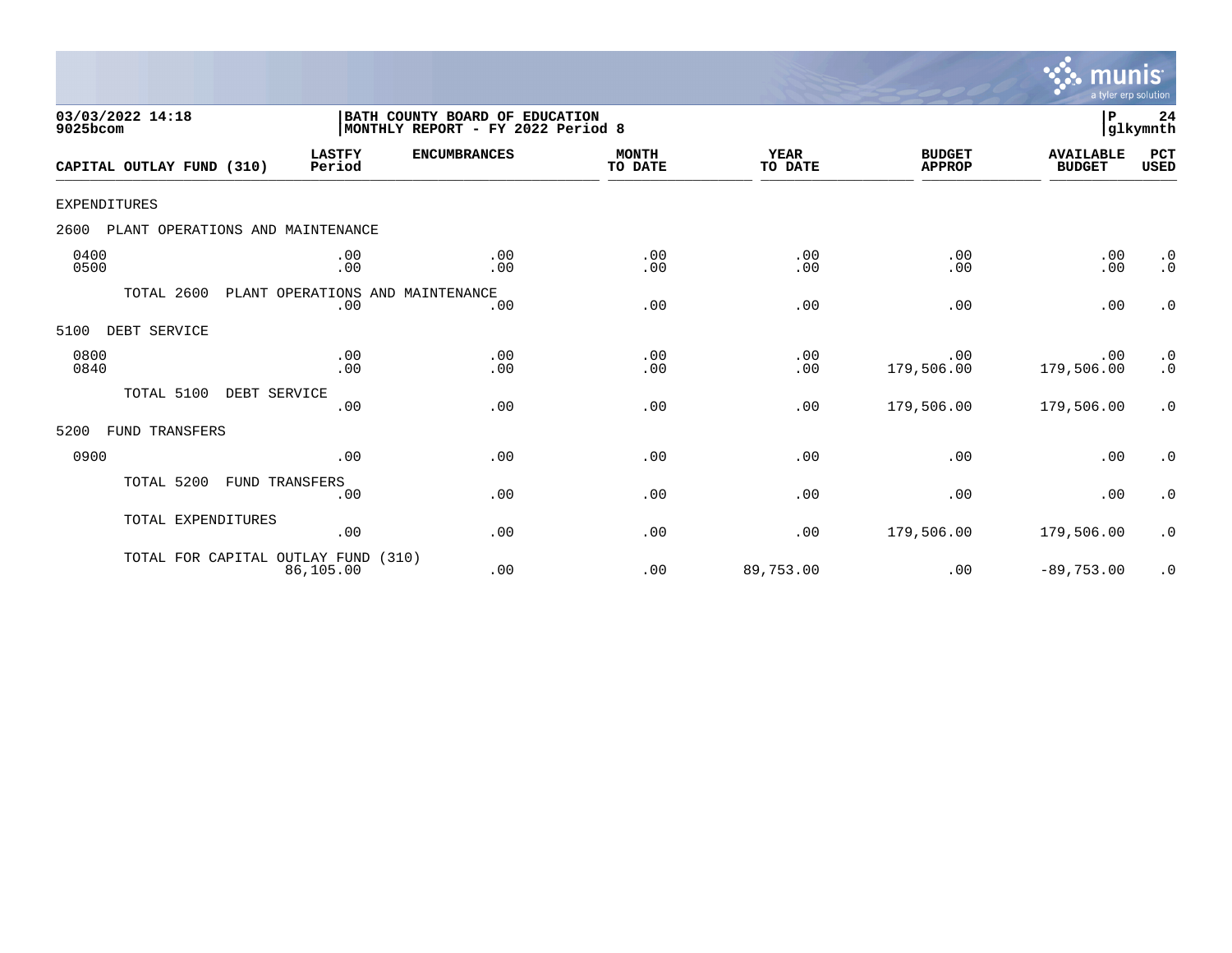|                                                                                                   |                                               |                                                                     |                                               |                                               |                                                    | munis                                                 | a tyler erp solution                                          |
|---------------------------------------------------------------------------------------------------|-----------------------------------------------|---------------------------------------------------------------------|-----------------------------------------------|-----------------------------------------------|----------------------------------------------------|-------------------------------------------------------|---------------------------------------------------------------|
| 03/03/2022 14:18<br>9025bcom                                                                      |                                               | BATH COUNTY BOARD OF EDUCATION<br>MONTHLY REPORT - FY 2022 Period 8 |                                               |                                               |                                                    | l P                                                   | 25<br>glkymnth                                                |
| BUILDING FUND (5 CENT LEVY) (3Period                                                              | <b>LASTFY</b>                                 | <b>ENCUMBRANCES</b>                                                 | <b>MONTH</b><br>TO DATE                       | YEAR<br>TO DATE                               | <b>BUDGET</b><br><b>APPROP</b>                     | <b>AVAILABLE</b><br><b>BUDGET</b>                     | PCT<br><b>USED</b>                                            |
| <b>REVENUES</b>                                                                                   |                                               |                                                                     |                                               |                                               |                                                    |                                                       |                                                               |
| 0999 BEGINNING BALANCE                                                                            |                                               |                                                                     |                                               |                                               |                                                    |                                                       |                                                               |
| TOTAL 0999 BEGINNING BALANCE                                                                      | .00                                           | .00                                                                 | .00                                           | .00                                           | .00                                                | .00                                                   | $\cdot$ 0                                                     |
| <b>RECEIPTS</b>                                                                                   |                                               |                                                                     |                                               |                                               |                                                    |                                                       |                                                               |
| REVENUE FROM LOCAL SOURCES                                                                        |                                               |                                                                     |                                               |                                               |                                                    |                                                       |                                                               |
| AD VALOREM TAXES                                                                                  |                                               |                                                                     |                                               |                                               |                                                    |                                                       |                                                               |
| 1111 GRP TAX<br>1113 PSCRP TAX<br>1115 DLQ TAX<br>1116 DISTL TAX<br>1117 MV TAX<br>1118 UNMND TAX | 621,784.00<br>.00<br>.00<br>.00<br>.00<br>.00 | .00<br>.00<br>.00<br>.00<br>.00<br>.00                              | 662,440.00<br>.00<br>.00<br>.00<br>.00<br>.00 | 662,440.00<br>.00<br>.00<br>.00<br>.00<br>.00 | 650,000.00<br>$.00 \,$<br>.00<br>.00<br>.00<br>.00 | $-12,440.00$ 101.9<br>.00<br>.00<br>.00<br>.00<br>.00 | $\cdot$ 0<br>$\cdot$ 0<br>$\cdot$ 0<br>$\cdot$ 0<br>$\cdot$ 0 |
| TOTAL AD VALOREM TAXES                                                                            | 621,784.00                                    | .00                                                                 | 662,440.00                                    | 662,440.00                                    | 650,000.00                                         | $-12,440.00$ 101.9                                    |                                                               |
| PENALTIES & INTEREST ON TAXES                                                                     |                                               |                                                                     |                                               |                                               |                                                    |                                                       |                                                               |
| 1140 PEN & INT                                                                                    | .00                                           | .00                                                                 | .00                                           | .00                                           | .00                                                | .00                                                   | $\cdot$ 0                                                     |
| TOTAL PENALTIES & INTEREST ON TAXES                                                               | .00                                           | .00                                                                 | .00                                           | .00                                           | .00                                                | .00                                                   | $\cdot$ 0                                                     |
| OTHER TAXES                                                                                       |                                               |                                                                     |                                               |                                               |                                                    |                                                       |                                                               |
| 1191 OMIT TAX<br>1192 EXCISE TAX                                                                  | .00<br>.00                                    | .00<br>.00                                                          | .00<br>.00                                    | .00<br>.00                                    | .00<br>.00                                         | .00<br>.00                                            | $\cdot$ 0<br>$\cdot$ 0                                        |
| TOTAL OTHER TAXES                                                                                 | .00                                           | .00                                                                 | .00                                           | .00                                           | .00                                                | .00                                                   | $\cdot$ 0                                                     |
| EARNINGS ON INVESTMENTS                                                                           |                                               |                                                                     |                                               |                                               |                                                    |                                                       |                                                               |
| 1510 INT ON INV                                                                                   | .00                                           | .00                                                                 | .00                                           | .00                                           | .00                                                | .00                                                   | $\cdot$ 0                                                     |
| TOTAL EARNINGS ON INVESTMENTS                                                                     | $.00 \,$                                      | .00                                                                 | .00                                           | .00                                           | .00                                                | .00                                                   | $\cdot$ 0                                                     |
| TOTAL REVENUE FROM LOCAL SOURCES<br>--------- ---- ----- -- -----                                 | 621,784.00                                    | .00                                                                 | 662,440.00                                    | 662,440.00                                    | 650,000.00                                         | $-12,440.00$ 101.9                                    |                                                               |

 $\mathcal{L}^{\text{max}}$ 

REVENUE FROM STATE SOURCES

RESTRICTED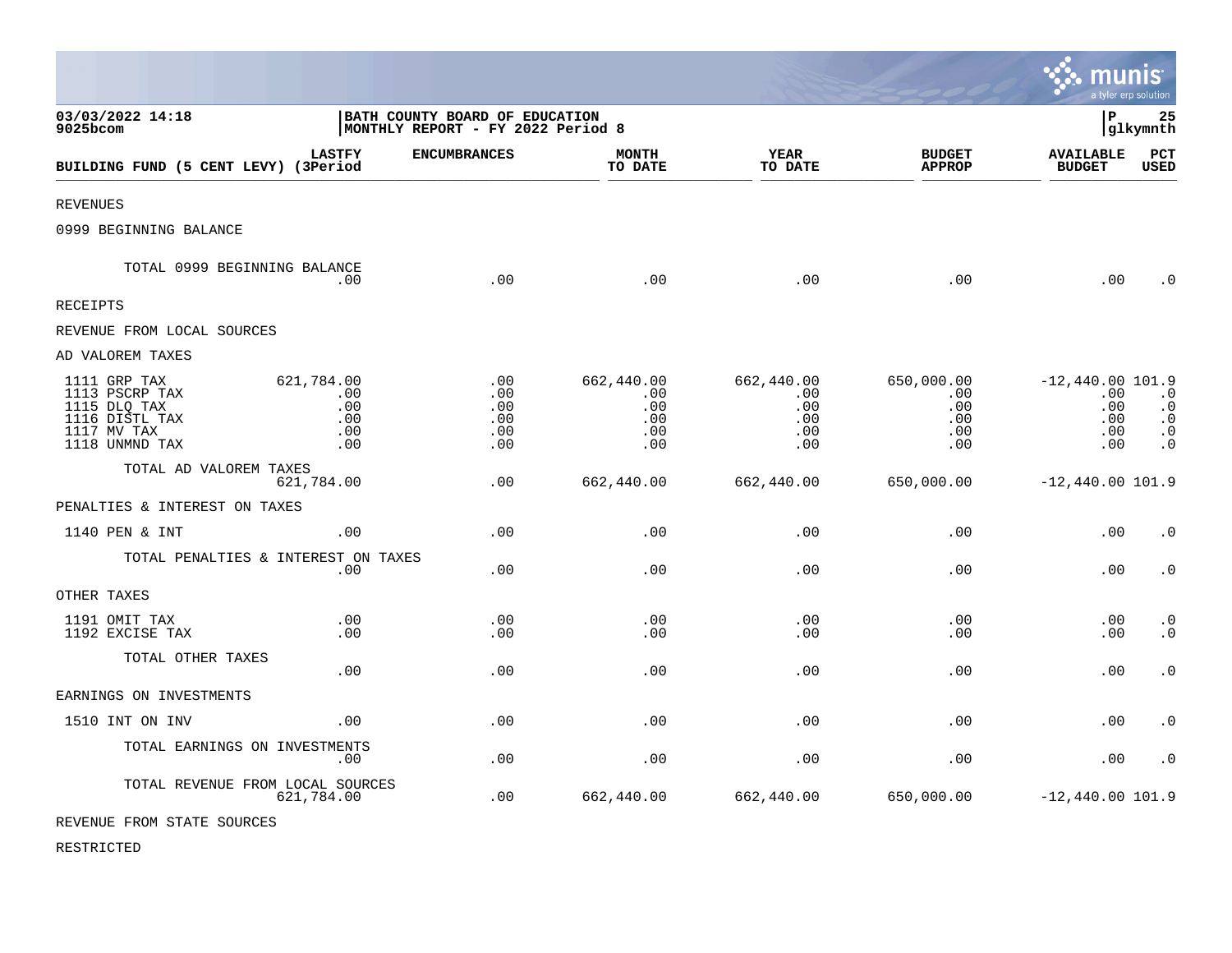

| 03/03/2022 14:18<br>9025bcom                                                                                  |                                                | BATH COUNTY BOARD OF EDUCATION<br> MONTHLY REPORT - FY 2022 Period 8 |                                        |                                        |                                        | lР                                     | 26<br>glkymnth                                                             |
|---------------------------------------------------------------------------------------------------------------|------------------------------------------------|----------------------------------------------------------------------|----------------------------------------|----------------------------------------|----------------------------------------|----------------------------------------|----------------------------------------------------------------------------|
| BUILDING FUND (5 CENT LEVY) (3Period                                                                          | <b>LASTFY</b>                                  | <b>ENCUMBRANCES</b>                                                  | <b>MONTH</b><br>TO DATE                | <b>YEAR</b><br>TO DATE                 | <b>BUDGET</b><br><b>APPROP</b>         | <b>AVAILABLE</b><br><b>BUDGET</b>      | <b>PCT</b><br>USED                                                         |
| 3200 RES STATE                                                                                                | 506,216.00                                     | .00                                                                  | .00                                    | 497,138.00                             | 994, 274.00                            | 497,136.00                             | 50.0                                                                       |
| TOTAL RESTRICTED                                                                                              | 506,216.00                                     | .00                                                                  | .00                                    | 497,138.00                             | 994, 274.00                            | 497,136.00                             | 50.0                                                                       |
|                                                                                                               | TOTAL REVENUE FROM STATE SOURCES<br>506,216.00 | .00                                                                  | .00                                    | 497,138.00                             | 994,274.00                             | 497,136.00                             | 50.0                                                                       |
| OTHER RECEIPTS                                                                                                |                                                |                                                                      |                                        |                                        |                                        |                                        |                                                                            |
| INTERFUND TRANSFERS                                                                                           |                                                |                                                                      |                                        |                                        |                                        |                                        |                                                                            |
| 5210 FND XFER                                                                                                 | .00                                            | .00                                                                  | .00                                    | .00                                    | .00                                    | .00                                    | $\cdot$ 0                                                                  |
| TOTAL INTERFUND TRANSFERS                                                                                     | .00                                            | .00                                                                  | .00                                    | .00                                    | .00                                    | .00                                    | $\cdot$ 0                                                                  |
| SALE OR COMP FOR LOSS OF ASSETS                                                                               |                                                |                                                                      |                                        |                                        |                                        |                                        |                                                                            |
| 5311 SALE LAND<br>5312 LOSS LAND<br>5331 SALE BLDG<br>5332 LOSS BLDG<br>5341<br>SALE EQUIP<br>5342 LOSS EQUIP | .00<br>.00<br>.00<br>.00<br>.00<br>.00         | .00<br>.00<br>.00<br>.00<br>.00<br>.00                               | .00<br>.00<br>.00<br>.00<br>.00<br>.00 | .00<br>.00<br>.00<br>.00<br>.00<br>.00 | .00<br>.00<br>.00<br>.00<br>.00<br>.00 | .00<br>.00<br>.00<br>.00<br>.00<br>.00 | $\cdot$ 0<br>$\cdot$ 0<br>$\cdot$ 0<br>$\cdot$ 0<br>$\cdot$ 0<br>$\cdot$ 0 |
|                                                                                                               | TOTAL SALE OR COMP FOR LOSS OF ASSETS<br>.00   | .00                                                                  | .00                                    | .00                                    | .00                                    | .00                                    | $\cdot$ 0                                                                  |
| TOTAL OTHER RECEIPTS                                                                                          | .00                                            | .00                                                                  | .00                                    | .00                                    | .00                                    | .00                                    | $\cdot$ 0                                                                  |
| TOTAL RECEIPTS                                                                                                | 1,128,000.00                                   | .00                                                                  | 662,440.00                             | 1,159,578.00                           | 1,644,274.00                           | 484,696.00                             | 70.5                                                                       |
| TOTAL REVENUE                                                                                                 | 1,128,000.00                                   | .00                                                                  | 662,440.00                             | 1,159,578.00                           | 1,644,274.00                           | 484,696.00 70.5                        |                                                                            |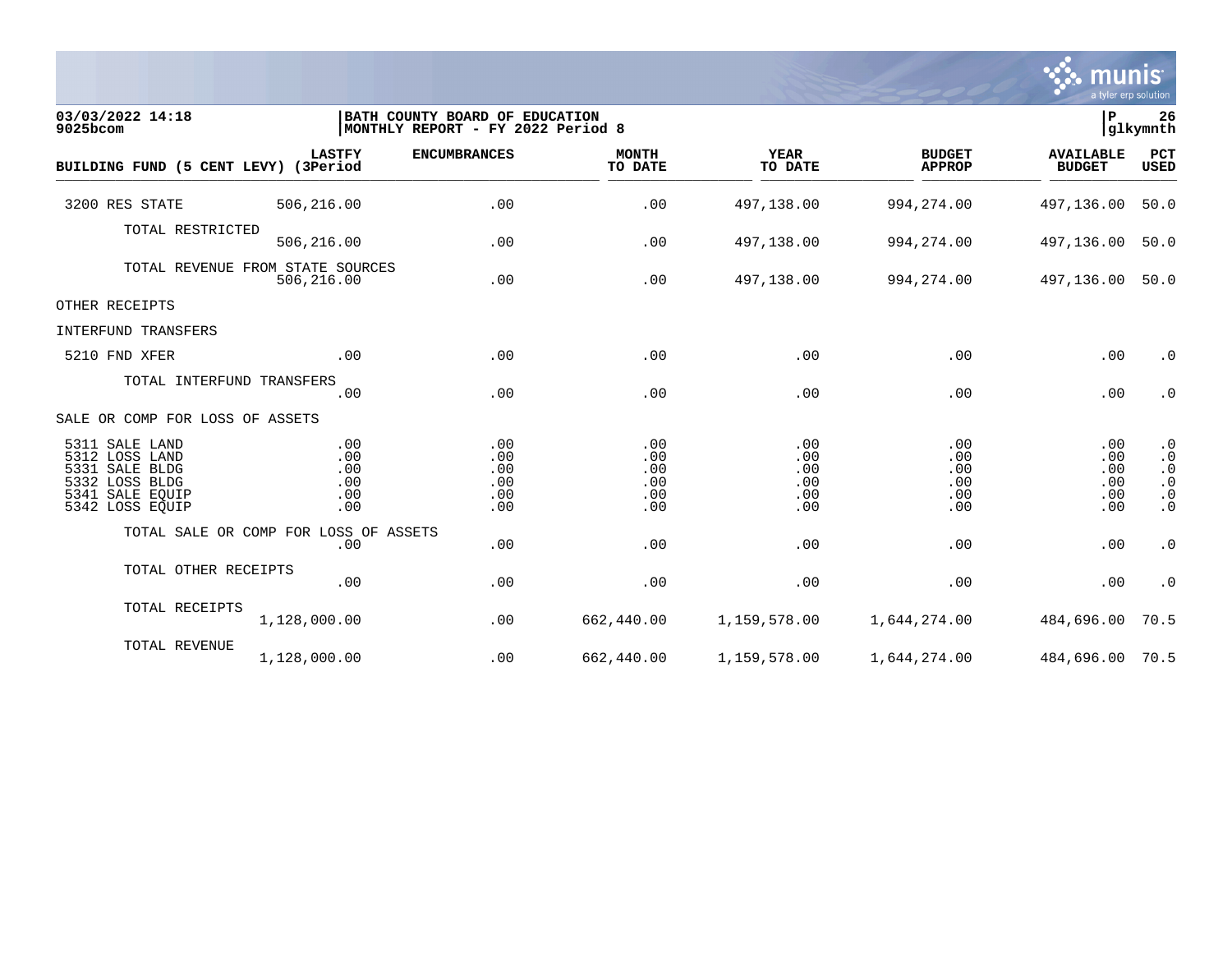

| 03/03/2022 14:18<br>9025bcom  |                                                              | BATH COUNTY BOARD OF EDUCATION<br>MONTHLY REPORT - FY 2022 Period 8 |                         |                        |                                | P                                 | 27<br>glkymnth         |
|-------------------------------|--------------------------------------------------------------|---------------------------------------------------------------------|-------------------------|------------------------|--------------------------------|-----------------------------------|------------------------|
| BUILDING FUND (5 CENT LEVY)   | <b>LASTFY</b><br>(3Period                                    | <b>ENCUMBRANCES</b>                                                 | <b>MONTH</b><br>TO DATE | <b>YEAR</b><br>TO DATE | <b>BUDGET</b><br><b>APPROP</b> | <b>AVAILABLE</b><br><b>BUDGET</b> | PCT<br>USED            |
| <b>EXPENDITURES</b>           |                                                              |                                                                     |                         |                        |                                |                                   |                        |
| BUILDING IMPROVEMENTS<br>4700 |                                                              |                                                                     |                         |                        |                                |                                   |                        |
| 0400<br>0840                  | .00<br>.00                                                   | .00<br>.00                                                          | .00<br>.00              | .00<br>.00             | .00<br>299,995.98              | .00<br>299,995.98                 | $\cdot$ 0<br>$\cdot$ 0 |
| TOTAL 4700                    | BUILDING IMPROVEMENTS<br>.00                                 | .00                                                                 | .00                     | .00                    | 299,995.98                     | 299,995.98                        | $\cdot$ 0              |
| DEBT SERVICE<br>5100          |                                                              |                                                                     |                         |                        |                                |                                   |                        |
| 0300<br>0800                  | .00<br>.00                                                   | .00<br>.00                                                          | .00<br>.00              | .00<br>.00             | .00<br>.00                     | .00<br>.00                        | $\cdot$ 0<br>$\cdot$ 0 |
| TOTAL 5100                    | DEBT SERVICE<br>.00                                          | .00                                                                 | .00                     | .00                    | .00                            | .00                               | $\cdot$ 0              |
| FUND TRANSFERS<br>5200        |                                                              |                                                                     |                         |                        |                                |                                   |                        |
| 0900                          | 1,183,596.29                                                 | .00                                                                 | 235,694.00              | 1,406,522.46           | 1,344,278.02                   | $-62, 244.44$ 104.6               |                        |
| TOTAL 5200                    | FUND TRANSFERS<br>1,183,596.29                               | .00                                                                 | 235,694.00              | 1,406,522.46           | 1,344,278.02                   | $-62, 244.44$ 104.6               |                        |
| TOTAL EXPENDITURES            | 1,183,596.29                                                 | .00                                                                 | 235,694.00              | 1,406,522.46           | 1,644,274.00                   | 237,751.54                        | 85.5                   |
|                               | TOTAL FOR BUILDING FUND (5 CENT LEVY) (320)<br>$-55, 596.29$ | .00                                                                 | 426,746.00              | $-246,944.46$          | .00                            | 246,944.46                        | $\cdot$ 0              |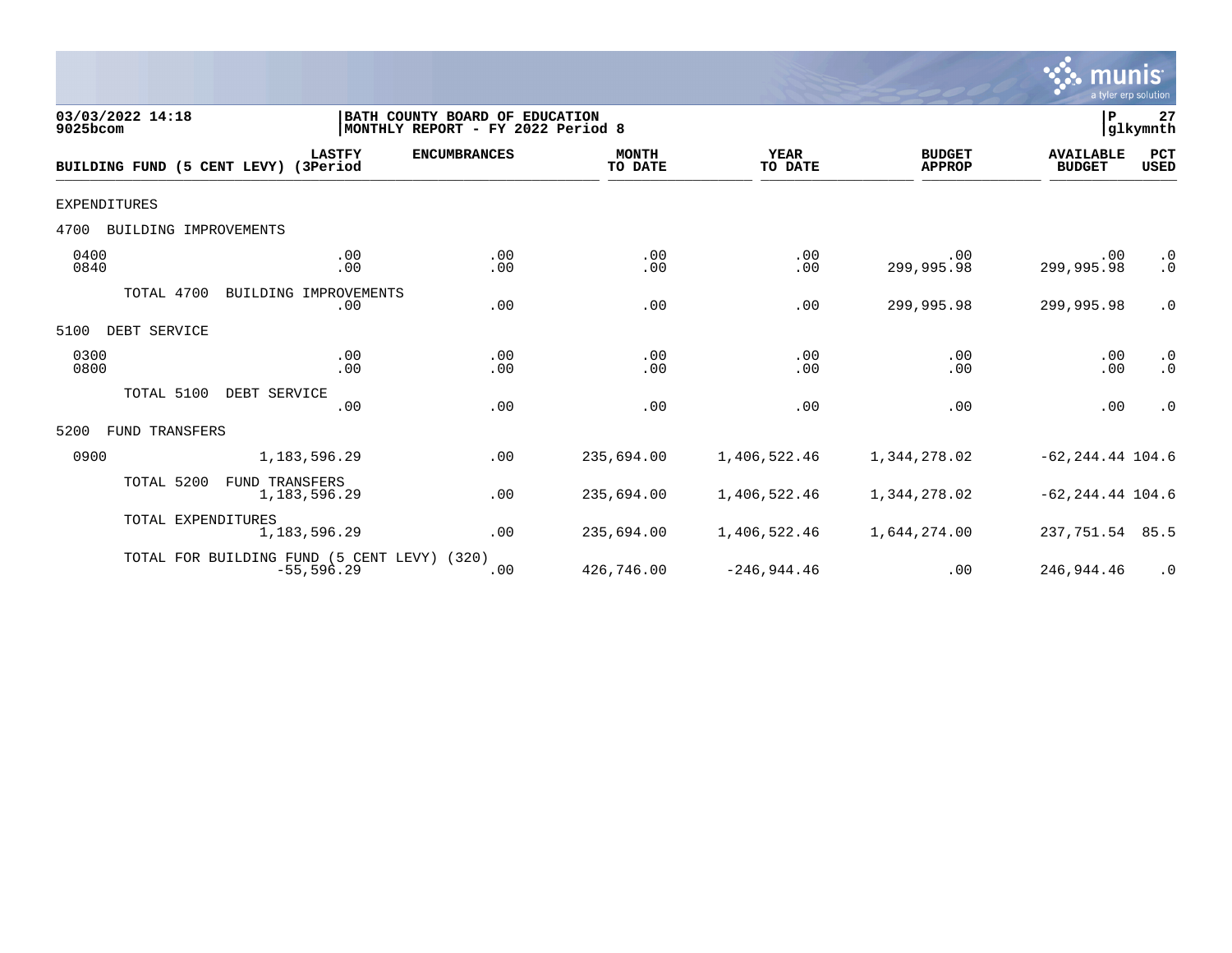|                                  |                                                                     |                     |                         |                        |                                | a tyler erp solution              |                        |
|----------------------------------|---------------------------------------------------------------------|---------------------|-------------------------|------------------------|--------------------------------|-----------------------------------|------------------------|
| 03/03/2022 14:18<br>9025bcom     | BATH COUNTY BOARD OF EDUCATION<br>MONTHLY REPORT - FY 2022 Period 8 |                     |                         |                        |                                |                                   | 28<br>glkymnth         |
| CONSTRUCTION FUND (360)          | <b>LASTFY</b><br>Period                                             | <b>ENCUMBRANCES</b> | <b>MONTH</b><br>TO DATE | <b>YEAR</b><br>TO DATE | <b>BUDGET</b><br><b>APPROP</b> | <b>AVAILABLE</b><br><b>BUDGET</b> | PCT<br><b>USED</b>     |
| <b>REVENUES</b>                  |                                                                     |                     |                         |                        |                                |                                   |                        |
| RECEIPTS                         |                                                                     |                     |                         |                        |                                |                                   |                        |
| REVENUE FROM LOCAL SOURCES       |                                                                     |                     |                         |                        |                                |                                   |                        |
| EARNINGS ON INVESTMENTS          |                                                                     |                     |                         |                        |                                |                                   |                        |
| 1510 INT ON INV                  | .00                                                                 | .00                 | .00                     | .00                    | .00                            | .00                               | $\cdot$ 0              |
| TOTAL EARNINGS ON INVESTMENTS    | $.00 \,$                                                            | .00                 | .00                     | .00                    | .00                            | .00                               | $\cdot$ 0              |
| TOTAL REVENUE FROM LOCAL SOURCES | .00                                                                 | .00                 | .00                     | .00                    | .00                            | .00                               | $\cdot$ 0              |
| OTHER RECEIPTS                   |                                                                     |                     |                         |                        |                                |                                   |                        |
| <b>BOND ISSUANCE</b>             |                                                                     |                     |                         |                        |                                |                                   |                        |
| 5110 BOND PRIN                   | .00                                                                 | .00                 | .00                     | .00                    | .00                            | .00                               | $\cdot$ 0              |
| TOTAL BOND ISSUANCE              | .00                                                                 | .00                 | .00                     | .00                    | .00                            | .00                               | $\cdot$ 0              |
| INTERFUND TRANSFERS              |                                                                     |                     |                         |                        |                                |                                   |                        |
| 5210 FND XFER                    | .00                                                                 | .00                 | .00                     | .00                    | .00                            | .00                               | $\cdot$ 0              |
| TOTAL INTERFUND TRANSFERS        | .00                                                                 | .00                 | .00                     | .00                    | .00                            | .00                               | $\cdot$ 0              |
| TOTAL OTHER RECEIPTS             | .00                                                                 | .00                 | .00                     | .00                    | .00                            | .00                               | $\boldsymbol{\cdot}$ 0 |
| TOTAL RECEIPTS                   | .00                                                                 | .00                 | .00                     | .00                    | .00                            | .00                               | $\cdot$ 0              |
| TOTAL REVENUE                    | .00                                                                 | .00                 | .00                     | .00                    | .00                            | .00                               | $\cdot$ 0              |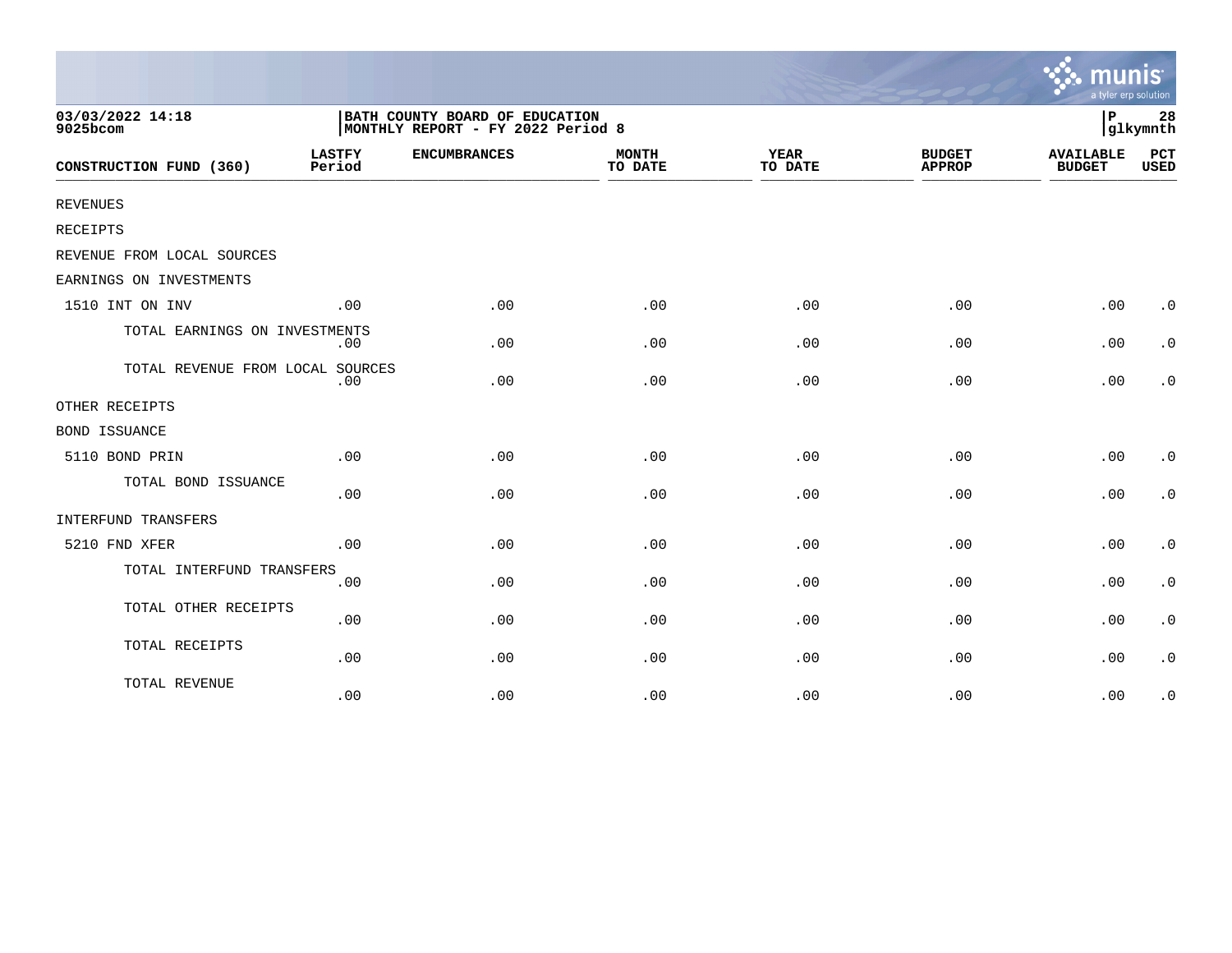|                                                              |                                                                     |                                                                     |                                                           |                                                           |                                                      | a tyler erp solution                                         |                                                                                                      |
|--------------------------------------------------------------|---------------------------------------------------------------------|---------------------------------------------------------------------|-----------------------------------------------------------|-----------------------------------------------------------|------------------------------------------------------|--------------------------------------------------------------|------------------------------------------------------------------------------------------------------|
| 03/03/2022 14:18<br>9025bcom                                 |                                                                     | BATH COUNTY BOARD OF EDUCATION<br>MONTHLY REPORT - FY 2022 Period 8 |                                                           |                                                           |                                                      | l P                                                          | 29<br> glkymnth                                                                                      |
| CONSTRUCTION FUND (360)                                      | <b>LASTFY</b><br>Period                                             | <b>ENCUMBRANCES</b>                                                 | <b>MONTH</b><br>TO DATE                                   | YEAR<br>TO DATE                                           | <b>BUDGET</b><br><b>APPROP</b>                       | <b>AVAILABLE</b><br><b>BUDGET</b>                            | PCT<br><b>USED</b>                                                                                   |
| <b>EXPENDITURES</b>                                          |                                                                     |                                                                     |                                                           |                                                           |                                                      |                                                              |                                                                                                      |
| 0000 RESTRICT TO REV & BAL SHT ONLY                          |                                                                     |                                                                     |                                                           |                                                           |                                                      |                                                              |                                                                                                      |
| 0900                                                         | .00                                                                 | .00                                                                 | .00                                                       | .00                                                       | .00                                                  | .00                                                          | $\cdot$ 0                                                                                            |
| TOTAL 0000                                                   | RESTRICT TO REV & BAL SHT ONLY<br>.00                               | .00                                                                 | .00                                                       | .00                                                       | .00                                                  | .00                                                          | $\cdot$ 0                                                                                            |
| 4300 ARCHITECTURAL/ENGIN                                     |                                                                     |                                                                     |                                                           |                                                           |                                                      |                                                              |                                                                                                      |
| 0300                                                         | .00                                                                 | .00                                                                 | .00                                                       | .00                                                       | .00                                                  | .00                                                          | $\cdot$ 0                                                                                            |
| TOTAL 4300                                                   | ARCHITECTURAL/ENGIN<br>.00                                          | .00                                                                 | .00                                                       | .00                                                       | .00                                                  | .00                                                          | $\cdot$ 0                                                                                            |
| 4500 BUILDING ACQUISTIONS & CONSTRUCTION                     |                                                                     |                                                                     |                                                           |                                                           |                                                      |                                                              |                                                                                                      |
| 0300<br>0400<br>0600<br>0700<br>0800<br>0840                 | .00<br>.00<br>.00<br>.00<br>.00<br>.00                              | .00<br>.00<br>.00<br>.00<br>.00<br>.00                              | .00<br>.00<br>.00<br>.00<br>.00<br>.00                    | .00<br>.00<br>.00<br>.00<br>.00<br>.00                    | .00<br>.00<br>.00<br>.00<br>.00<br>.00               | .00<br>.00<br>.00<br>.00<br>.00<br>.00                       | $\boldsymbol{\cdot}$ 0<br>$\cdot$ 0<br>$\cdot$ 0<br>$\cdot$ 0<br>$\boldsymbol{\cdot}$ 0<br>$\cdot$ 0 |
| TOTAL 4500                                                   | BUILDING ACOUISTIONS & CONSTRUCTION<br>.00                          | .00                                                                 | .00                                                       | .00                                                       | .00                                                  | .00                                                          | $\cdot$ 0                                                                                            |
| 4700 BUILDING IMPROVEMENTS                                   |                                                                     |                                                                     |                                                           |                                                           |                                                      |                                                              |                                                                                                      |
| 0300<br>0400<br>0500<br>0600<br>0700<br>0800<br>0840<br>0900 | $.00$<br>33, 915. 91<br>.00<br>.00<br>8,094.00<br>.00<br>.00<br>.00 | .00<br>.00<br>.00<br>.00<br>.00<br>.00<br>.00<br>.00                | .00<br>.00<br>.00<br>.00<br>2,589.66<br>.00<br>.00<br>.00 | .00<br>.00<br>.00<br>.00<br>2,589.66<br>.00<br>.00<br>.00 | .00<br>.00<br>.00<br>.00<br>.00<br>.00<br>.00<br>.00 | .00<br>.00<br>.00<br>.00<br>$-2,589.66$<br>.00<br>.00<br>.00 | $\cdot$ 0<br>$\cdot$ 0<br>$\cdot$ 0<br>$\cdot$ 0<br>$\cdot$ 0<br>$\cdot$ 0<br>$\cdot$ 0<br>$\cdot$ 0 |
| TOTAL 4700                                                   | BUILDING IMPROVEMENTS<br>42,009.91                                  | .00                                                                 | 2,589.66                                                  | 2,589.66                                                  | .00                                                  | $-2,589.66$                                                  | $\cdot$ 0                                                                                            |
| 5200<br><b>FUND TRANSFERS</b>                                |                                                                     |                                                                     |                                                           |                                                           |                                                      |                                                              |                                                                                                      |
| 0900                                                         | .00                                                                 | .00                                                                 | .00                                                       | .00                                                       | .00                                                  | .00                                                          | $\cdot$ 0                                                                                            |
| TOTAL 5200                                                   | FUND TRANSFERS<br>.00                                               | .00                                                                 | .00                                                       | .00                                                       | .00                                                  | .00                                                          | $\cdot$ 0                                                                                            |
| TOTAL EXPENDITURES                                           | 42,009.91                                                           | .00                                                                 | 2,589.66                                                  | 2,589.66                                                  | .00                                                  | $-2,589.66$                                                  | $\cdot$ 0                                                                                            |
|                                                              | TOTAL FOR CONSTRUCTION FUND (360)                                   |                                                                     |                                                           |                                                           |                                                      |                                                              |                                                                                                      |

 $\ddot{\ddot{\mathbf{w}}}$  munis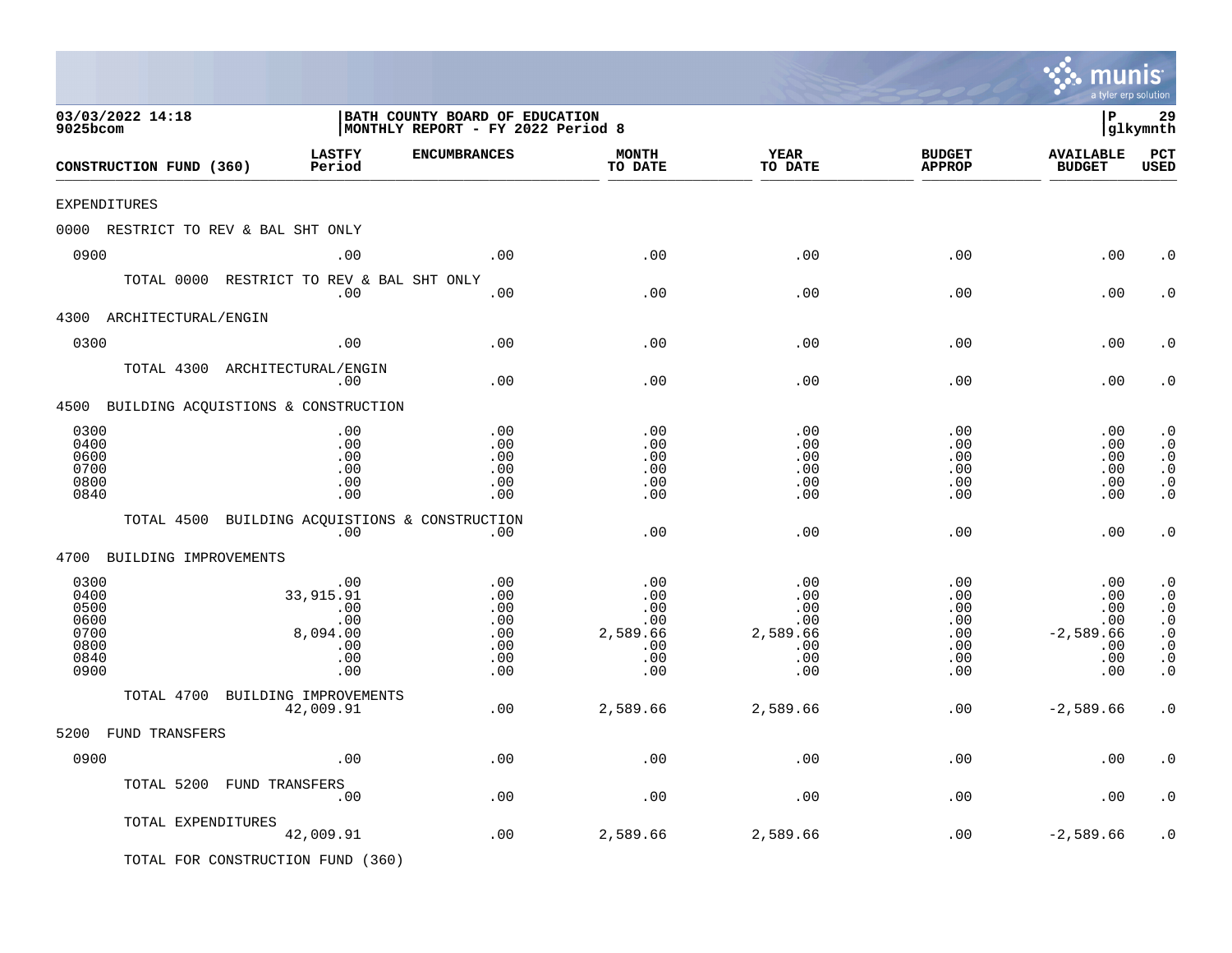|                                 |                         |                                                                     |                         |                 |                                | munis<br>a tyler erp solution     |                    |
|---------------------------------|-------------------------|---------------------------------------------------------------------|-------------------------|-----------------|--------------------------------|-----------------------------------|--------------------|
| 03/03/2022 14:18<br>$9025$ bcom |                         | BATH COUNTY BOARD OF EDUCATION<br>MONTHLY REPORT - FY 2022 Period 8 |                         |                 |                                |                                   | 30<br> glkymnth    |
| (360)<br>CONSTRUCTION FUND      | <b>LASTFY</b><br>Period | <b>ENCUMBRANCES</b>                                                 | <b>MONTH</b><br>TO DATE | YEAR<br>TO DATE | <b>BUDGET</b><br><b>APPROP</b> | <b>AVAILABLE</b><br><b>BUDGET</b> | <b>PCT</b><br>USED |
|                                 | $-42,009.91$            | .00                                                                 | $-2,589.66$             | $-2,589.66$     | .00                            | 2,589.66                          | $\cdot$ 0          |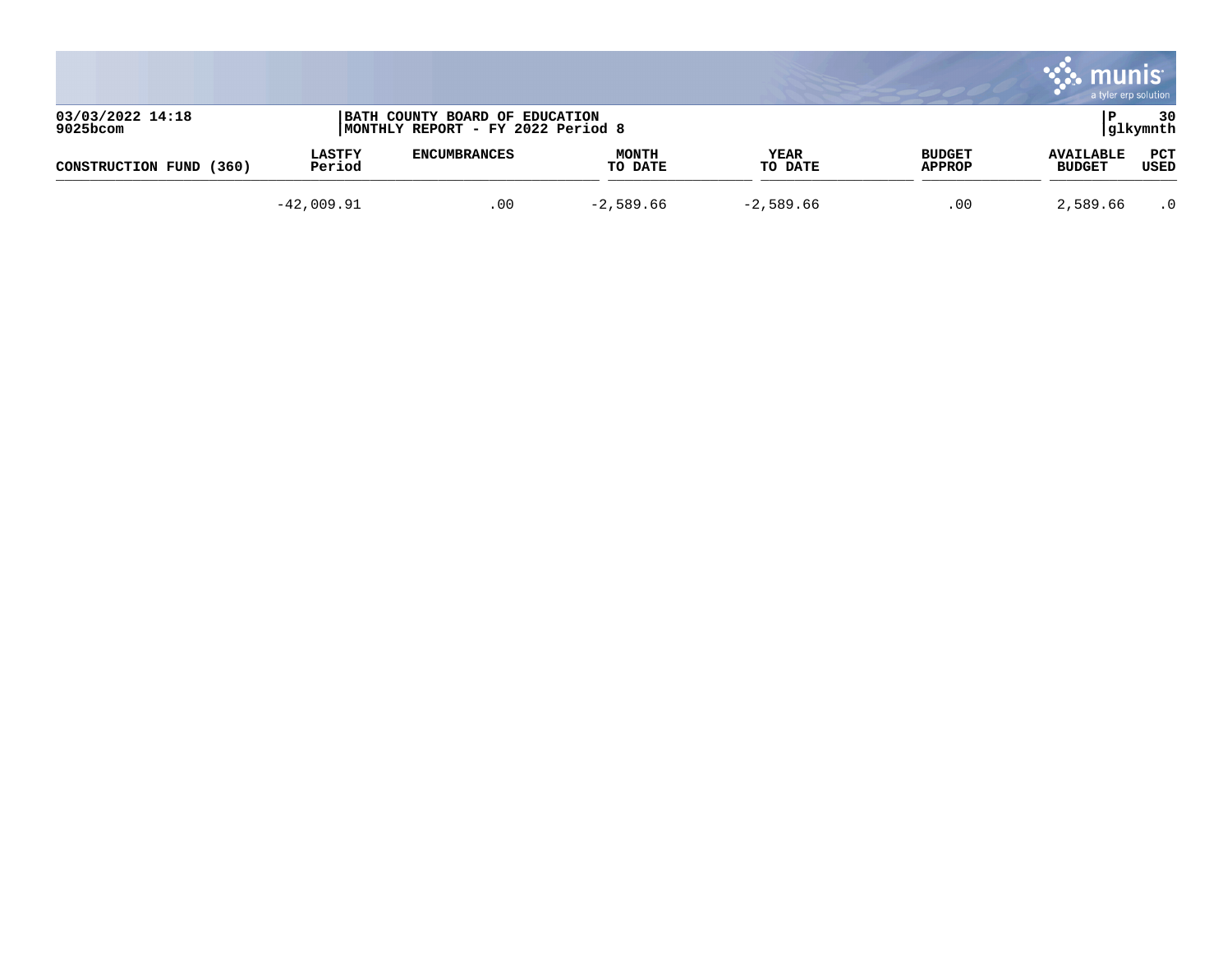|                               |                                         |                                                                      |                         |                        |                                | a tyler erp solution              |                    |
|-------------------------------|-----------------------------------------|----------------------------------------------------------------------|-------------------------|------------------------|--------------------------------|-----------------------------------|--------------------|
| 03/03/2022 14:18<br>9025bcom  |                                         | BATH COUNTY BOARD OF EDUCATION<br> MONTHLY REPORT - FY 2022 Period 8 |                         |                        |                                | P                                 | 31<br>glkymnth     |
| DEBT SERVICE FUND (400)       | <b>LASTFY</b><br>Period                 | <b>ENCUMBRANCES</b>                                                  | <b>MONTH</b><br>TO DATE | <b>YEAR</b><br>TO DATE | <b>BUDGET</b><br><b>APPROP</b> | <b>AVAILABLE</b><br><b>BUDGET</b> | PCT<br><b>USED</b> |
| <b>REVENUES</b>               |                                         |                                                                      |                         |                        |                                |                                   |                    |
| RECEIPTS                      |                                         |                                                                      |                         |                        |                                |                                   |                    |
| REVENUE FROM LOCAL SOURCES    |                                         |                                                                      |                         |                        |                                |                                   |                    |
| EARNINGS ON INVESTMENTS       |                                         |                                                                      |                         |                        |                                |                                   |                    |
| 1510 INT ON INV               | .00                                     | .00                                                                  | .00                     | .00                    | .00                            | .00                               | $\cdot$ 0          |
| TOTAL EARNINGS ON INVESTMENTS | .00                                     | .00                                                                  | .00                     | .00                    | .00                            | .00                               | $\cdot$ 0          |
|                               | TOTAL REVENUE FROM LOCAL SOURCES<br>.00 | .00                                                                  | .00                     | .00                    | .00                            | .00                               | $\cdot$ 0          |
| REVENUE FROM STATE SOURCES    |                                         |                                                                      |                         |                        |                                |                                   |                    |
| REVENUE ON BEHALF PAYMENTS    |                                         |                                                                      |                         |                        |                                |                                   |                    |
| 3900 ON-BEHALF                | .00                                     | .00                                                                  | .00                     | .00                    | .00                            | .00                               | $\cdot$ 0          |
|                               | TOTAL REVENUE ON BEHALF PAYMENTS<br>.00 | .00                                                                  | .00                     | .00                    | .00                            | .00                               | $\cdot$ 0          |
|                               | TOTAL REVENUE FROM STATE SOURCES<br>.00 | .00                                                                  | .00                     | .00                    | .00                            | .00                               | $\cdot$ 0          |
| OTHER RECEIPTS                |                                         |                                                                      |                         |                        |                                |                                   |                    |
| <b>BOND ISSUANCE</b>          |                                         |                                                                      |                         |                        |                                |                                   |                    |
| 5110 BOND PRIN                | .00                                     | .00                                                                  | .00                     | .00                    | .00                            | .00                               | $\cdot$ 0          |
| TOTAL BOND ISSUANCE           | .00                                     | .00                                                                  | .00                     | .00                    | .00                            | .00                               | $\cdot$ 0          |
| INTERFUND TRANSFERS           |                                         |                                                                      |                         |                        |                                |                                   |                    |
| 5210 FND XFER                 | 1,183,596.29                            | .00                                                                  | .00                     | 1,170,828.46           | 1,344,278.02                   | 173,449.56                        | 87.1               |
| TOTAL INTERFUND TRANSFERS     | 1,183,596.29                            | .00                                                                  | .00                     | 1,170,828.46           | 1,344,278.02                   | 173,449.56                        | 87.1               |
| TOTAL OTHER RECEIPTS          | 1,183,596.29                            | .00                                                                  | .00                     | 1,170,828.46           | 1,344,278.02                   | 173,449.56                        | 87.1               |
| TOTAL RECEIPTS                | 1,183,596.29                            | .00                                                                  | .00                     | 1,170,828.46           | 1,344,278.02                   | 173,449.56                        | 87.1               |
| TOTAL REVENUE                 | 1, 183, 596. 29                         | .00                                                                  | .00                     | 1,170,828.46           | 1,344,278.02                   | 173,449.56                        | 87.1               |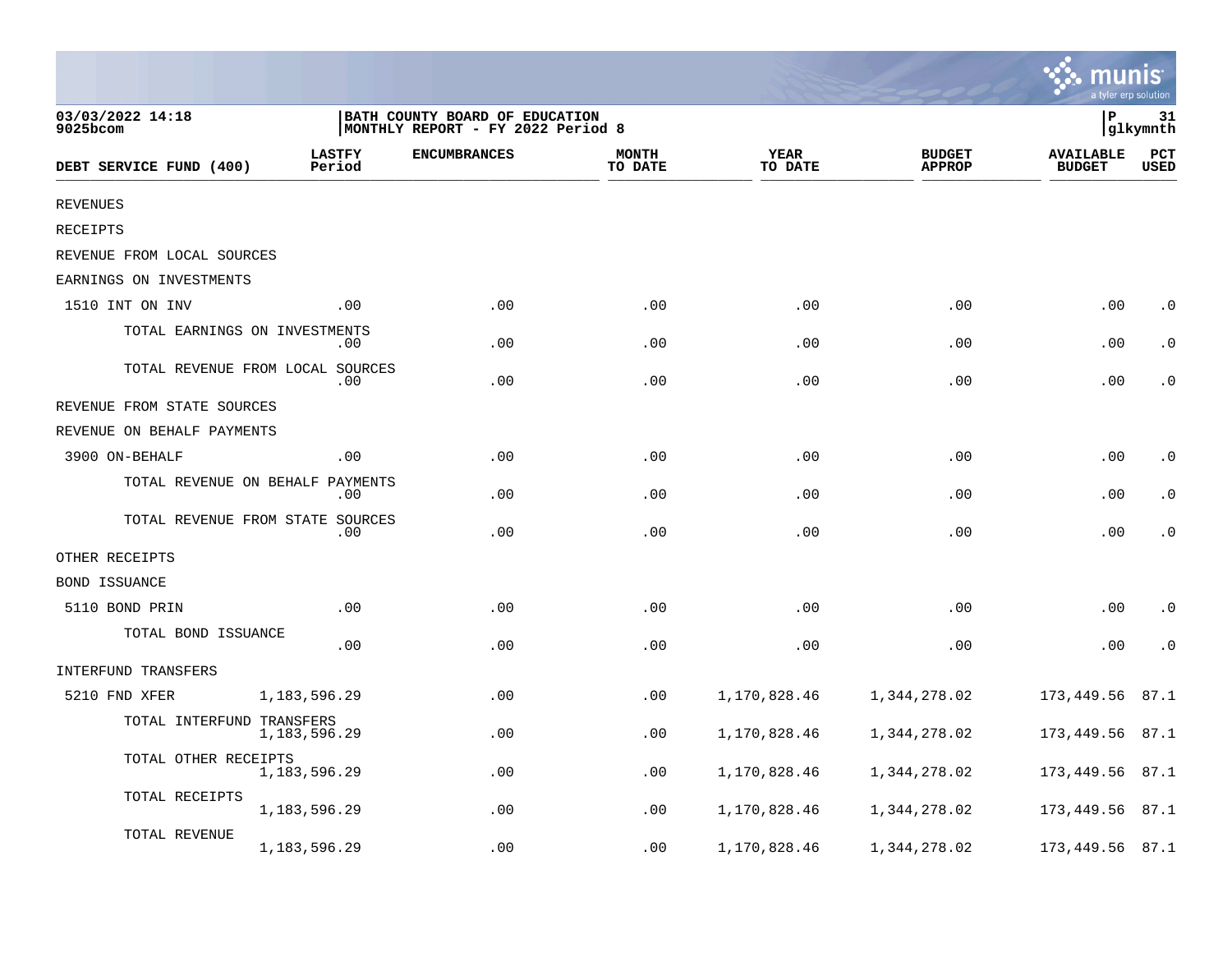

| 03/03/2022 14:18<br>$9025$ bcom |                            |                                          | BATH COUNTY BOARD OF<br>MONTHLY REPORT - FY 2022 Period 8 | <b>EDUCATION</b>        |                        |                                | P                                 | 32<br>glkymnth            |
|---------------------------------|----------------------------|------------------------------------------|-----------------------------------------------------------|-------------------------|------------------------|--------------------------------|-----------------------------------|---------------------------|
| DEBT SERVICE FUND (400)         |                            | <b>LASTFY</b><br>Period                  | <b>ENCUMBRANCES</b>                                       | <b>MONTH</b><br>TO DATE | <b>YEAR</b><br>TO DATE | <b>BUDGET</b><br><b>APPROP</b> | <b>AVAILABLE</b><br><b>BUDGET</b> | PCT<br>USED               |
| EXPENDITURES                    |                            |                                          |                                                           |                         |                        |                                |                                   |                           |
| DEBT SERVICE<br>5100            |                            |                                          |                                                           |                         |                        |                                |                                   |                           |
| 0800<br>0900                    |                            | 1,183,596.29<br>.00                      | 173,449.62<br>.00                                         | .00<br>.00              | 1,170,828.46<br>.00    | 1,344,278.02<br>.00            | .00                               | $-.06 100.0$<br>$\cdot$ 0 |
|                                 | TOTAL 5100<br>DEBT SERVICE | 1, 183, 596. 29                          | 173,449.62                                                | .00                     | 1,170,828.46           | 1,344,278.02                   |                                   | $-.06 100.0$              |
| 5200                            | FUND TRANSFERS             |                                          |                                                           |                         |                        |                                |                                   |                           |
| 0900                            |                            | .00                                      | .00                                                       | .00                     | .00                    | .00                            | .00                               | $\cdot$ 0                 |
|                                 | TOTAL 5200                 | FUND TRANSFERS<br>.00                    | .00                                                       | .00                     | .00                    | .00                            | .00                               | $\cdot$ 0                 |
|                                 | TOTAL EXPENDITURES         | 1, 183, 596. 29                          | 173,449.62                                                | .00                     | 1,170,828.46           | 1,344,278.02                   |                                   | $-.06 100.0$              |
|                                 |                            | TOTAL FOR DEBT SERVICE FUND (400)<br>.00 | $-173, 449.62$                                            | .00                     | .00                    | .00                            | 173,449.62                        | $\cdot$ 0                 |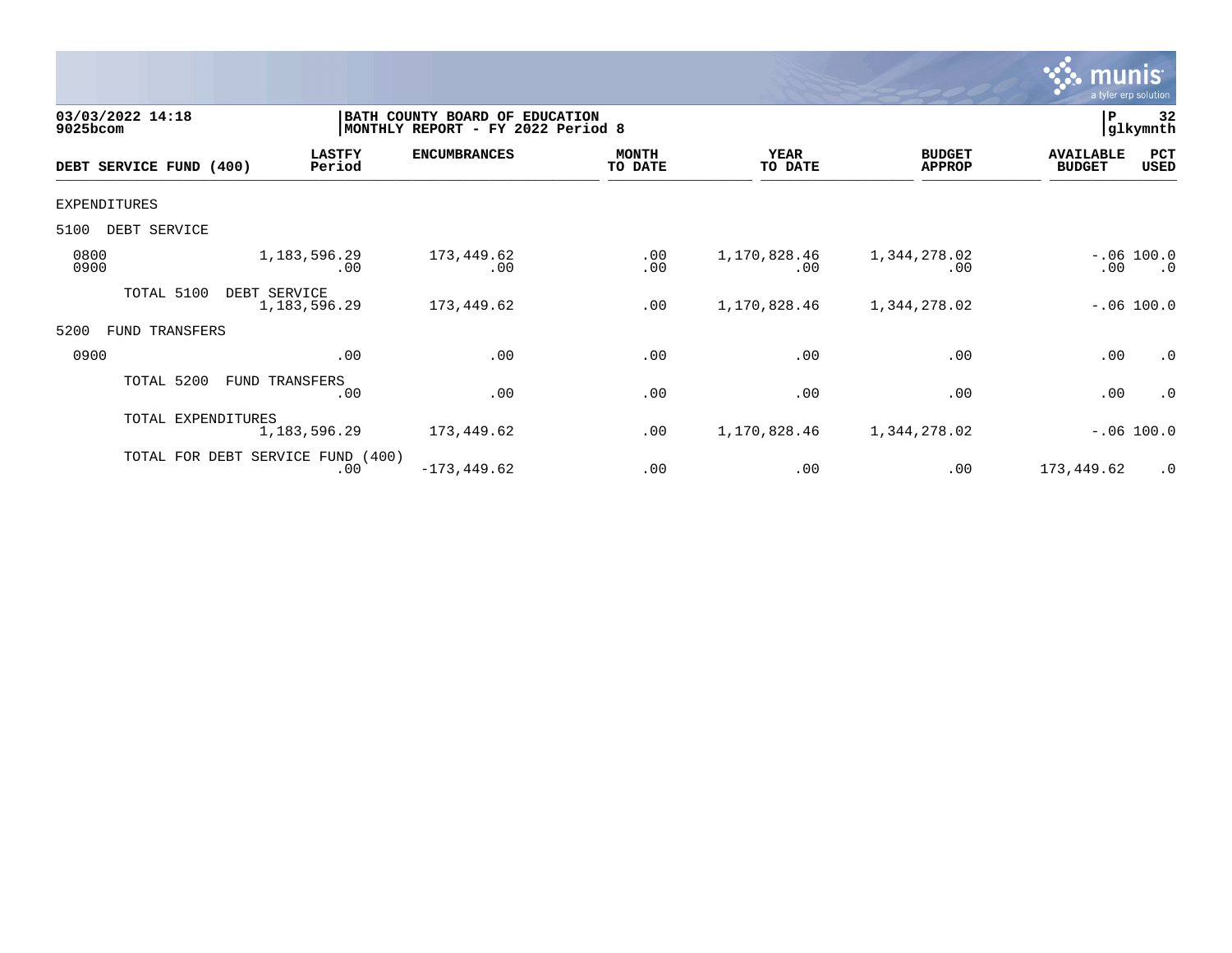|                                                                                                                                                                                                                                               |                                                                                              |                                                                                         |                                                                                              |                                                                                                        |                                                                                                             | munis                                                                                                  | a tyler erp solution                                                                                                                                                                       |
|-----------------------------------------------------------------------------------------------------------------------------------------------------------------------------------------------------------------------------------------------|----------------------------------------------------------------------------------------------|-----------------------------------------------------------------------------------------|----------------------------------------------------------------------------------------------|--------------------------------------------------------------------------------------------------------|-------------------------------------------------------------------------------------------------------------|--------------------------------------------------------------------------------------------------------|--------------------------------------------------------------------------------------------------------------------------------------------------------------------------------------------|
| 03/03/2022 14:18<br>9025bcom                                                                                                                                                                                                                  |                                                                                              | BATH COUNTY BOARD OF EDUCATION<br>MONTHLY REPORT - FY 2022 Period 8                     |                                                                                              |                                                                                                        |                                                                                                             | l P                                                                                                    | 33<br> glkymnth                                                                                                                                                                            |
| FOOD SERVICE FUND (51)                                                                                                                                                                                                                        | <b>LASTFY</b><br>Period                                                                      | <b>ENCUMBRANCES</b>                                                                     | <b>MONTH</b><br>TO DATE                                                                      | <b>YEAR</b><br>TO DATE                                                                                 | <b>BUDGET</b><br><b>APPROP</b>                                                                              | <b>AVAILABLE</b><br><b>BUDGET</b>                                                                      | $_{\rm PCT}$<br>USED                                                                                                                                                                       |
| <b>REVENUES</b>                                                                                                                                                                                                                               |                                                                                              |                                                                                         |                                                                                              |                                                                                                        |                                                                                                             |                                                                                                        |                                                                                                                                                                                            |
| 0999 BEGINNING BALANCE                                                                                                                                                                                                                        |                                                                                              |                                                                                         |                                                                                              |                                                                                                        |                                                                                                             |                                                                                                        |                                                                                                                                                                                            |
| TOTAL 0999 BEGINNING BALANCE                                                                                                                                                                                                                  | 2,096,569.51                                                                                 | .00                                                                                     | .00                                                                                          | .00                                                                                                    | 2,000,000.00                                                                                                | 2,000,000.00                                                                                           | $\cdot$ 0                                                                                                                                                                                  |
| <b>RECEIPTS</b>                                                                                                                                                                                                                               |                                                                                              |                                                                                         |                                                                                              |                                                                                                        |                                                                                                             |                                                                                                        |                                                                                                                                                                                            |
| REVENUE FROM LOCAL SOURCES                                                                                                                                                                                                                    |                                                                                              |                                                                                         |                                                                                              |                                                                                                        |                                                                                                             |                                                                                                        |                                                                                                                                                                                            |
| EARNINGS ON INVESTMENTS                                                                                                                                                                                                                       |                                                                                              |                                                                                         |                                                                                              |                                                                                                        |                                                                                                             |                                                                                                        |                                                                                                                                                                                            |
| 1510 INT ON INV                                                                                                                                                                                                                               | 6,481.74                                                                                     | .00                                                                                     | 726.59                                                                                       | 6,236.07                                                                                               | 3,000.00                                                                                                    | $-3,236.07,207.9$                                                                                      |                                                                                                                                                                                            |
| TOTAL EARNINGS ON INVESTMENTS                                                                                                                                                                                                                 | 6,481.74                                                                                     | .00                                                                                     | 726.59                                                                                       | 6,236.07                                                                                               | 3,000.00                                                                                                    | $-3,236.07,207.9$                                                                                      |                                                                                                                                                                                            |
| FOOD SERVICE                                                                                                                                                                                                                                  |                                                                                              |                                                                                         |                                                                                              |                                                                                                        |                                                                                                             |                                                                                                        |                                                                                                                                                                                            |
| 1611 REIMB LNCH<br>1612 REIMB BRKF<br>1613 REIMB MILK<br>1621 NO-RMB LNH<br>1622 NO-RMB BKF<br>1623 NO-RMB MLK<br>1624 NO-RMB ALA<br>1627 NO-RM VEND<br>1628 NO-RM VEND<br>1629 NO-RM OTHR<br>1630 SPEC FUNC<br>1631 CATERING<br>1637 VENDING | 1,235.20<br>.00<br>.00<br>.00<br>.00<br>.00<br>.00<br>.00<br>.00<br>.00<br>.00<br>.00<br>.00 | .00<br>.00<br>.00<br>.00<br>.00<br>.00<br>.00<br>.00<br>.00<br>.00<br>.00<br>.00<br>.00 | 1,050.04<br>.00<br>.00<br>.00<br>.00<br>.00<br>.00<br>.00<br>.00<br>.00<br>.00<br>.00<br>.00 | 9,038.14<br>.00<br>.00<br>.00<br>.00<br>$.00 \,$<br>.00<br>.00<br>.00<br>.00<br>$.00 \,$<br>.00<br>.00 | 67,000.00<br>600.00<br>.00<br>.00<br>.00<br>$.00 \,$<br>.00<br>.00<br>.00<br>.00<br>400.00<br>500.00<br>.00 | 57,961.86<br>600.00<br>.00<br>.00<br>.00<br>.00<br>.00<br>.00<br>.00<br>.00<br>400.00<br>500.00<br>.00 | 13.5<br>$\cdot$ 0<br>$\cdot$ 0<br>$\cdot 0$<br>$\cdot$ 0<br>$\boldsymbol{\cdot}$ 0<br>$\cdot$ 0<br>$\cdot$ 0<br>$\cdot$ 0<br>$\cdot$ 0<br>$\boldsymbol{\cdot}$ 0<br>$\cdot$ 0<br>$\cdot$ 0 |
| TOTAL FOOD SERVICE                                                                                                                                                                                                                            | 1,235.20                                                                                     | .00                                                                                     | 1,050.04                                                                                     | 9,038.14                                                                                               | 68,500.00                                                                                                   | 59, 461.86 13.2                                                                                        |                                                                                                                                                                                            |
| OTHER REVENUE FROM LOCAL SOURCES                                                                                                                                                                                                              |                                                                                              |                                                                                         |                                                                                              |                                                                                                        |                                                                                                             |                                                                                                        |                                                                                                                                                                                            |
| 1920 CONTRIBUTE<br>1980 PRYR REFND<br>1990 MISC REV<br>1993 OTH REBATE<br>1994 RET INSUFF                                                                                                                                                     | .00<br>.00<br>.00<br>.00<br>.00                                                              | .00<br>.00<br>.00<br>.00<br>.00                                                         | .00<br>.00<br>.00<br>.00<br>.00                                                              | .00<br>.00<br>.00<br>.00<br>.00                                                                        | .00<br>.00<br>2,000.00<br>.00<br>.00                                                                        | .00<br>.00<br>2,000.00<br>.00<br>.00                                                                   | $\boldsymbol{\cdot}$ 0<br>$\cdot$ 0<br>$\cdot$ 0<br>$\cdot$ 0<br>$\cdot$ 0                                                                                                                 |
| TOTAL OTHER REVENUE FROM LOCAL SOURCES                                                                                                                                                                                                        | .00                                                                                          | .00                                                                                     | .00                                                                                          | .00                                                                                                    | 2,000.00                                                                                                    | 2,000.00                                                                                               | $\cdot$ 0                                                                                                                                                                                  |
| TOTAL REVENUE FROM LOCAL SOURCES                                                                                                                                                                                                              | 7,716.94                                                                                     | .00                                                                                     | 1,776.63                                                                                     | 15,274.21                                                                                              | 73,500.00                                                                                                   | 58,225.79                                                                                              | 20.8                                                                                                                                                                                       |

 $\mathcal{L}$ 

REVENUE FROM STATE SOURCES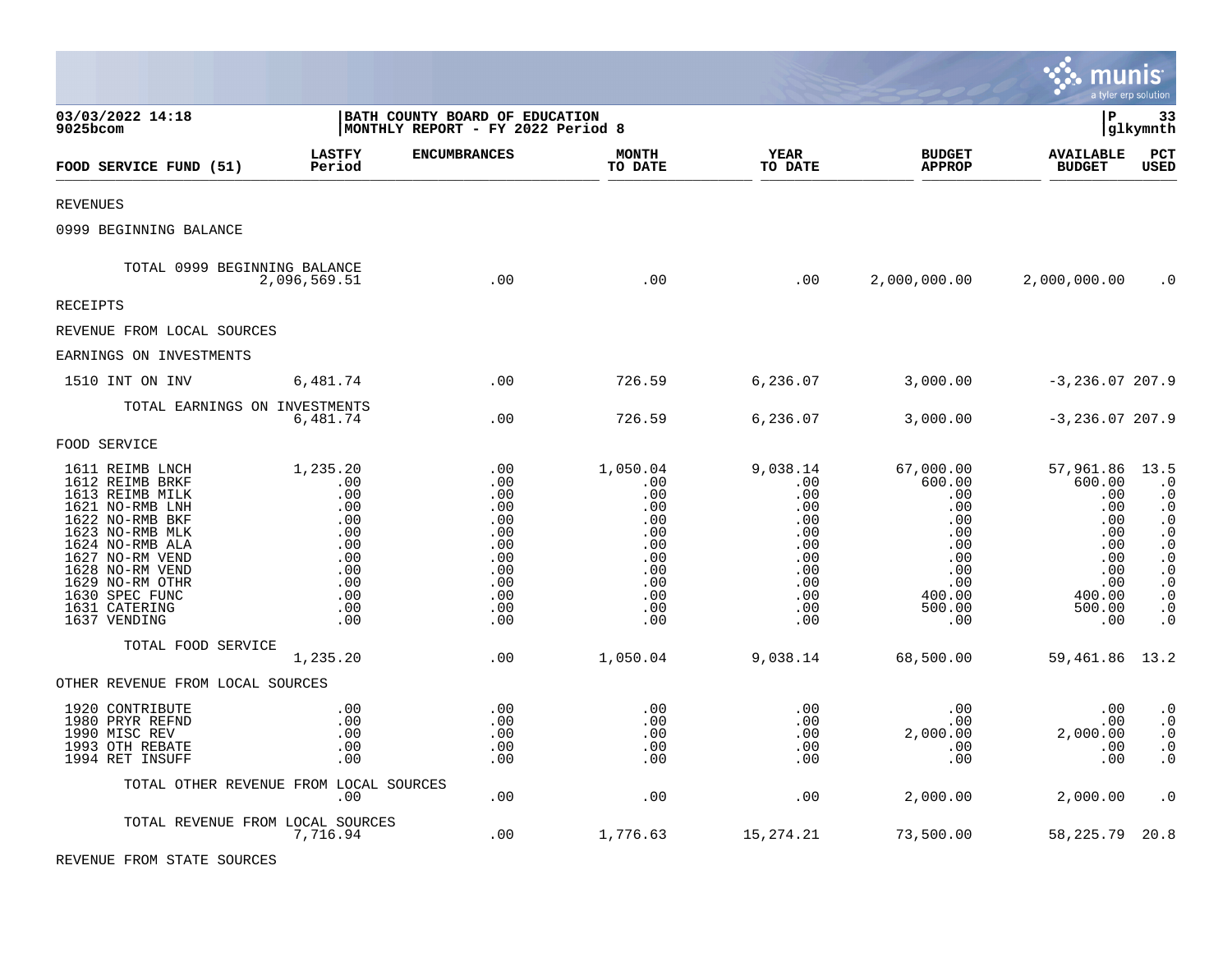

| 03/03/2022 14:18<br>$9025$ bcom                |                         | BATH COUNTY BOARD OF EDUCATION<br>MONTHLY REPORT - FY 2022 Period 8 |                         |                        |                                | lР                                | 34<br> glkymnth        |
|------------------------------------------------|-------------------------|---------------------------------------------------------------------|-------------------------|------------------------|--------------------------------|-----------------------------------|------------------------|
| FOOD SERVICE FUND (51)                         | <b>LASTFY</b><br>Period | <b>ENCUMBRANCES</b>                                                 | <b>MONTH</b><br>TO DATE | <b>YEAR</b><br>TO DATE | <b>BUDGET</b><br><b>APPROP</b> | <b>AVAILABLE</b><br><b>BUDGET</b> | PCT<br><b>USED</b>     |
|                                                |                         |                                                                     |                         |                        |                                |                                   |                        |
| RESTRICTED                                     |                         |                                                                     |                         |                        |                                |                                   |                        |
| 3200 RES STATE                                 | .00                     | .00                                                                 | .00                     | .00                    | 33,000.00                      | 33,000.00                         | . $\boldsymbol{0}$     |
| TOTAL RESTRICTED                               | .00                     | .00                                                                 | .00                     | .00                    | 33,000.00                      | 33,000.00                         | $\cdot$ 0              |
| REVENUE ON BEHALF PAYMENTS                     |                         |                                                                     |                         |                        |                                |                                   |                        |
| 3900 ON-BEHALF                                 | .00                     | .00                                                                 | .00                     | .00                    | .00                            | .00                               | $\cdot$ 0              |
| TOTAL REVENUE ON BEHALF                        | PAYMENTS<br>.00         | .00                                                                 | .00                     | .00                    | .00                            | .00                               | . 0                    |
| TOTAL REVENUE FROM STATE SOURCES               | .00                     | .00                                                                 | .00                     | .00                    | 33,000.00                      | 33,000.00                         | $\cdot$ 0              |
| REVENUE FROM FEDERAL SOURCES                   |                         |                                                                     |                         |                        |                                |                                   |                        |
| RESTRICTED THROUGH THE STATE                   |                         |                                                                     |                         |                        |                                |                                   |                        |
| 4500 RES FED/ST                                | 649, 183. 32            | .00                                                                 | 122,633.49              | 979,985.75             | 919,000.00                     | $-60,985.75$ 106.6                |                        |
| TOTAL RESTRICTED THROUGH THE STATE             | 649, 183. 32            | .00                                                                 | 122,633.49              | 979,985.75             | 919,000.00                     | $-60,985.75$ 106.6                |                        |
| CHILD NUTRITION PROGRAM DONATED COMMODIT       |                         |                                                                     |                         |                        |                                |                                   |                        |
| 4950 CHD NT DC                                 | .00                     | .00                                                                 | .00                     | .00                    | .00                            | .00                               | $\cdot$ 0              |
| TOTAL CHILD NUTRITION PROGRAM DONATED COMMODIT | .00                     | .00                                                                 | .00                     | .00                    | .00                            | .00                               | $\cdot$ 0              |
| TOTAL REVENUE FROM FEDERAL SOURCES             | 649, 183. 32            | .00                                                                 | 122,633.49              | 979,985.75             | 919,000.00                     | $-60,985.75$ 106.6                |                        |
| OTHER RECEIPTS                                 |                         |                                                                     |                         |                        |                                |                                   |                        |
| INTERFUND TRANSFERS                            |                         |                                                                     |                         |                        |                                |                                   |                        |
| 5210 FND XFER                                  | .00                     | .00                                                                 | .00                     | .00                    | .00                            | .00                               | $\cdot$ 0              |
| TOTAL INTERFUND TRANSFERS                      | .00                     | .00                                                                 | .00                     | .00                    | .00                            | .00                               | $\cdot$ 0              |
| SALE OR COMP FOR LOSS OF ASSETS                |                         |                                                                     |                         |                        |                                |                                   |                        |
| 5341 SALE EQUIP<br>5342 LOSS EQUIP             | .00<br>.00              | .00<br>.00                                                          | .00<br>.00              | .00<br>.00             | .00<br>.00                     | .00<br>.00                        | $\cdot$ 0<br>$\cdot$ 0 |
| TOTAL SALE OR COMP FOR LOSS OF ASSETS          | .00                     | .00                                                                 | .00                     | .00                    | .00                            | .00                               | $\cdot$ 0              |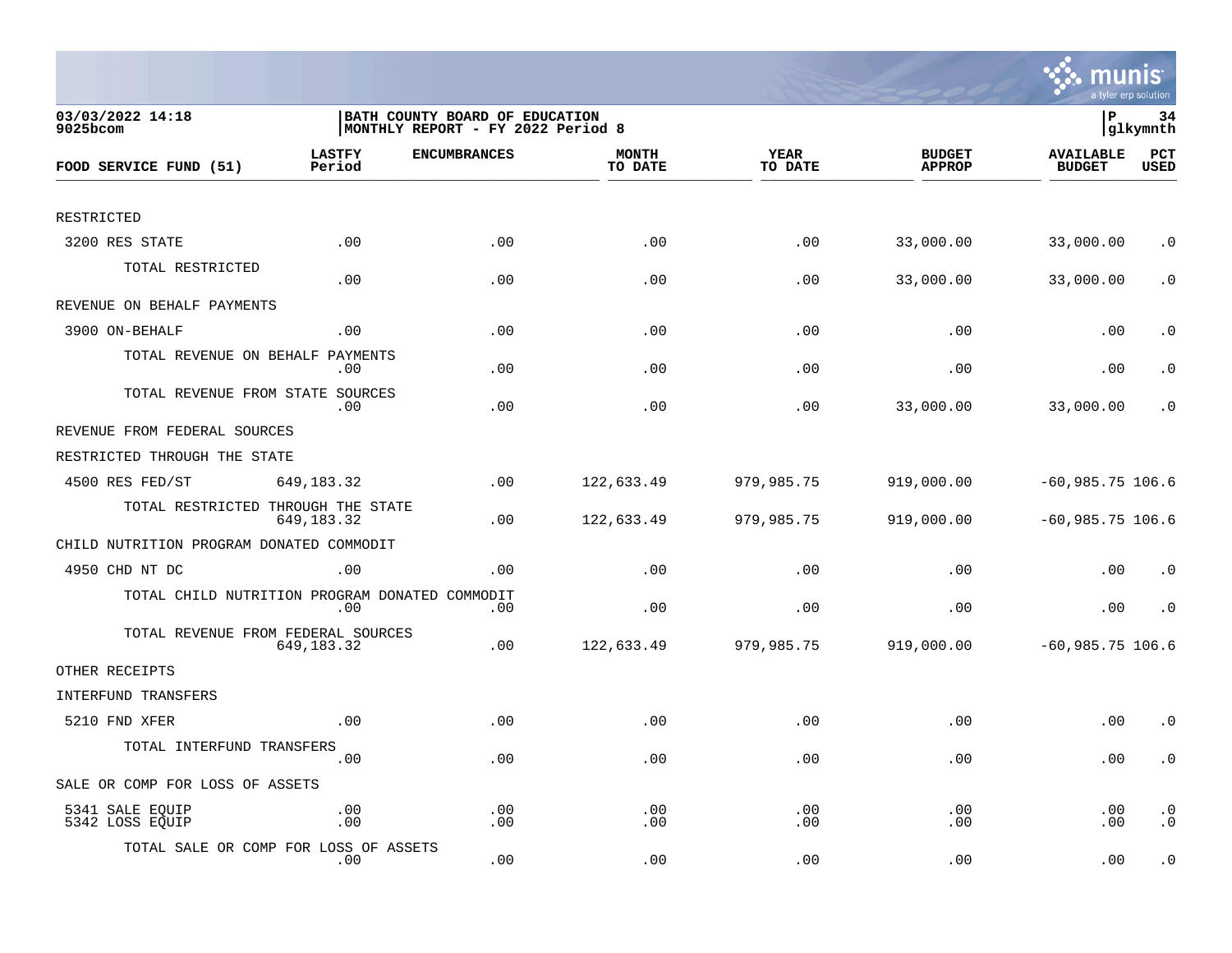|                              |                         |                                                                     |                         |                        |                                | mu<br>a tyler erp solution        |                    |
|------------------------------|-------------------------|---------------------------------------------------------------------|-------------------------|------------------------|--------------------------------|-----------------------------------|--------------------|
| 03/03/2022 14:18<br>9025bcom |                         | BATH COUNTY BOARD OF EDUCATION<br>MONTHLY REPORT - FY 2022 Period 8 |                         |                        |                                | P                                 | 35<br>glkymnth     |
| FOOD SERVICE FUND (51)       | <b>LASTFY</b><br>Period | <b>ENCUMBRANCES</b>                                                 | <b>MONTH</b><br>TO DATE | <b>YEAR</b><br>TO DATE | <b>BUDGET</b><br><b>APPROP</b> | <b>AVAILABLE</b><br><b>BUDGET</b> | <b>PCT</b><br>USED |
| TOTAL OTHER RECEIPTS         | .00                     | .00                                                                 | $.00 \,$                | .00                    | $.00 \,$                       | .00                               | $\cdot$ 0          |
| TOTAL RECEIPTS               | 656,900.26              | .00                                                                 | 124,410.12              | 995,259.96             | 1,025,500.00                   | 30,240.04                         | 97.1               |
| TOTAL REVENUE                | 2,753,469.77            | .00                                                                 | 124,410.12              | 995,259.96             | 3,025,500.00                   | 2,030,240.04 32.9                 |                    |

**Tara**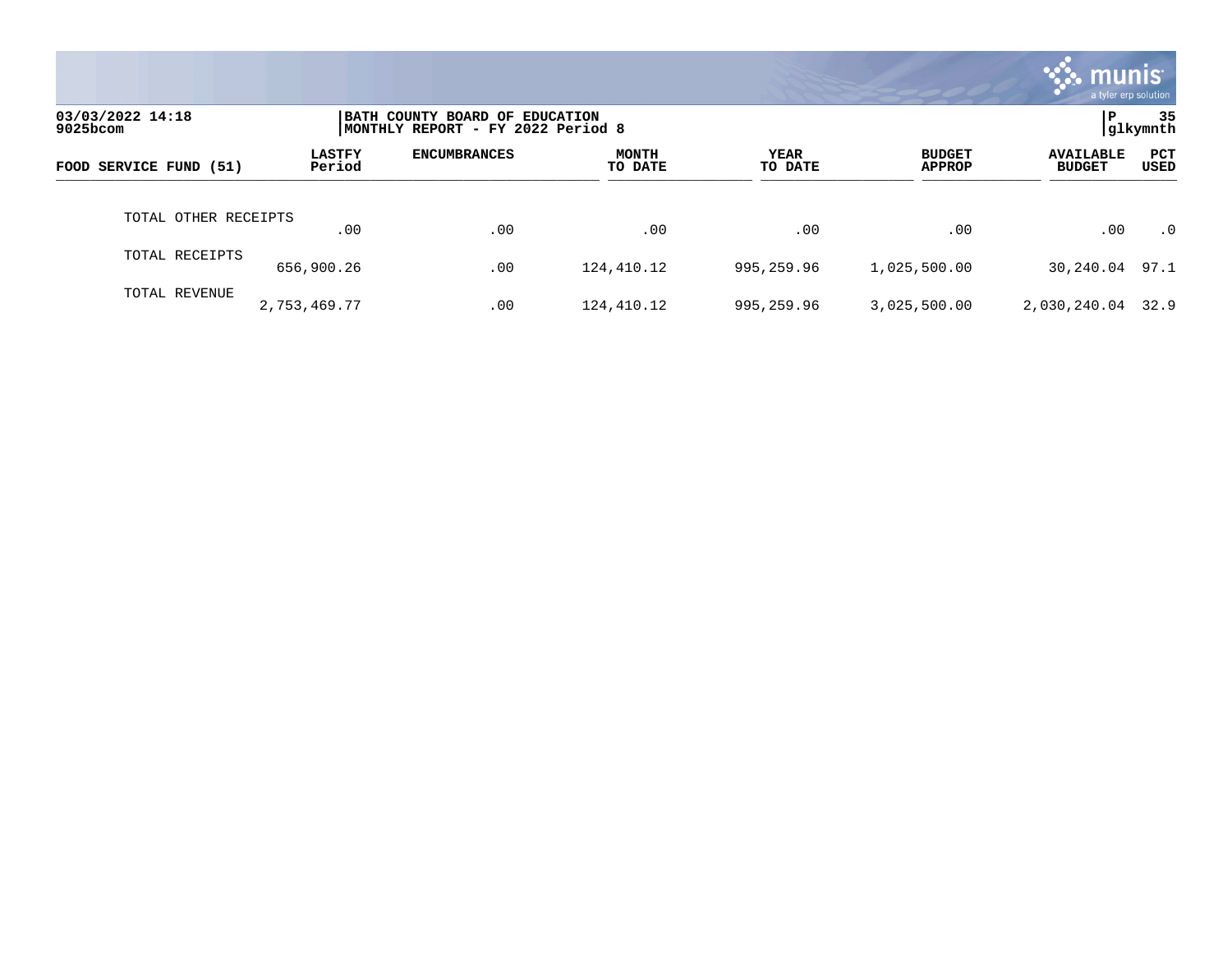|                                                                      |                                                                                                                             |                                                                          |                                                                                  |                                                                                                     |                                                                                                                         | mu                                                                                                                                         | <b>nıs</b><br>a tyler erp solution                                                |
|----------------------------------------------------------------------|-----------------------------------------------------------------------------------------------------------------------------|--------------------------------------------------------------------------|----------------------------------------------------------------------------------|-----------------------------------------------------------------------------------------------------|-------------------------------------------------------------------------------------------------------------------------|--------------------------------------------------------------------------------------------------------------------------------------------|-----------------------------------------------------------------------------------|
| 03/03/2022 14:18<br>9025bcom                                         |                                                                                                                             | BATH COUNTY BOARD OF EDUCATION<br>MONTHLY REPORT - FY 2022 Period 8      |                                                                                  |                                                                                                     |                                                                                                                         | l P                                                                                                                                        | 36<br> glkymnth                                                                   |
| FOOD SERVICE FUND (51)                                               | <b>LASTFY</b><br>Period                                                                                                     | <b>ENCUMBRANCES</b>                                                      | <b>MONTH</b><br>TO DATE                                                          | YEAR<br>TO DATE                                                                                     | <b>BUDGET</b><br><b>APPROP</b>                                                                                          | <b>AVAILABLE</b><br><b>BUDGET</b>                                                                                                          | PCT<br><b>USED</b>                                                                |
| <b>EXPENDITURES</b>                                                  |                                                                                                                             |                                                                          |                                                                                  |                                                                                                     |                                                                                                                         |                                                                                                                                            |                                                                                   |
|                                                                      | 0000 RESTRICT TO REV & BAL SHT ONLY                                                                                         |                                                                          |                                                                                  |                                                                                                     |                                                                                                                         |                                                                                                                                            |                                                                                   |
| 0300                                                                 | .00                                                                                                                         | .00                                                                      | .00                                                                              | .00                                                                                                 | .00                                                                                                                     | .00                                                                                                                                        | $\cdot$ 0                                                                         |
|                                                                      | TOTAL 0000 RESTRICT TO REV & BAL SHT ONLY<br>.00                                                                            | .00                                                                      | .00                                                                              | .00                                                                                                 | .00                                                                                                                     | .00                                                                                                                                        | $\cdot$ 0                                                                         |
| 2700 STUDENT TRANSPORTATION                                          |                                                                                                                             |                                                                          |                                                                                  |                                                                                                     |                                                                                                                         |                                                                                                                                            |                                                                                   |
| 0100<br>0200                                                         | .00<br>.00                                                                                                                  | .00<br>.00                                                               | .00<br>.00                                                                       | .00<br>.00                                                                                          | 151.00<br>47.00                                                                                                         | 151.00<br>47.00                                                                                                                            | $\cdot$ 0<br>$\cdot$ 0                                                            |
|                                                                      | TOTAL 2700 STUDENT TRANSPORTATION<br>.00                                                                                    | .00                                                                      | .00                                                                              | .00                                                                                                 | 198.00                                                                                                                  | 198.00                                                                                                                                     | $\cdot$ 0                                                                         |
| 3100 FOOD SERVICE OPERATION                                          |                                                                                                                             |                                                                          |                                                                                  |                                                                                                     |                                                                                                                         |                                                                                                                                            |                                                                                   |
| 0100<br>0200<br>0280<br>0300<br>0400<br>0500<br>0600<br>0700<br>0800 | 243,070.97<br>75,482.95<br>$\overline{\phantom{0}}$ .00<br>800.00<br>921.85<br>241.50<br>333,892.37<br>111,737.26<br>290.50 | .00<br>.00<br>.00<br>.00<br>96.39<br>.00<br>239, 318.27<br>150.00<br>.00 | 35,837.02<br>12,175.24<br>.00<br>.00<br>100.00<br>.00<br>57,120.26<br>.00<br>.00 | 262,754.66<br>89,371.07<br>.00<br>4,735.00<br>2,605.57<br>93.00<br>500,757.30<br>1,750.00<br>268.00 | 506,358.00<br>194,000.00<br>$\overline{00}$<br>19,050.00<br>231,799.00<br>5,723.00<br>1,756,263.00<br>262,109.00<br>.00 | 243,603.34<br>104,628.93<br>$\overline{\phantom{0}}$ .00<br>14,315.00<br>229,097.04<br>5,630.00<br>1,016,187.43<br>260,209.00<br>$-268.00$ | 51.9<br>46.1<br>$\cdot$ 0<br>24.9<br>1.2<br>1.6<br>42.1<br>$\cdot$ 7<br>$\cdot$ 0 |
|                                                                      | TOTAL 3100 FOOD SERVICE OPERATION<br>766,437.40                                                                             | 239,564.66                                                               | 105,232.52                                                                       | 862,334.60                                                                                          | 2,975,302.00                                                                                                            | 1,873,402.74 37.0                                                                                                                          |                                                                                   |
| 5200 FUND TRANSFERS                                                  |                                                                                                                             |                                                                          |                                                                                  |                                                                                                     |                                                                                                                         |                                                                                                                                            |                                                                                   |
| 0900                                                                 | 36, 379.54                                                                                                                  | .00                                                                      | .00                                                                              | 41,602.69                                                                                           | 50,000.00                                                                                                               | 8,397.31 83.2                                                                                                                              |                                                                                   |
| TOTAL 5200                                                           | FUND TRANSFERS<br>36,379.54                                                                                                 | .00                                                                      | .00                                                                              | 41,602.69                                                                                           | 50,000.00                                                                                                               | 8,397.31 83.2                                                                                                                              |                                                                                   |
|                                                                      | TOTAL EXPENDITURES<br>802,816.94                                                                                            | 239,564.66                                                               | 105,232.52                                                                       | 903,937.29                                                                                          | 3,025,500.00                                                                                                            | 1,881,998.05 37.8                                                                                                                          |                                                                                   |
|                                                                      | TOTAL FOR FOOD SERVICE FUND (51)<br>1,950,652.83                                                                            | $-239,564.66$                                                            | 19,177.60                                                                        | 91,322.67                                                                                           | .00                                                                                                                     | 148,241.99                                                                                                                                 | $\cdot$ 0                                                                         |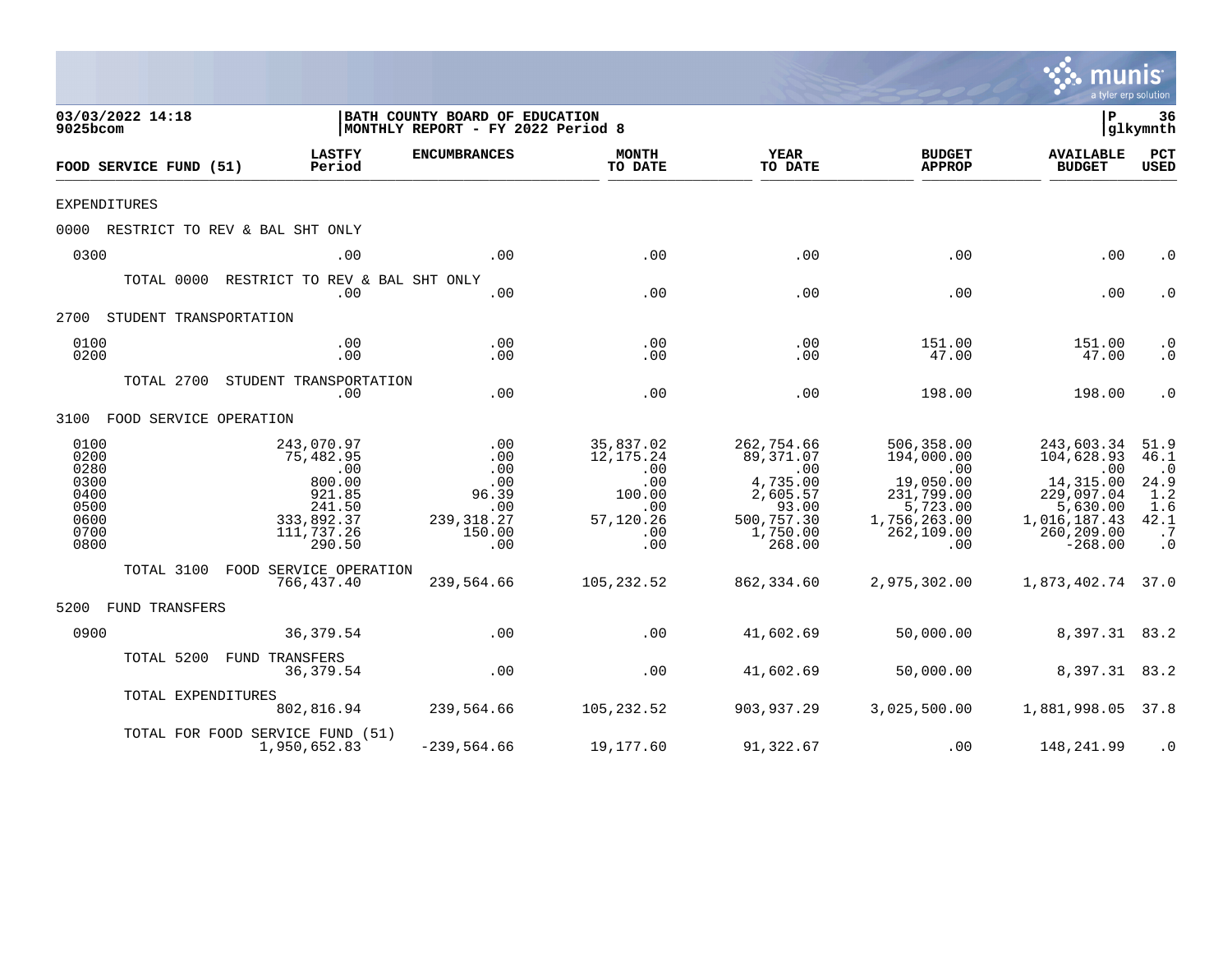|                                        |                                                                     |                     |                         |                 |                                | munis                             | a tyler erp solution   |
|----------------------------------------|---------------------------------------------------------------------|---------------------|-------------------------|-----------------|--------------------------------|-----------------------------------|------------------------|
| 03/03/2022 14:18<br>9025bcom           | BATH COUNTY BOARD OF EDUCATION<br>MONTHLY REPORT - FY 2022 Period 8 |                     |                         |                 |                                | l P                               | 37<br> glkymnth        |
| CHILD CARE (52)                        | <b>LASTFY</b><br>Period                                             | <b>ENCUMBRANCES</b> | <b>MONTH</b><br>TO DATE | YEAR<br>TO DATE | <b>BUDGET</b><br><b>APPROP</b> | <b>AVAILABLE</b><br><b>BUDGET</b> | PCT<br><b>USED</b>     |
| REVENUES                               |                                                                     |                     |                         |                 |                                |                                   |                        |
| 0999 BEGINNING BALANCE                 |                                                                     |                     |                         |                 |                                |                                   |                        |
| TOTAL 0999 BEGINNING BALANCE           | 20,633.54                                                           | .00                 | .00                     | 51, 214.57      | 6,251.90                       | $-44,962.67819.2$                 |                        |
| RECEIPTS                               |                                                                     |                     |                         |                 |                                |                                   |                        |
| REVENUE FROM LOCAL SOURCES             |                                                                     |                     |                         |                 |                                |                                   |                        |
| TUITION                                |                                                                     |                     |                         |                 |                                |                                   |                        |
| 1310 TUIT IND                          | 10,355.00                                                           | .00                 | 3,861.00                | 28,816.40       | 99,051.43                      | 70,235.03                         | 29.1                   |
| TOTAL TUITION                          | 10,355.00                                                           | .00.                | 3,861.00                | 28,816.40       | 99,051.43                      | 70,235.03                         | 29.1                   |
| OTHER REVENUE FROM LOCAL SOURCES       |                                                                     |                     |                         |                 |                                |                                   |                        |
| 1920 CONTRIBUTE<br>1990 MISC REV       | .00<br>.00                                                          | .00<br>.00.         | .00<br>.00              | .00<br>.00      | .00<br>.00                     | .00<br>.00                        | $\cdot$ 0<br>$\cdot$ 0 |
| TOTAL OTHER REVENUE FROM LOCAL SOURCES | .00                                                                 | .00                 | .00                     | .00             | .00                            | .00                               | $\cdot$ 0              |
| TOTAL REVENUE FROM LOCAL SOURCES       | 10,355.00                                                           | .00                 | 3,861.00                | 28,816.40       | 99,051.43                      | 70,235.03                         | 29.1                   |
| REVENUE FROM STATE SOURCES             |                                                                     |                     |                         |                 |                                |                                   |                        |
| EXPENDITURE REIMBURSEMENTS             |                                                                     |                     |                         |                 |                                |                                   |                        |
| 3131 MISC REIMB                        | 31,390.19                                                           | .00                 | 481.00                  | 20,008.00       | 40,000.00                      | 19,992.00                         | 50.0                   |
| TOTAL EXPENDITURE REIMBURSEMENTS       | 31,390.19                                                           | .00                 | 481.00                  | 20,008.00       | 40,000.00                      | 19,992.00                         | 50.0                   |
| REVENUE ON BEHALF PAYMENTS             |                                                                     |                     |                         |                 |                                |                                   |                        |
| 3900 ON-BEHALF                         | .00                                                                 | .00                 | .00                     | .00             | .00                            | .00                               | $\cdot$ 0              |
| TOTAL REVENUE ON BEHALF PAYMENTS       | .00                                                                 | .00                 | .00                     | .00             | .00                            | .00                               | $\cdot$ 0              |
| TOTAL REVENUE FROM STATE SOURCES       | 31,390.19                                                           | .00                 | 481.00                  | 20,008.00       | 40,000.00                      | 19,992.00                         | 50.0                   |
| REVENUE FROM FEDERAL SOURCES           |                                                                     |                     |                         |                 |                                |                                   |                        |
| RESTRICTED THROUGH THE STATE           |                                                                     |                     |                         |                 |                                |                                   |                        |

 $\mathcal{L}$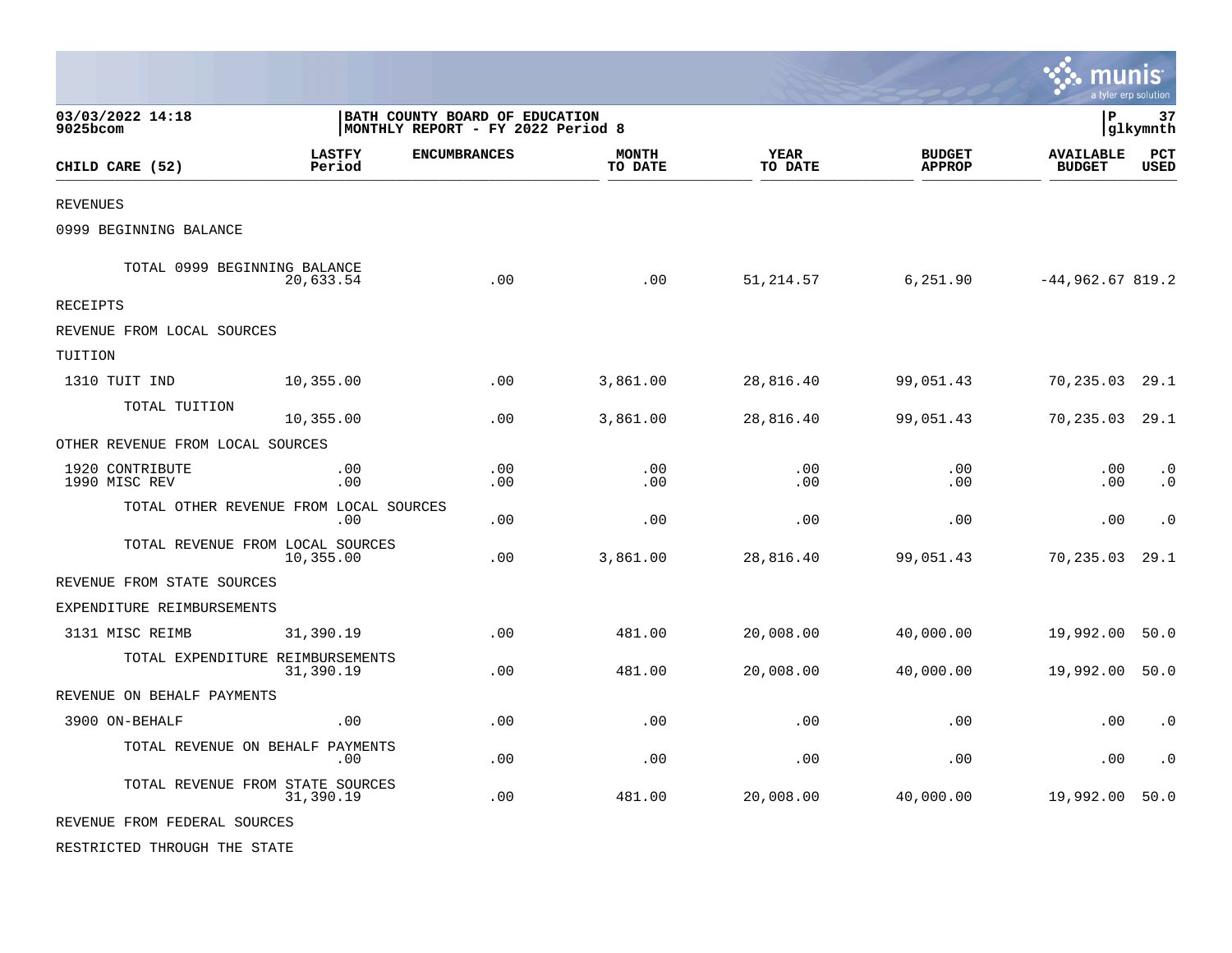

| 03/03/2022 14:18<br>9025bcom |                                | BATH COUNTY BOARD OF EDUCATION<br>MONTHLY REPORT - FY 2022 Period 8 |                         |                        |                                | P                                 | 38<br>glkymnth     |
|------------------------------|--------------------------------|---------------------------------------------------------------------|-------------------------|------------------------|--------------------------------|-----------------------------------|--------------------|
| CHILD CARE (52)              | <b>LASTFY</b><br>Period        | <b>ENCUMBRANCES</b>                                                 | <b>MONTH</b><br>TO DATE | <b>YEAR</b><br>TO DATE | <b>BUDGET</b><br><b>APPROP</b> | <b>AVAILABLE</b><br><b>BUDGET</b> | PCT<br><b>USED</b> |
| 4500 RES FED/ST              | 23,768.66                      | .00                                                                 | $-109, 329.78$          | 88,667.05              | 224,655.00                     | 135,987.95                        | 39.5               |
| TOTAL RESTRICTED             | THROUGH THE STATE<br>23,768.66 | .00                                                                 | $-109, 329.78$          | 88,667.05              | 224,655.00                     | 135,987.95                        | 39.5               |
| TOTAL REVENUE FROM           | FEDERAL SOURCES<br>23,768.66   | .00                                                                 | $-109, 329.78$          | 88,667.05              | 224,655.00                     | 135,987.95                        | 39.5               |
| OTHER RECEIPTS               |                                |                                                                     |                         |                        |                                |                                   |                    |
| INTERFUND TRANSFERS          |                                |                                                                     |                         |                        |                                |                                   |                    |
| 5210 FND XFER                | .00                            | .00                                                                 | .00                     | .00                    | .00                            | .00                               | $\cdot$ 0          |
| TOTAL INTERFUND TRANSFERS    | .00                            | .00                                                                 | .00                     | .00                    | .00                            | .00                               | $\cdot$ 0          |
| TOTAL OTHER RECEIPTS         | .00                            | .00                                                                 | .00                     | .00                    | .00                            | .00                               | $\cdot$ 0          |
| TOTAL RECEIPTS               | 65,513.85                      | .00                                                                 | $-104,987.78$           | 137,491.45             | 363,706.43                     | 226, 214.98                       | 37.8               |
| TOTAL REVENUE                | 86,147.39                      | .00                                                                 | $-104,987.78$           | 188,706.02             | 369,958.33                     | 181,252.31                        | 51.0               |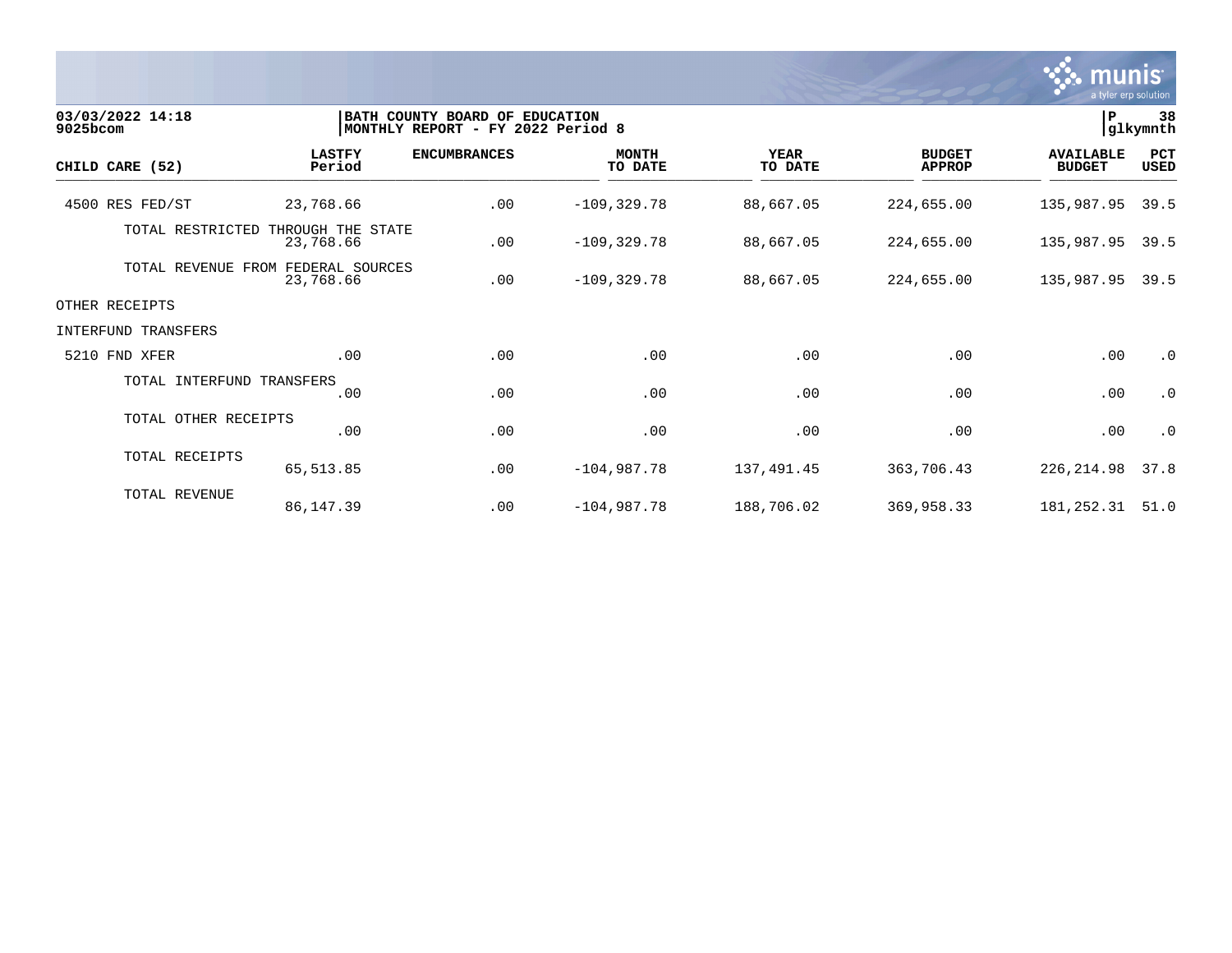

|                                                                      | 03/03/2022 14:18<br>9025bcom |                                                                                | BATH COUNTY BOARD OF EDUCATION<br> MONTHLY REPORT - FY 2022 Period 8 |                                                                            |                                                                              |                                                                                                | P<br> glkymnth                                                                                     |                                                                                            |
|----------------------------------------------------------------------|------------------------------|--------------------------------------------------------------------------------|----------------------------------------------------------------------|----------------------------------------------------------------------------|------------------------------------------------------------------------------|------------------------------------------------------------------------------------------------|----------------------------------------------------------------------------------------------------|--------------------------------------------------------------------------------------------|
|                                                                      | CHILD CARE (52)              | <b>LASTFY</b><br>Period                                                        | <b>ENCUMBRANCES</b>                                                  | <b>MONTH</b><br>TO DATE                                                    | <b>YEAR</b><br>TO DATE                                                       | <b>BUDGET</b><br><b>APPROP</b>                                                                 | <b>AVAILABLE</b><br><b>BUDGET</b>                                                                  | PCT<br><b>USED</b>                                                                         |
| EXPENDITURES                                                         |                              |                                                                                |                                                                      |                                                                            |                                                                              |                                                                                                |                                                                                                    |                                                                                            |
| 2600                                                                 |                              | PLANT OPERATIONS AND MAINTENANCE                                               |                                                                      |                                                                            |                                                                              |                                                                                                |                                                                                                    |                                                                                            |
| 0100<br>0200                                                         |                              | .00<br>.00                                                                     | .00<br>.00                                                           | .00<br>.00                                                                 | .00<br>.00                                                                   | .00<br>.00.                                                                                    | .00<br>.00                                                                                         | $\cdot$ 0<br>$\cdot$ 0                                                                     |
|                                                                      | TOTAL 2600                   | PLANT OPERATIONS AND MAINTENANCE<br>.00                                        | .00                                                                  | .00                                                                        | .00                                                                          | .00                                                                                            | .00                                                                                                | $\cdot$ 0                                                                                  |
| 3200                                                                 | DAY CARE OPERATIONS          |                                                                                |                                                                      |                                                                            |                                                                              |                                                                                                |                                                                                                    |                                                                                            |
| 0100<br>0200<br>0280<br>0300<br>0400<br>0500<br>0600<br>0700         |                              | 8,976.63<br>2,846.48<br>.00<br>.00<br>.00<br>.00<br>.00<br>.00                 | .00<br>.00<br>.00<br>.00<br>.00<br>.00<br>.00<br>.00                 | 1,323.74<br>458.02<br>.00<br>.00<br>.00<br>.00<br>.00<br>.00               | 13,589.92<br>4,702.16<br>.00<br>.00<br>.00<br>.00<br>.00<br>.00              | 29,000.00<br>8,715.00<br>.00<br>500.00<br>1,500.00<br>500.00<br>11,094.11<br>.00               | 15,410.08<br>4,012.84<br>.00<br>500.00<br>1,500.00<br>500.00<br>11,094.11<br>.00                   | 46.9<br>54.0<br>$\cdot$ 0<br>$\cdot$ 0<br>$\cdot$ 0<br>$\cdot$ 0<br>$\cdot$ 0<br>$\cdot$ 0 |
|                                                                      | TOTAL 3200                   | DAY CARE OPERATIONS<br>11,823.11                                               | .00                                                                  | 1,781.76                                                                   | 18,292.08                                                                    | 51,309.11                                                                                      | 33,017.03                                                                                          | 35.7                                                                                       |
| 3300                                                                 | COMMUNITY SERVICES           |                                                                                |                                                                      |                                                                            |                                                                              |                                                                                                |                                                                                                    |                                                                                            |
| 0100<br>0200<br>0280<br>0300<br>0400<br>0500<br>0600<br>0700<br>0800 |                              | 49,788.09<br>15,262.64<br>.00<br>.00<br>.00<br>11.31<br>3,617.69<br>.00<br>.00 | .00<br>.00<br>.00<br>999.00<br>.00<br>.00<br>4,800.00<br>.00<br>.00  | 7,392.96<br>2,477.68<br>.00<br>.00<br>.00<br>.00<br>1,675.91<br>.00<br>.00 | 67,562.18<br>22,417.06<br>.00<br>.00<br>.00<br>.00<br>6,730.77<br>.00<br>.00 | 218,020.00<br>73,200.00<br>.00<br>500.00<br>1,500.00<br>500.00<br>24,929.22<br>$.00 \,$<br>.00 | 150,457.82<br>50,782.94<br>.00<br>$-499.00$ 199.8<br>1,500.00<br>500.00<br>13,398.45<br>.00<br>.00 | 31.0<br>30.6<br>$\cdot$ 0<br>$\cdot$ 0<br>$\cdot$ 0<br>46.3<br>$\cdot$ 0<br>$\cdot$ 0      |
|                                                                      | TOTAL 3300                   | COMMUNITY SERVICES<br>68,679.73                                                | 5,799.00                                                             | 11,546.55                                                                  | 96,710.01                                                                    | 318,649.22                                                                                     | 216,140.21                                                                                         | 32.2                                                                                       |
|                                                                      | TOTAL EXPENDITURES           | 80,502.84                                                                      | 5,799.00                                                             | 13,328.31                                                                  | 115,002.09                                                                   | 369,958.33                                                                                     | 249,157.24                                                                                         | 32.7                                                                                       |
|                                                                      |                              | TOTAL FOR CHILD CARE (52)<br>5,644.55                                          | $-5,799.00$                                                          | $-118, 316.09$                                                             | 73,703.93                                                                    | .00                                                                                            | $-67,904.93$                                                                                       | $\cdot$ 0                                                                                  |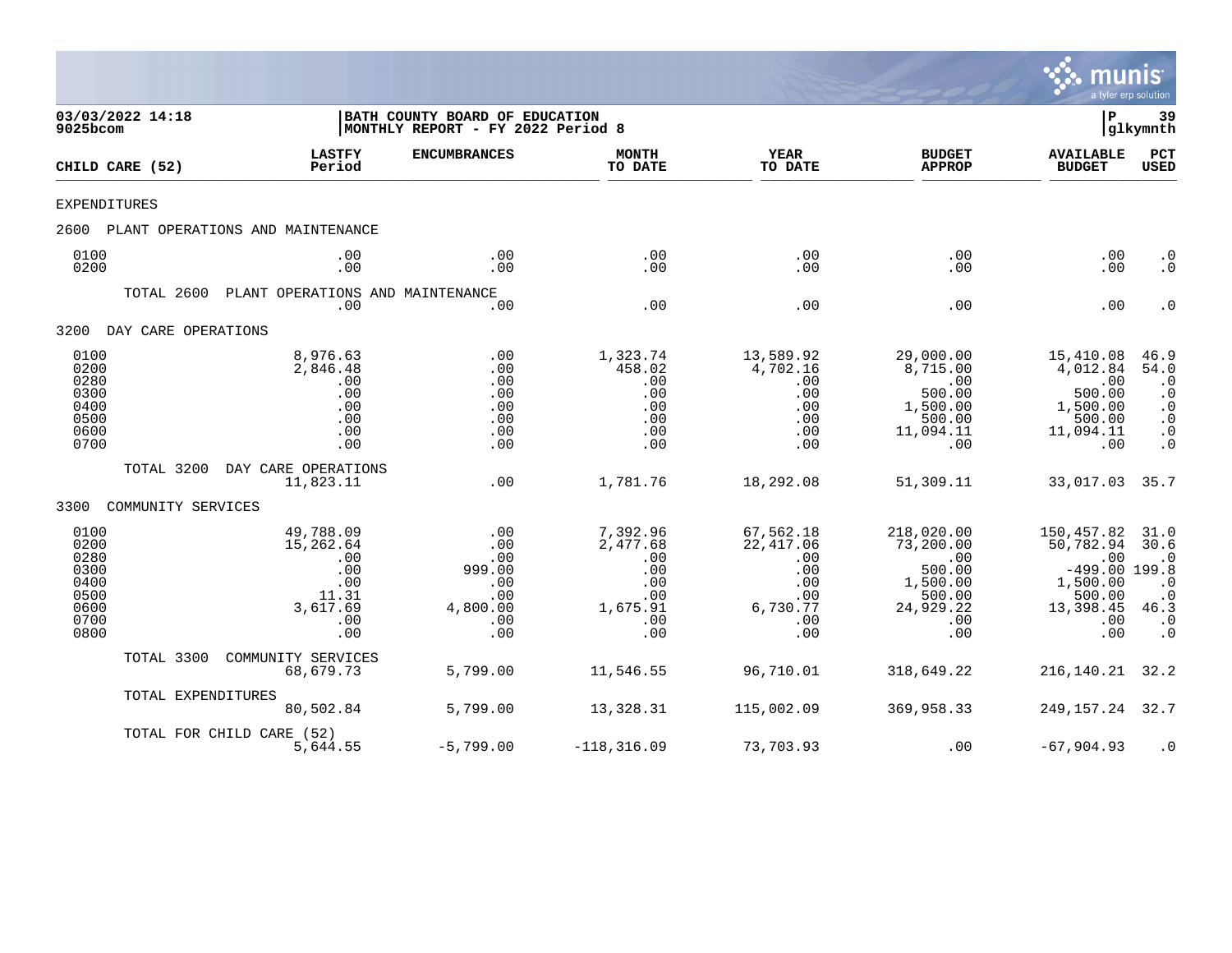|                                  |                         |                                                                     |                         |                        |                                | mun<br>a tyler erp solution       |                    |
|----------------------------------|-------------------------|---------------------------------------------------------------------|-------------------------|------------------------|--------------------------------|-----------------------------------|--------------------|
| 03/03/2022 14:18<br>9025bcom     |                         | BATH COUNTY BOARD OF EDUCATION<br>MONTHLY REPORT - FY 2022 Period 8 |                         |                        |                                | ΙP                                | 40<br>glkymnth     |
| PRESCHOOL (53)                   | <b>LASTFY</b><br>Period | <b>ENCUMBRANCES</b>                                                 | <b>MONTH</b><br>TO DATE | <b>YEAR</b><br>TO DATE | <b>BUDGET</b><br><b>APPROP</b> | <b>AVAILABLE</b><br><b>BUDGET</b> | PCT<br><b>USED</b> |
| <b>REVENUES</b>                  |                         |                                                                     |                         |                        |                                |                                   |                    |
| 0999 BEGINNING BALANCE           |                         |                                                                     |                         |                        |                                |                                   |                    |
| TOTAL 0999 BEGINNING BALANCE     | 493.51                  | .00                                                                 | .00                     | .00                    | 1,000.00                       | 1,000.00                          | . 0                |
| <b>RECEIPTS</b>                  |                         |                                                                     |                         |                        |                                |                                   |                    |
| REVENUE FROM LOCAL SOURCES       |                         |                                                                     |                         |                        |                                |                                   |                    |
| TUITION                          |                         |                                                                     |                         |                        |                                |                                   |                    |
| 1310 TUIT IND                    | .00                     | .00                                                                 | .00                     | 250.00                 | 13,000.00                      | 12,750.00                         | 1.9                |
| TOTAL TUITION                    | .00                     | .00                                                                 | .00                     | 250.00                 | 13,000.00                      | 12,750.00                         | 1.9                |
| TOTAL REVENUE FROM LOCAL SOURCES | .00                     | .00                                                                 | .00                     | 250.00                 | 13,000.00                      | 12,750.00                         | 1.9                |
| REVENUE FROM STATE SOURCES       |                         |                                                                     |                         |                        |                                |                                   |                    |
| REVENUE ON BEHALF PAYMENTS       |                         |                                                                     |                         |                        |                                |                                   |                    |
| 3900 ON-BEHALF                   | .00                     | .00                                                                 | .00                     | .00                    | .00                            | .00                               | $\cdot$ 0          |
| TOTAL REVENUE ON BEHALF          | PAYMENTS<br>.00         | .00                                                                 | .00                     | .00                    | .00                            | .00                               | $\cdot$ 0          |
| TOTAL REVENUE FROM STATE SOURCES | .00                     | .00                                                                 | .00                     | .00                    | .00                            | .00                               | $\cdot$ 0          |
| TOTAL RECEIPTS                   | .00                     | .00                                                                 | .00                     | 250.00                 | 13,000.00                      | 12,750.00                         | 1.9                |
| TOTAL REVENUE                    | 493.51                  | .00                                                                 | .00                     | 250.00                 | 14,000.00                      | 13,750.00                         | 1.8                |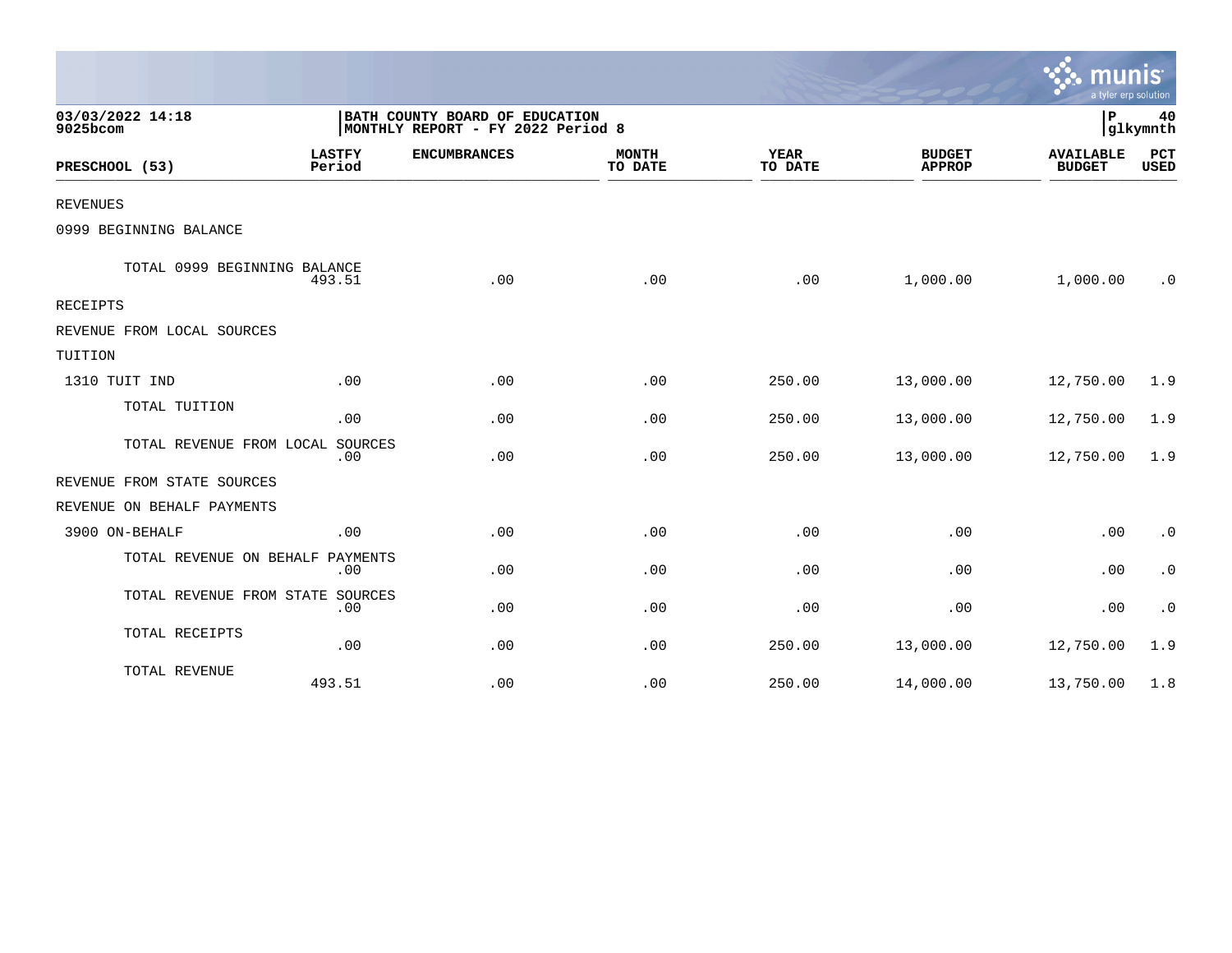|                                                                      |                                                                   |                                                                     |                                                               |                                                                   |                                                                                             | <b>munis</b><br>a tyler erp solution                                                                  |                                                                                                 |
|----------------------------------------------------------------------|-------------------------------------------------------------------|---------------------------------------------------------------------|---------------------------------------------------------------|-------------------------------------------------------------------|---------------------------------------------------------------------------------------------|-------------------------------------------------------------------------------------------------------|-------------------------------------------------------------------------------------------------|
| 03/03/2022 14:18<br>9025bcom                                         |                                                                   | BATH COUNTY BOARD OF EDUCATION<br>MONTHLY REPORT - FY 2022 Period 8 |                                                               |                                                                   |                                                                                             | P                                                                                                     | 41<br>glkymnth                                                                                  |
| PRESCHOOL (53)                                                       | <b>LASTFY</b><br>Period                                           | <b>ENCUMBRANCES</b>                                                 | <b>MONTH</b><br>TO DATE                                       | <b>YEAR</b><br>TO DATE                                            | <b>BUDGET</b><br><b>APPROP</b>                                                              | <b>AVAILABLE</b><br><b>BUDGET</b>                                                                     | PCT<br><b>USED</b>                                                                              |
| <b>EXPENDITURES</b>                                                  |                                                                   |                                                                     |                                                               |                                                                   |                                                                                             |                                                                                                       |                                                                                                 |
| 0000                                                                 | RESTRICT TO REV & BAL SHT ONLY                                    |                                                                     |                                                               |                                                                   |                                                                                             |                                                                                                       |                                                                                                 |
| 0280                                                                 | .00                                                               | .00                                                                 | .00                                                           | .00                                                               | .00                                                                                         | .00                                                                                                   | $\cdot$ 0                                                                                       |
|                                                                      | TOTAL 0000<br>RESTRICT TO REV & BAL SHT ONLY<br>.00               | .00                                                                 | .00                                                           | .00                                                               | .00                                                                                         | .00                                                                                                   | $\cdot$ 0                                                                                       |
| 1000<br>INSTRUCTION                                                  |                                                                   |                                                                     |                                                               |                                                                   |                                                                                             |                                                                                                       |                                                                                                 |
| 0100<br>0200<br>0280<br>0300<br>0400<br>0500<br>0600<br>0700<br>0800 | .00<br>.00<br>.00<br>.00<br>586.74<br>.00<br>774.76<br>.00<br>.00 | .00<br>.00<br>.00<br>.00<br>.00<br>.00<br>.00<br>.00<br>.00         | .00<br>.00<br>.00<br>.00<br>83.82<br>.00<br>.00<br>.00<br>.00 | .00<br>.00<br>.00<br>.00<br>670.56<br>.00<br>.00<br>.00<br>416.70 | 2,200.00<br>2,000.00<br>.00<br>.00<br>2,422.72<br>1,063.52<br>4,592.77<br>1,670.99<br>50.00 | 2,200.00<br>2,000.00<br>.00<br>.00<br>1,752.16<br>1,063.52<br>4,592.77<br>1,670.99<br>$-366.70$ 833.4 | $\cdot$ 0<br>$\cdot$ 0<br>$\cdot$ 0<br>27.7<br>$\cdot$ 0<br>$\cdot$ 0<br>$\boldsymbol{\cdot}$ 0 |
|                                                                      | TOTAL 1000<br>INSTRUCTION<br>1,361.50                             | .00                                                                 | 83.82                                                         | 1,087.26                                                          | 14,000.00                                                                                   | 12,912.74                                                                                             | 7.8                                                                                             |
| 2700                                                                 | STUDENT TRANSPORTATION                                            |                                                                     |                                                               |                                                                   |                                                                                             |                                                                                                       |                                                                                                 |
| 0100<br>0200                                                         | .00<br>.00                                                        | .00<br>.00                                                          | .00<br>.00                                                    | .00<br>.00                                                        | .00<br>.00                                                                                  | .00<br>.00                                                                                            | $\cdot$ 0<br>$\cdot$ 0                                                                          |
|                                                                      | STUDENT TRANSPORTATION<br>TOTAL 2700<br>.00                       | .00                                                                 | .00                                                           | .00                                                               | .00                                                                                         | .00                                                                                                   | $\boldsymbol{\cdot}$ 0                                                                          |
|                                                                      | TOTAL EXPENDITURES<br>1,361.50                                    | .00                                                                 | 83.82                                                         | 1,087.26                                                          | 14,000.00                                                                                   | 12,912.74                                                                                             | 7.8                                                                                             |
|                                                                      | TOTAL FOR PRESCHOOL (53)<br>$-867.99$                             | .00                                                                 | $-83.82$                                                      | $-837.26$                                                         | .00                                                                                         | 837.26                                                                                                | $\cdot$ 0                                                                                       |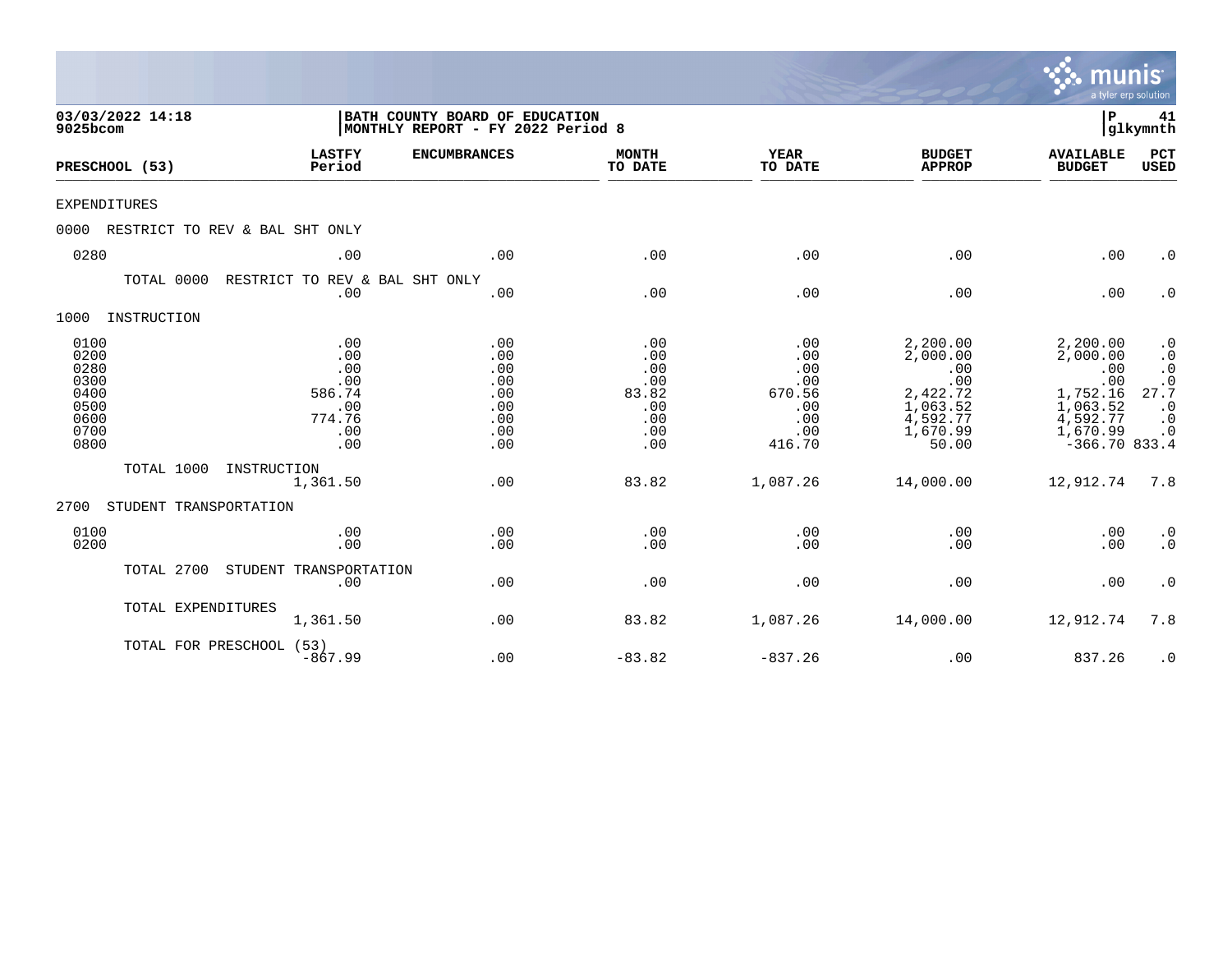|                                    |                                                                     |                     |                         |                        |                                | mıın<br>a tyler erp solution      |                        |  |
|------------------------------------|---------------------------------------------------------------------|---------------------|-------------------------|------------------------|--------------------------------|-----------------------------------|------------------------|--|
| 03/03/2022 14:18<br>9025bcom       | BATH COUNTY BOARD OF EDUCATION<br>MONTHLY REPORT - FY 2022 Period 8 |                     |                         |                        |                                | ∣P<br>42<br>glkymnth              |                        |  |
| CHILD CARE (61)                    | <b>LASTFY</b><br>Period                                             | <b>ENCUMBRANCES</b> | <b>MONTH</b><br>TO DATE | <b>YEAR</b><br>TO DATE | <b>BUDGET</b><br><b>APPROP</b> | <b>AVAILABLE</b><br><b>BUDGET</b> | PCT<br>USED            |  |
| <b>REVENUES</b>                    |                                                                     |                     |                         |                        |                                |                                   |                        |  |
| RECEIPTS                           |                                                                     |                     |                         |                        |                                |                                   |                        |  |
| REVENUE FROM LOCAL SOURCES         |                                                                     |                     |                         |                        |                                |                                   |                        |  |
| COMMUNITY SERVICE ACTIVITIES       |                                                                     |                     |                         |                        |                                |                                   |                        |  |
| 1810 CHILD CARE                    | .00                                                                 | .00                 | .00                     | .00                    | .00                            | .00                               | $\cdot$ 0              |  |
| TOTAL COMMUNITY SERVICE ACTIVITIES | .00                                                                 | .00                 | .00                     | .00                    | .00                            | .00                               | $\cdot$ 0              |  |
| TOTAL REVENUE FROM LOCAL SOURCES   | .00                                                                 | .00                 | .00                     | .00                    | .00                            | .00                               | $\cdot$ 0              |  |
| REVENUE FROM STATE SOURCES         |                                                                     |                     |                         |                        |                                |                                   |                        |  |
| EXPENDITURE REIMBURSEMENTS         |                                                                     |                     |                         |                        |                                |                                   |                        |  |
| 3131 MISC REIMB                    | .00                                                                 | .00                 | .00                     | .00                    | .00                            | .00                               | $\cdot$ 0              |  |
| TOTAL EXPENDITURE REIMBURSEMENTS   | .00                                                                 | .00                 | .00                     | .00                    | .00                            | .00                               | $\cdot$ 0              |  |
| RESTRICTED                         |                                                                     |                     |                         |                        |                                |                                   |                        |  |
| 3200 RES STATE                     | .00                                                                 | .00                 | .00                     | .00                    | .00                            | .00                               | $\cdot$ 0              |  |
| TOTAL RESTRICTED                   | .00                                                                 | .00                 | .00                     | .00                    | .00                            | .00                               | $\cdot$ 0              |  |
| TOTAL REVENUE FROM STATE SOURCES   | .00                                                                 | .00                 | .00                     | .00                    | .00                            | .00                               | $\cdot$ 0              |  |
| OTHER RECEIPTS                     |                                                                     |                     |                         |                        |                                |                                   |                        |  |
| INTERFUND TRANSFERS                |                                                                     |                     |                         |                        |                                |                                   |                        |  |
| 5210 FND XFER                      | .00                                                                 | .00                 | .00                     | .00                    | .00                            | .00                               | $\cdot$ 0              |  |
| TOTAL INTERFUND TRANSFERS          | .00                                                                 | .00                 | .00                     | .00                    | .00                            | .00                               | $\cdot$ 0              |  |
| TOTAL OTHER RECEIPTS               | .00                                                                 | .00                 | .00                     | .00                    | .00                            | .00                               | $\cdot$ 0              |  |
| TOTAL RECEIPTS                     | .00                                                                 | .00                 | .00                     | .00                    | .00                            | .00                               | $\boldsymbol{\cdot}$ 0 |  |
| TOTAL REVENUE                      | .00                                                                 | .00                 | .00                     | .00                    | .00                            | .00                               | . 0                    |  |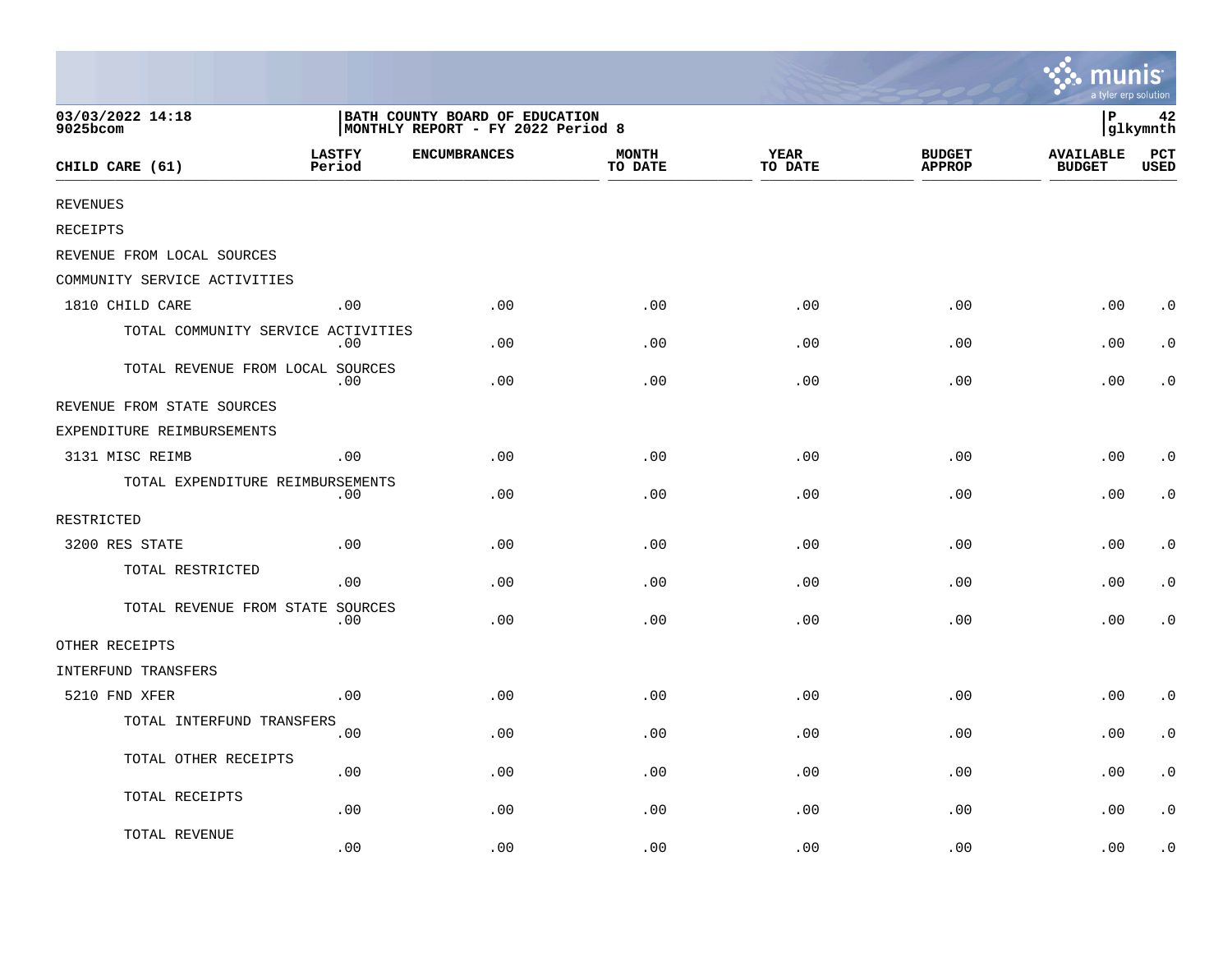

| $9025$ bcom                                  | 03/03/2022 14:18     | BATH COUNTY BOARD OF EDUCATION<br>MONTHLY REPORT - FY 2022 Period 8 |                                        |                                        |                                        |                                        |                                        | 43<br>glkymnth                                                                          |
|----------------------------------------------|----------------------|---------------------------------------------------------------------|----------------------------------------|----------------------------------------|----------------------------------------|----------------------------------------|----------------------------------------|-----------------------------------------------------------------------------------------|
|                                              | CHILD CARE (61)      | <b>LASTFY</b><br>Period                                             | <b>ENCUMBRANCES</b>                    | <b>MONTH</b><br>TO DATE                | <b>YEAR</b><br>TO DATE                 | <b>BUDGET</b><br><b>APPROP</b>         | <b>AVAILABLE</b><br><b>BUDGET</b>      | PCT<br>USED                                                                             |
| <b>EXPENDITURES</b>                          |                      |                                                                     |                                        |                                        |                                        |                                        |                                        |                                                                                         |
| 3300                                         | COMMUNITY SERVICES   |                                                                     |                                        |                                        |                                        |                                        |                                        |                                                                                         |
| 0100<br>0200<br>0300<br>0500<br>0600<br>0700 |                      | .00<br>.00<br>.00<br>.00<br>.00<br>.00                              | .00<br>.00<br>.00<br>.00<br>.00<br>.00 | .00<br>.00<br>.00<br>.00<br>.00<br>.00 | .00<br>.00<br>.00<br>.00<br>.00<br>.00 | .00<br>.00<br>.00<br>.00<br>.00<br>.00 | .00<br>.00<br>.00<br>.00<br>.00<br>.00 | $\cdot$ 0<br>$\boldsymbol{\cdot}$ 0<br>$\cdot$ 0<br>$\cdot$ 0<br>$\cdot$ 0<br>$\cdot$ 0 |
|                                              | TOTAL 3300           | COMMUNITY SERVICES<br>.00                                           | .00                                    | .00                                    | .00                                    | .00                                    | .00                                    | $\cdot$ 0                                                                               |
|                                              | TOTAL EXPENDITURES   | .00                                                                 | .00                                    | .00                                    | .00                                    | .00                                    | .00                                    | $\cdot$ 0                                                                               |
|                                              | TOTAL FOR CHILD CARE | (61)<br>.00                                                         | .00                                    | .00                                    | .00                                    | .00                                    | .00                                    | $\cdot$ 0                                                                               |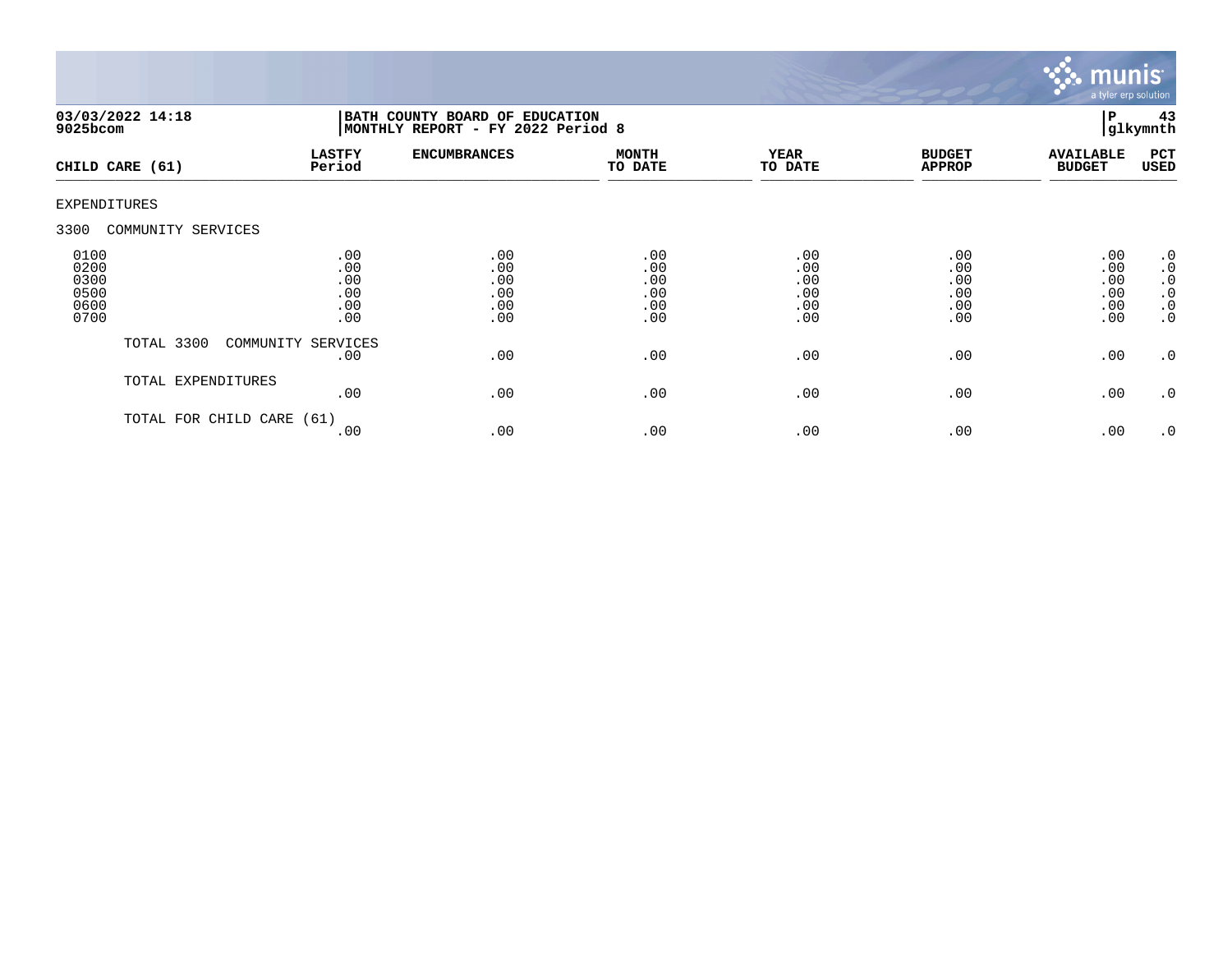|                              |                                                                     |                     |                         |                        |                                | munis <sup>.</sup><br>a tyler erp solution |                |
|------------------------------|---------------------------------------------------------------------|---------------------|-------------------------|------------------------|--------------------------------|--------------------------------------------|----------------|
| 03/03/2022 14:18<br>9025bcom | BATH COUNTY BOARD OF EDUCATION<br>MONTHLY REPORT - FY 2022 Period 8 |                     |                         |                        |                                | P                                          | 44<br>glkymnth |
| PRESCHOOL (62)               | <b>LASTFY</b><br>Period                                             | <b>ENCUMBRANCES</b> | <b>MONTH</b><br>TO DATE | <b>YEAR</b><br>TO DATE | <b>BUDGET</b><br><b>APPROP</b> | <b>AVAILABLE</b><br><b>BUDGET</b>          | PCT<br>USED    |
| <b>REVENUES</b>              |                                                                     |                     |                         |                        |                                |                                            |                |
| 0999 BEGINNING BALANCE       |                                                                     |                     |                         |                        |                                |                                            |                |
| TOTAL 0999 BEGINNING BALANCE | .00                                                                 | .00                 | .00                     | .00                    | .00                            | .00                                        | $\cdot$ 0      |
| RECEIPTS                     |                                                                     |                     |                         |                        |                                |                                            |                |
| REVENUE FROM LOCAL SOURCES   |                                                                     |                     |                         |                        |                                |                                            |                |
| TUITION                      |                                                                     |                     |                         |                        |                                |                                            |                |
| 1310 TUIT IND                | .00                                                                 | .00                 | .00                     | .00                    | .00                            | .00                                        | $\cdot$ 0      |
| TOTAL TUITION                | .00                                                                 | .00                 | .00                     | .00                    | .00                            | .00                                        | $\cdot$ 0      |
| TOTAL REVENUE FROM LOCAL     | SOURCES<br>.00                                                      | .00                 | .00                     | .00                    | .00                            | .00                                        | $\cdot$ 0      |
| TOTAL RECEIPTS               | .00                                                                 | .00                 | .00                     | .00                    | .00                            | .00                                        | $\cdot$ 0      |
| TOTAL REVENUE                | .00                                                                 | .00                 | .00                     | .00                    | .00                            | .00                                        | $\cdot$ 0      |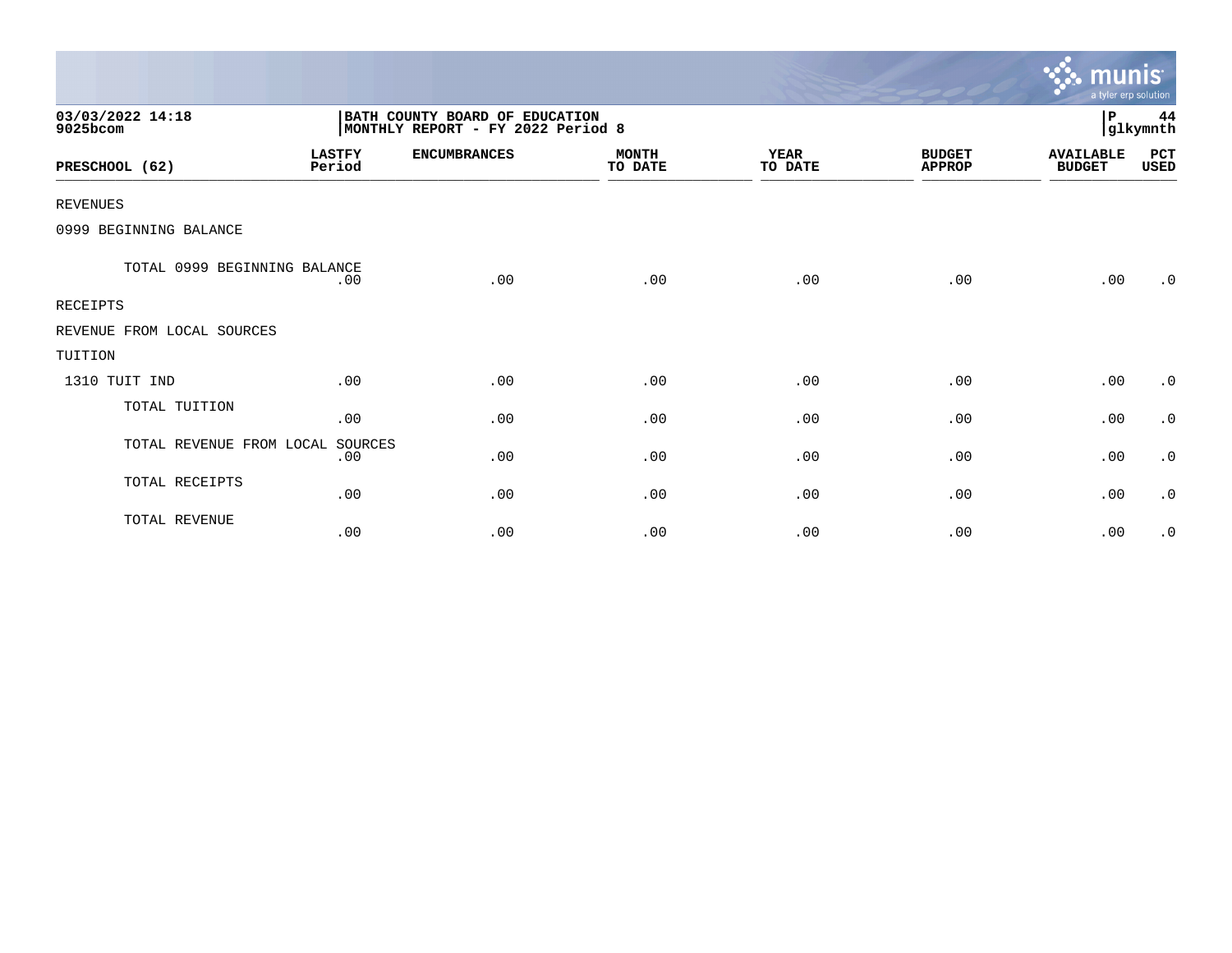

| 03/03/2022 14:18<br>9025bcom |                         | BATH COUNTY BOARD OF EDUCATION<br>MONTHLY REPORT - FY 2022 Period 8 |                         |                 |                                |                                   |             |  |
|------------------------------|-------------------------|---------------------------------------------------------------------|-------------------------|-----------------|--------------------------------|-----------------------------------|-------------|--|
| PRESCHOOL (62)               | <b>LASTFY</b><br>Period | <b>ENCUMBRANCES</b>                                                 | <b>MONTH</b><br>TO DATE | YEAR<br>TO DATE | <b>BUDGET</b><br><b>APPROP</b> | <b>AVAILABLE</b><br><b>BUDGET</b> | PCT<br>USED |  |
| EXPENDITURES                 |                         |                                                                     |                         |                 |                                |                                   |             |  |
| 1000<br>INSTRUCTION          |                         |                                                                     |                         |                 |                                |                                   |             |  |
| 0600                         | .00                     | .00                                                                 | .00                     | .00             | .00                            | .00                               | $\cdot$ 0   |  |
| TOTAL 1000<br>INSTRUCTION    | .00                     | .00                                                                 | .00                     | .00             | .00                            | .00                               | .0          |  |
| TOTAL EXPENDITURES           | .00                     | .00                                                                 | .00                     | .00             | .00                            | .00                               | .0          |  |
| TOTAL FOR PRESCHOOL (62)     | .00                     | .00                                                                 | .00                     | .00             | .00                            | .00                               | $\cdot$ 0   |  |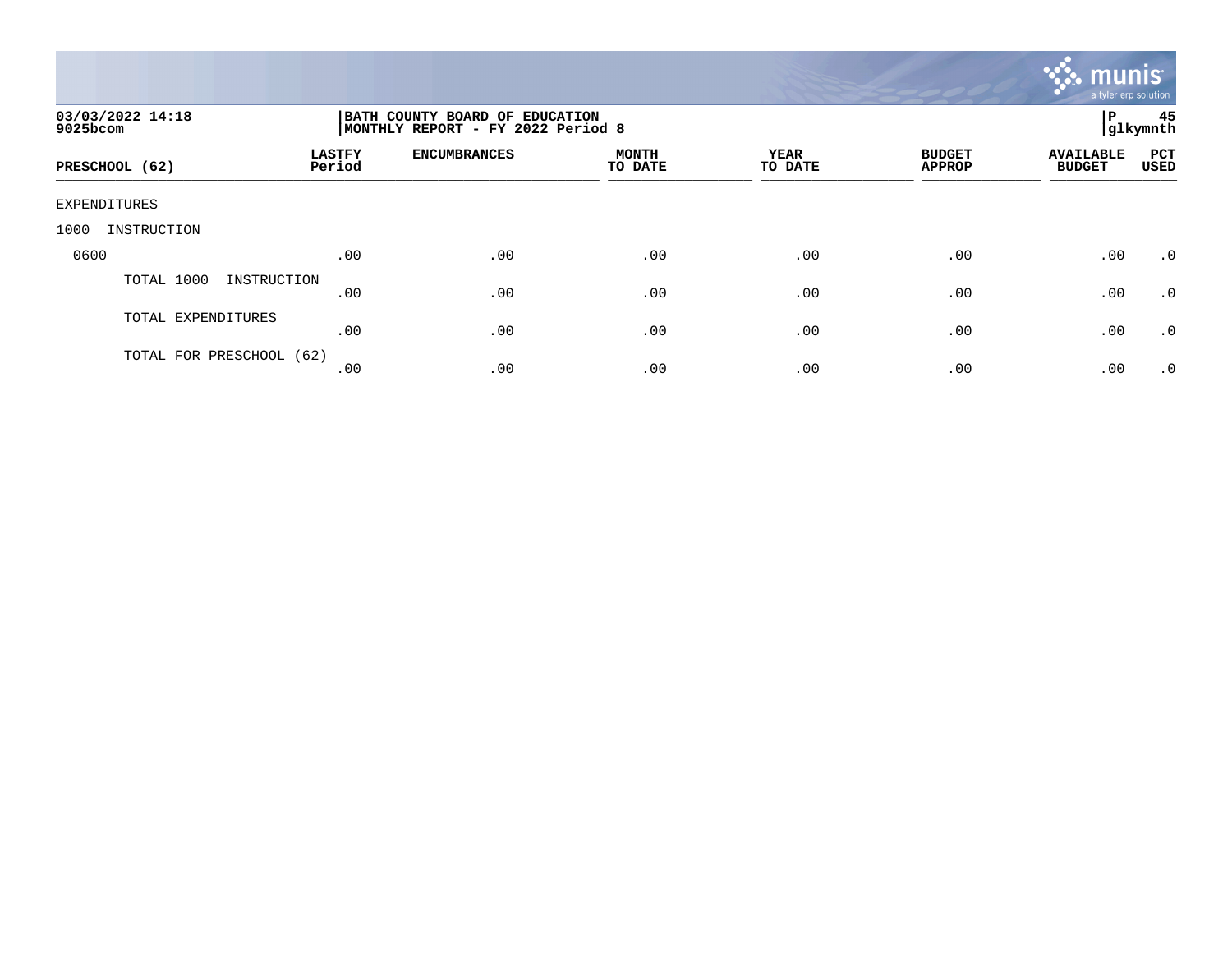|                                        |                         |                                                                     |                         |                        |                                | a tyler erp solution              |                    |
|----------------------------------------|-------------------------|---------------------------------------------------------------------|-------------------------|------------------------|--------------------------------|-----------------------------------|--------------------|
| 03/03/2022 14:18<br>9025bcom           |                         | BATH COUNTY BOARD OF EDUCATION<br>MONTHLY REPORT - FY 2022 Period 8 |                         |                        |                                | $\mathbf{P}$                      | 46<br>glkymnth     |
| TRUST/AGENCY FUNDS (7000)              | <b>LASTFY</b><br>Period | <b>ENCUMBRANCES</b>                                                 | <b>MONTH</b><br>TO DATE | <b>YEAR</b><br>TO DATE | <b>BUDGET</b><br><b>APPROP</b> | <b>AVAILABLE</b><br><b>BUDGET</b> | PCT<br><b>USED</b> |
| <b>REVENUES</b>                        |                         |                                                                     |                         |                        |                                |                                   |                    |
| 0999 BEGINNING BALANCE                 |                         |                                                                     |                         |                        |                                |                                   |                    |
| TOTAL 0999 BEGINNING BALANCE           | .00                     | .00                                                                 | .00                     | 43,984.97              | .00                            | $-43,984.97$                      | $\cdot$ 0          |
| RECEIPTS                               |                         |                                                                     |                         |                        |                                |                                   |                    |
| REVENUE FROM LOCAL SOURCES             |                         |                                                                     |                         |                        |                                |                                   |                    |
| OTHER REVENUE FROM LOCAL SOURCES       |                         |                                                                     |                         |                        |                                |                                   |                    |
| 1920 CONTRIBUTE                        | 21,629.13               | .00                                                                 | 4.25                    | 3,083.61               | 1,800.00                       | $-1, 283.61$ 171.3                |                    |
| TOTAL OTHER REVENUE FROM LOCAL SOURCES | 21,629.13               | .00                                                                 | 4.25                    | 3,083.61               | 1,800.00                       | $-1, 283.61$ 171.3                |                    |
| TOTAL REVENUE FROM LOCAL SOURCES       | 21,629.13               | .00                                                                 | 4.25                    | 3,083.61               | 1,800.00                       | $-1, 283.61$ 171.3                |                    |
| OTHER RECEIPTS                         |                         |                                                                     |                         |                        |                                |                                   |                    |
| INTERFUND TRANSFERS                    |                         |                                                                     |                         |                        |                                |                                   |                    |
| 5210 FND XFER                          | .00                     | .00                                                                 | .00                     | .00                    | .00                            | .00                               | $\cdot$ 0          |
| TOTAL INTERFUND TRANSFERS              | .00                     | .00                                                                 | .00                     | .00                    | .00                            | .00                               | $\cdot$ 0          |
| TOTAL OTHER RECEIPTS                   | .00                     | .00                                                                 | .00                     | .00                    | .00                            | .00                               | $\cdot$ 0          |
| TOTAL RECEIPTS                         | 21,629.13               | .00                                                                 | 4.25                    | 3,083.61               | 1,800.00                       | $-1, 283.61$ 171.3                |                    |
| TOTAL REVENUE                          | 21,629.13               | .00                                                                 | 4.25                    | 47,068.58              | 1,800.00                       | $-45,268.58***$                   |                    |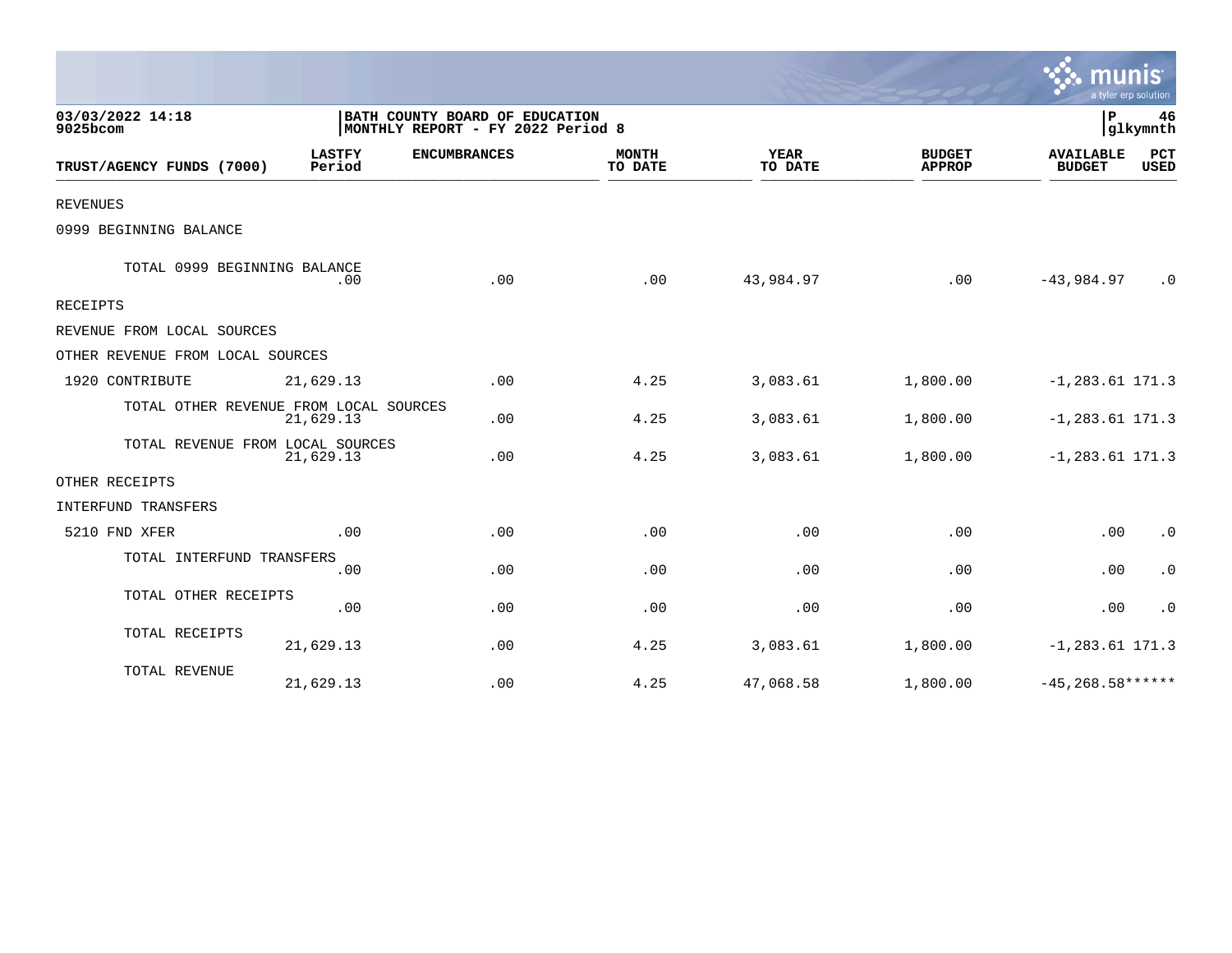

| 03/03/2022 14:18<br>$9025$ bcom  |                         | BATH COUNTY BOARD OF EDUCATION<br>MONTHLY REPORT - FY 2022 Period 8 |                         |                 |                                |                                   |                    |
|----------------------------------|-------------------------|---------------------------------------------------------------------|-------------------------|-----------------|--------------------------------|-----------------------------------|--------------------|
| TRUST/AGENCY FUNDS (7000)        | <b>LASTFY</b><br>Period | <b>ENCUMBRANCES</b>                                                 | <b>MONTH</b><br>TO DATE | YEAR<br>TO DATE | <b>BUDGET</b><br><b>APPROP</b> | <b>AVAILABLE</b><br><b>BUDGET</b> | PCT<br><b>USED</b> |
| EXPENDITURES                     |                         |                                                                     |                         |                 |                                |                                   |                    |
| 3300<br>COMMUNITY SERVICES       |                         |                                                                     |                         |                 |                                |                                   |                    |
| 0600                             | .00                     | .00                                                                 | .00                     | .00             | 1,800.00                       | 1,800.00                          | $\cdot$ 0          |
| TOTAL 3300<br>COMMUNITY SERVICES | .00                     | .00                                                                 | .00                     | .00             | 1,800.00                       | 1,800.00                          | $\cdot$ 0          |
| TOTAL EXPENDITURES               | .00                     | .00                                                                 | .00                     | .00             | 1,800.00                       | 1,800.00                          | $\cdot$ 0          |
| TOTAL FOR TRUST/AGENCY FUNDS     | (7000)<br>21,629.13     | .00                                                                 | 4.25                    | 47,068.58       | .00                            | $-47,068.58$                      | $\cdot$ 0          |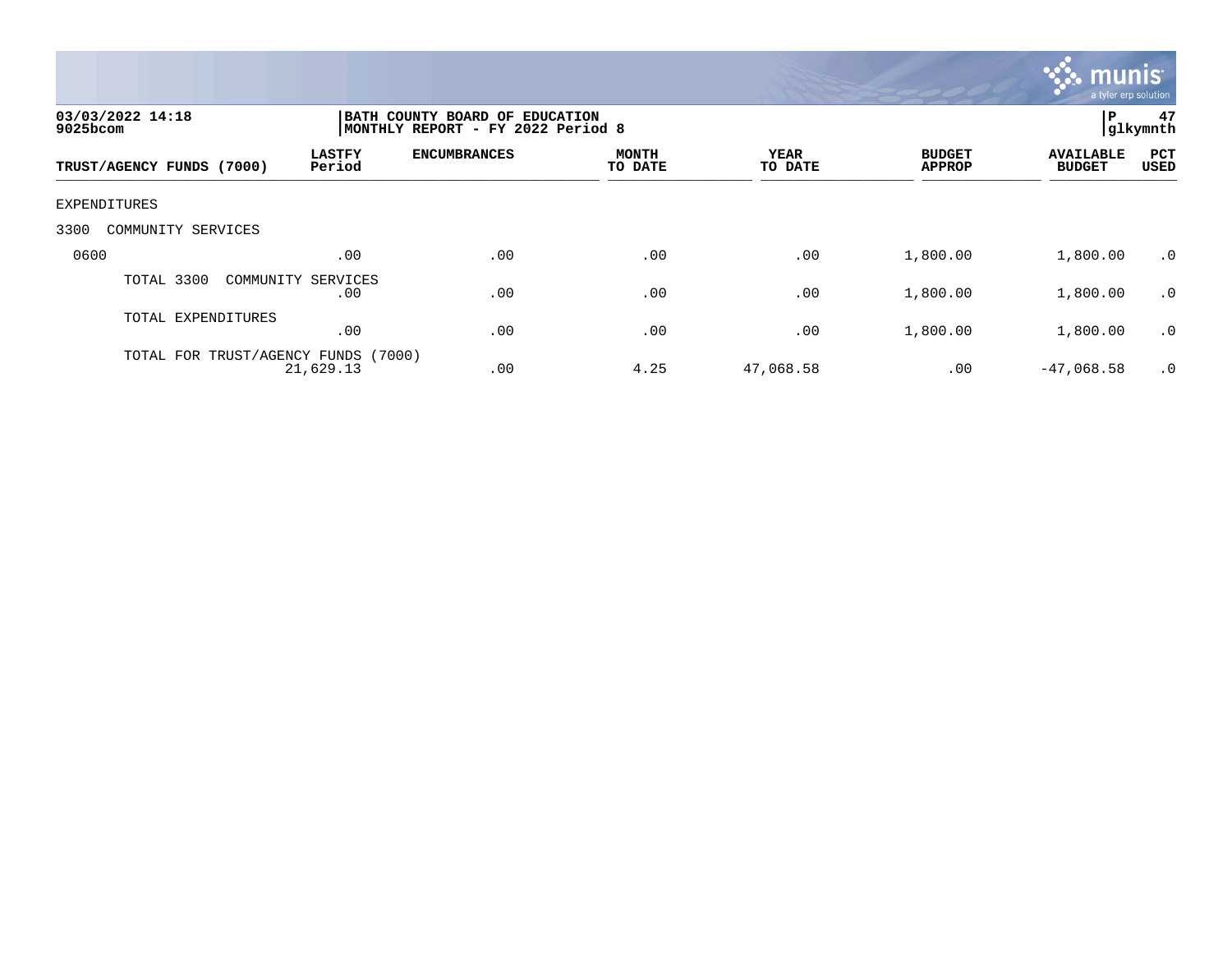|                                                     |                         |                                                                     |                         |                        |                                | munis<br>a tyler erp solution     |                                                  |
|-----------------------------------------------------|-------------------------|---------------------------------------------------------------------|-------------------------|------------------------|--------------------------------|-----------------------------------|--------------------------------------------------|
| 03/03/2022 14:18<br>9025bcom                        |                         | BATH COUNTY BOARD OF EDUCATION<br>MONTHLY REPORT - FY 2022 Period 8 |                         |                        |                                | l P                               | 48<br>glkymnth                                   |
| <b>GOVERNMENTAL ASSETS (8)</b>                      | <b>LASTFY</b><br>Period | <b>ENCUMBRANCES</b>                                                 | <b>MONTH</b><br>TO DATE | <b>YEAR</b><br>TO DATE | <b>BUDGET</b><br><b>APPROP</b> | <b>AVAILABLE</b><br><b>BUDGET</b> | <b>PCT</b><br><b>USED</b>                        |
| <b>REVENUES</b>                                     |                         |                                                                     |                         |                        |                                |                                   |                                                  |
| RECEIPTS                                            |                         |                                                                     |                         |                        |                                |                                   |                                                  |
| REVENUE FROM LOCAL SOURCES                          |                         |                                                                     |                         |                        |                                |                                   |                                                  |
| OTHER REVENUE FROM LOCAL SOURCES                    |                         |                                                                     |                         |                        |                                |                                   |                                                  |
| 1930 GAIN/LOSS                                      | .00                     | .00                                                                 | .00                     | .00                    | .00                            | .00                               | $\cdot$ 0                                        |
| TOTAL OTHER REVENUE FROM LOCAL SOURCES              | .00                     | .00                                                                 | .00                     | .00                    | .00                            | .00                               | $\cdot$ 0                                        |
| TOTAL REVENUE FROM LOCAL SOURCES                    | .00                     | .00                                                                 | .00                     | .00                    | .00                            | .00                               | $\cdot$ 0                                        |
| OTHER RECEIPTS                                      |                         |                                                                     |                         |                        |                                |                                   |                                                  |
| SALE OR COMP FOR LOSS OF ASSETS                     |                         |                                                                     |                         |                        |                                |                                   |                                                  |
| 5311 SALE LAND<br>5331 SALE BLDG<br>5341 SALE EQUIP | .00<br>.00<br>.00       | .00<br>.00<br>.00                                                   | .00<br>.00<br>.00       | .00<br>.00<br>.00      | .00<br>.00<br>.00              | .00<br>.00<br>.00                 | $\cdot$ 0<br>$\boldsymbol{\cdot}$ 0<br>$\cdot$ 0 |
| TOTAL SALE OR COMP FOR LOSS OF ASSETS               | .00                     | .00                                                                 | .00                     | .00                    | .00                            | .00                               | $\cdot$ 0                                        |
| TOTAL OTHER RECEIPTS                                | .00                     | .00                                                                 | .00                     | .00                    | .00                            | .00                               | $\cdot$ 0                                        |
| TOTAL RECEIPTS                                      | .00                     | .00                                                                 | .00                     | .00                    | .00                            | .00                               | $\cdot$ 0                                        |
| TOTAL REVENUE                                       | .00                     | .00                                                                 | .00                     | .00                    | .00                            | .00                               | $\cdot$ 0                                        |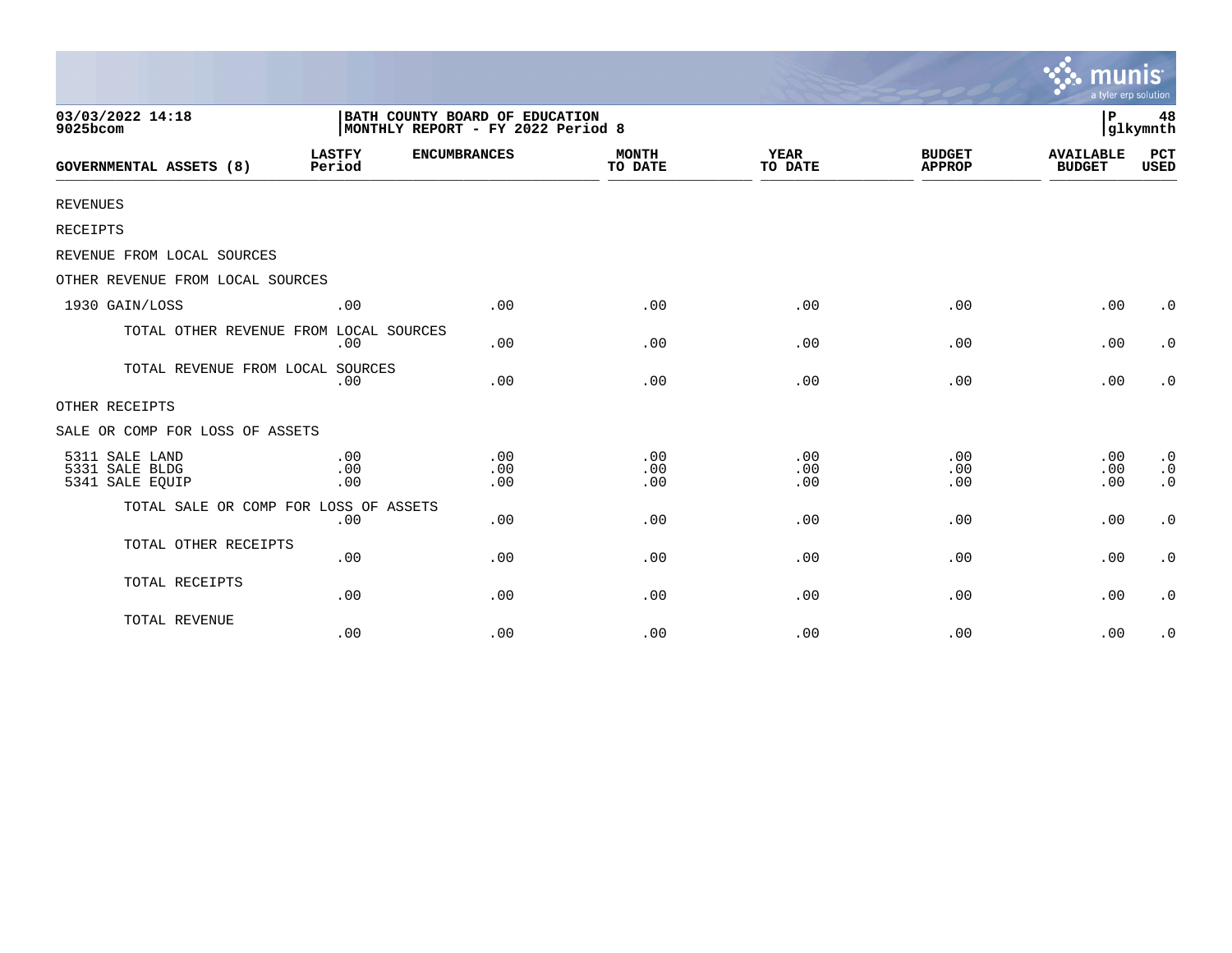

| 03/03/2022 14:18<br>9025bcom       |                                                | BATH COUNTY BOARD OF EDUCATION<br>MONTHLY REPORT - FY 2022 Period 8 |                         |                 |                                |                                   | 49<br> glkymnth    |
|------------------------------------|------------------------------------------------|---------------------------------------------------------------------|-------------------------|-----------------|--------------------------------|-----------------------------------|--------------------|
| GOVERNMENTAL ASSETS (8)            | <b>LASTFY</b><br><b>ENCUMBRANCES</b><br>Period |                                                                     | <b>MONTH</b><br>TO DATE | YEAR<br>TO DATE | <b>BUDGET</b><br><b>APPROP</b> | <b>AVAILABLE</b><br><b>BUDGET</b> | PCT<br><b>USED</b> |
| EXPENDITURES                       |                                                |                                                                     |                         |                 |                                |                                   |                    |
| 1000 INSTRUCTION                   |                                                |                                                                     |                         |                 |                                |                                   |                    |
| 0700                               | 537.93                                         | .00                                                                 | .00                     | 23.31           | .00                            | $-23.31$                          | $\cdot$ 0          |
|                                    | TOTAL 1000 INSTRUCTION<br>537.93               | .00                                                                 | .00                     | 23.31           | .00                            | $-23.31$                          | $\cdot$ 0          |
| 2100 STUDENT SUPPORT SERVICES      |                                                |                                                                     |                         |                 |                                |                                   |                    |
| 0700                               | .00                                            | .00                                                                 | .00                     | .00             | .00                            | .00                               | . $\boldsymbol{0}$ |
| TOTAL 2100                         | STUDENT SUPPORT SERVICES<br>.00                | .00                                                                 | .00                     | .00             | .00                            | .00                               | $\cdot$ 0          |
| 2200 INSTRUCTIONAL STAFF SUPP SERV |                                                |                                                                     |                         |                 |                                |                                   |                    |
| 0700                               | 44.17                                          | .00                                                                 | .00                     | .00             | .00                            | .00                               | $\cdot$ 0          |
| TOTAL 2200                         | INSTRUCTIONAL STAFF SUPP SERV<br>44.17         | .00                                                                 | .00                     | .00             | .00                            | .00                               | $\cdot$ 0          |
| 2300 DISTRICT ADMIN SUPPORT        |                                                |                                                                     |                         |                 |                                |                                   |                    |
| 0700                               | 225.12                                         | .00                                                                 | .00                     | .00             | .00                            | .00                               | $\cdot$ 0          |
| TOTAL 2300                         | DISTRICT ADMIN SUPPORT<br>225.12               | .00                                                                 | .00                     | .00             | .00                            | .00                               | $\cdot$ 0          |
| 2400<br>SCHOOL ADMIN SUPPORT       |                                                |                                                                     |                         |                 |                                |                                   |                    |
| 0700                               | .00                                            | .00                                                                 | .00                     | .00             | .00                            | .00                               | $\cdot$ 0          |
| TOTAL 2400                         | SCHOOL ADMIN SUPPORT<br>.00                    | .00                                                                 | .00                     | .00             | .00                            | .00                               | $\cdot$ 0          |
| 2500<br>BUSINESS SUPPORT SERVICES  |                                                |                                                                     |                         |                 |                                |                                   |                    |
| 0700                               | .00                                            | .00                                                                 | .00                     | .00             | .00                            | .00                               | $\cdot$ 0          |
| TOTAL 2500                         | BUSINESS SUPPORT SERVICES<br>.00               | .00                                                                 | .00                     | .00             | .00                            | .00                               | $\cdot$ 0          |
|                                    | 2600 PLANT OPERATIONS AND MAINTENANCE          |                                                                     |                         |                 |                                |                                   |                    |
| 0700                               | .00                                            | .00                                                                 | .00                     | .00             | .00                            | .00                               | $\cdot$ 0          |
| TOTAL 2600                         | PLANT OPERATIONS AND MAINTENANCE<br>.00        | .00                                                                 | .00                     | .00             | .00                            | .00                               | $\cdot$ 0          |

2700 STUDENT TRANSPORTATION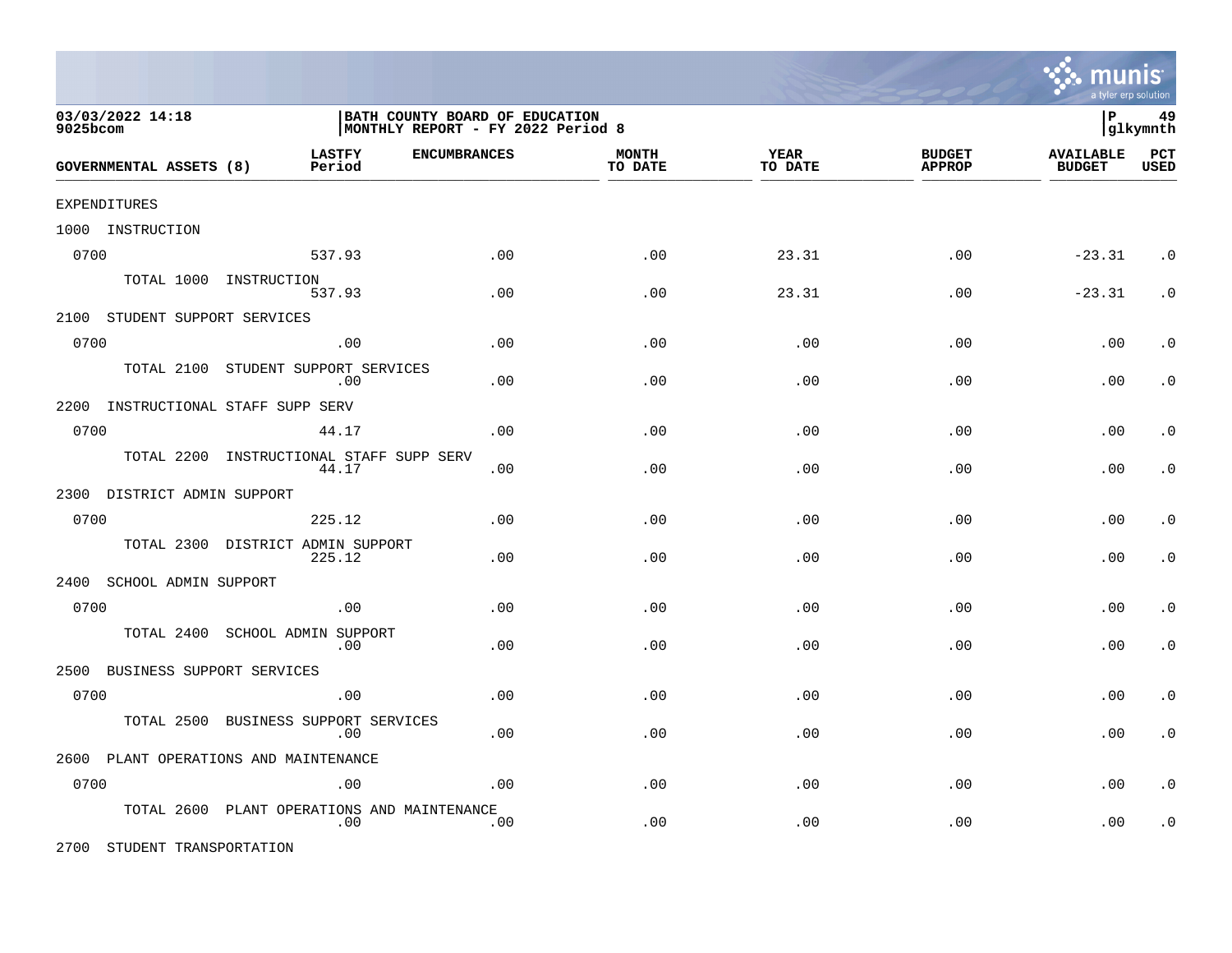

| 03/03/2022 14:18<br>9025bcom |                                                | BATH COUNTY BOARD OF EDUCATION<br>MONTHLY REPORT - FY 2022 Period 8 |                         |                        |                                |                                   |             |
|------------------------------|------------------------------------------------|---------------------------------------------------------------------|-------------------------|------------------------|--------------------------------|-----------------------------------|-------------|
| GOVERNMENTAL ASSETS (8)      | <b>LASTFY</b><br>Period                        | <b>ENCUMBRANCES</b>                                                 | <b>MONTH</b><br>TO DATE | <b>YEAR</b><br>TO DATE | <b>BUDGET</b><br><b>APPROP</b> | <b>AVAILABLE</b><br><b>BUDGET</b> | PCT<br>USED |
| 0700                         | .00                                            | .00                                                                 | .00                     | .00                    | .00                            | .00                               | $\cdot$ 0   |
| TOTAL 2700                   | STUDENT<br>TRANSPORTATION<br>.00               | .00                                                                 | .00                     | .00                    | .00                            | .00                               | $\cdot$ 0   |
| 3300<br>COMMUNITY SERVICES   |                                                |                                                                     |                         |                        |                                |                                   |             |
| 0700                         | .00                                            | .00                                                                 | .00                     | .00                    | .00                            | .00                               | $\cdot$ 0   |
| TOTAL 3300                   | COMMUNITY SERVICES<br>.00                      | .00                                                                 | .00                     | .00                    | .00                            | .00                               | $\cdot$ 0   |
| TOTAL EXPENDITURES           | 807.22                                         | .00                                                                 | .00                     | 23.31                  | .00                            | $-23.31$                          | $\cdot$ 0   |
|                              | TOTAL FOR GOVERNMENTAL ASSETS (8)<br>$-807.22$ | .00                                                                 | .00                     | $-23.31$               | .00                            | 23.31                             | $\cdot$ 0   |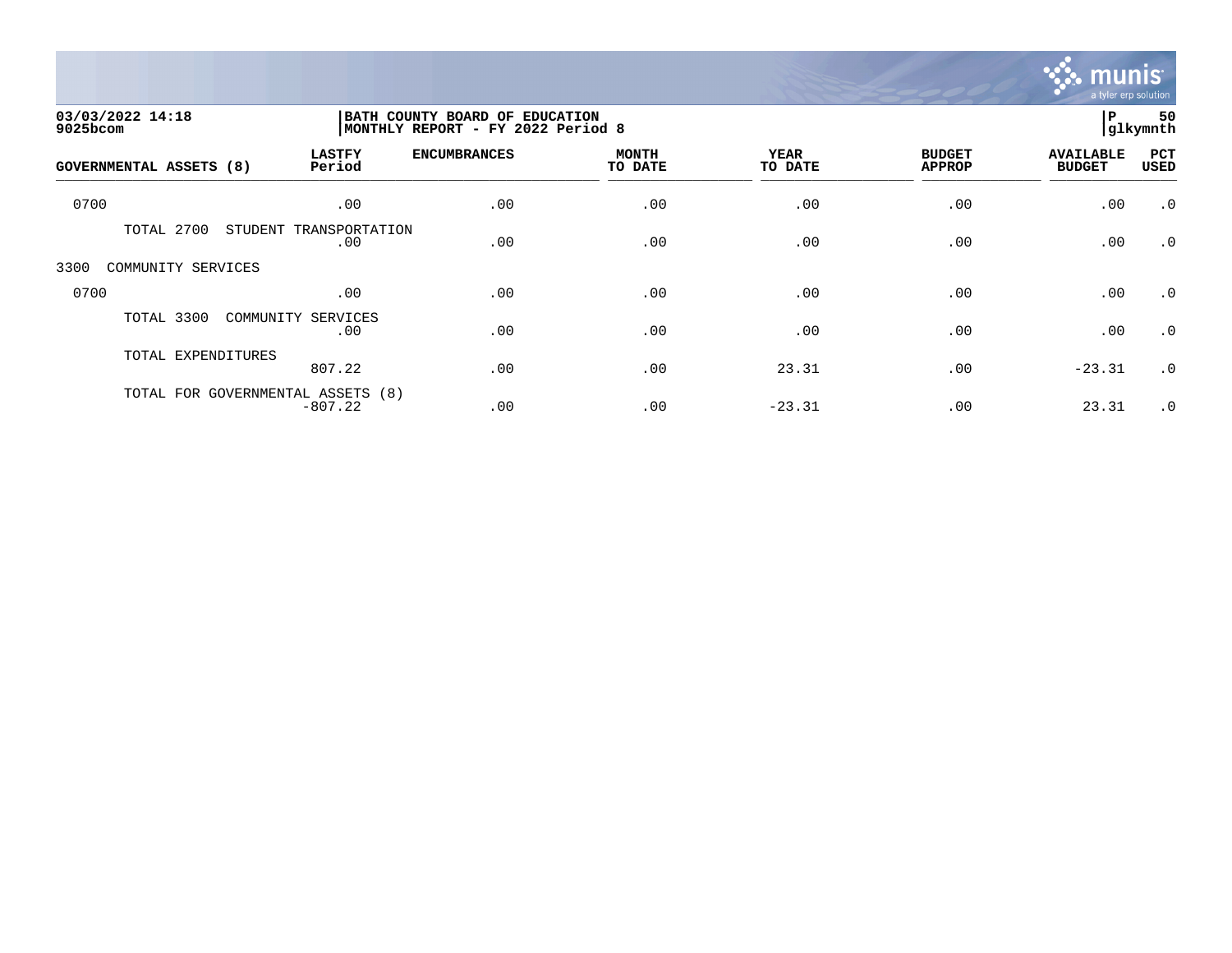|                                  |                         |                                                                     |                         |                        |                                | mui<br>a tyler erp solution       |                |
|----------------------------------|-------------------------|---------------------------------------------------------------------|-------------------------|------------------------|--------------------------------|-----------------------------------|----------------|
| 03/03/2022 14:18<br>9025bcom     |                         | BATH COUNTY BOARD OF EDUCATION<br>MONTHLY REPORT - FY 2022 Period 8 |                         |                        |                                | $\, {\bf P}$                      | 51<br>glkymnth |
| FOOD SERVICE ASSETS (81)         | <b>LASTFY</b><br>Period | <b>ENCUMBRANCES</b>                                                 | <b>MONTH</b><br>TO DATE | <b>YEAR</b><br>TO DATE | <b>BUDGET</b><br><b>APPROP</b> | <b>AVAILABLE</b><br><b>BUDGET</b> | PCT<br>USED    |
| <b>REVENUES</b>                  |                         |                                                                     |                         |                        |                                |                                   |                |
| RECEIPTS                         |                         |                                                                     |                         |                        |                                |                                   |                |
| REVENUE FROM LOCAL SOURCES       |                         |                                                                     |                         |                        |                                |                                   |                |
| OTHER REVENUE FROM LOCAL SOURCES |                         |                                                                     |                         |                        |                                |                                   |                |
| 1930 GAIN/LOSS                   | .00                     | .00                                                                 | .00                     | .00                    | .00                            | .00                               | $\cdot$ 0      |
| TOTAL OTHER REVENUE FROM         | LOCAL SOURCES<br>.00    | .00                                                                 | .00                     | .00                    | .00                            | .00                               | $\cdot$ 0      |
| TOTAL REVENUE FROM LOCAL SOURCES | .00                     | .00                                                                 | .00                     | .00                    | .00                            | .00                               | $\cdot$ 0      |
| TOTAL RECEIPTS                   | .00                     | .00                                                                 | .00                     | .00                    | .00                            | .00                               | $\cdot$ 0      |
| TOTAL REVENUE                    | .00                     | .00                                                                 | .00                     | .00                    | .00                            | .00                               | $\cdot$ 0      |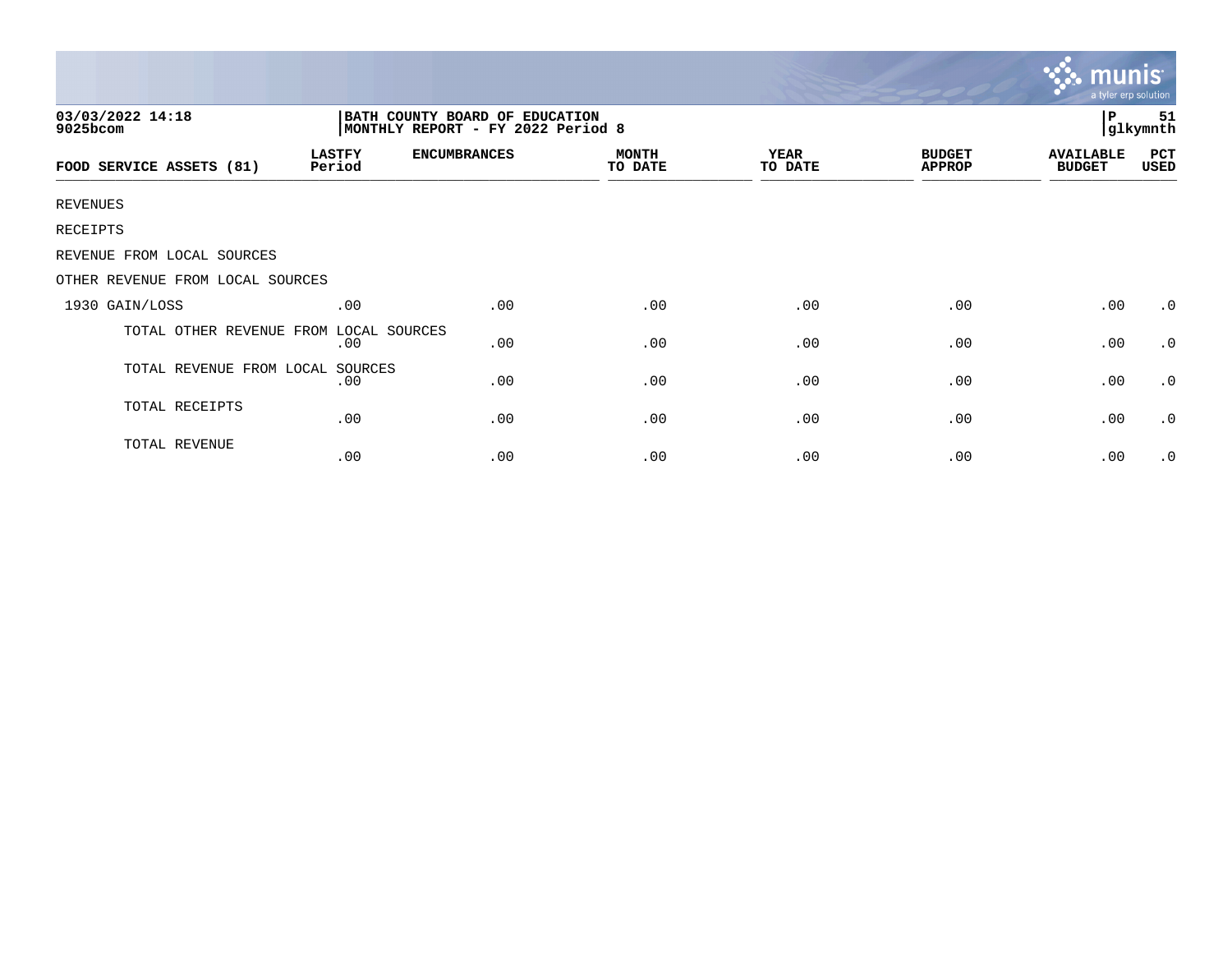

| 03/03/2022 14:18<br>$9025$ bcom |                               | BATH COUNTY BOARD OF EDUCATION<br>P<br> glkymnth<br>MONTHLY REPORT - FY 2022 Period 8 |                         |                 |                                |                                   |                    |
|---------------------------------|-------------------------------|---------------------------------------------------------------------------------------|-------------------------|-----------------|--------------------------------|-----------------------------------|--------------------|
| FOOD SERVICE ASSETS (81)        | <b>LASTFY</b><br>Period       | <b>ENCUMBRANCES</b>                                                                   | <b>MONTH</b><br>TO DATE | YEAR<br>TO DATE | <b>BUDGET</b><br><b>APPROP</b> | <b>AVAILABLE</b><br><b>BUDGET</b> | PCT<br><b>USED</b> |
| EXPENDITURES                    |                               |                                                                                       |                         |                 |                                |                                   |                    |
| 3100<br>FOOD SERVICE OPERATION  |                               |                                                                                       |                         |                 |                                |                                   |                    |
| 0700                            | .00                           | .00                                                                                   | .00                     | .00             | .00                            | .00                               | $.0 \cdot$         |
| TOTAL 3100                      | FOOD SERVICE OPERATION<br>.00 | .00                                                                                   | .00                     | .00             | .00                            | .00                               | $\cdot$ 0          |
| TOTAL EXPENDITURES              | .00                           | .00                                                                                   | .00                     | .00             | .00                            | .00                               | $\cdot$ 0          |
| TOTAL FOR FOOD                  | SERVICE ASSETS (81)<br>.00    | .00                                                                                   | .00                     | .00             | .00                            | .00                               | $.0 \cdot$         |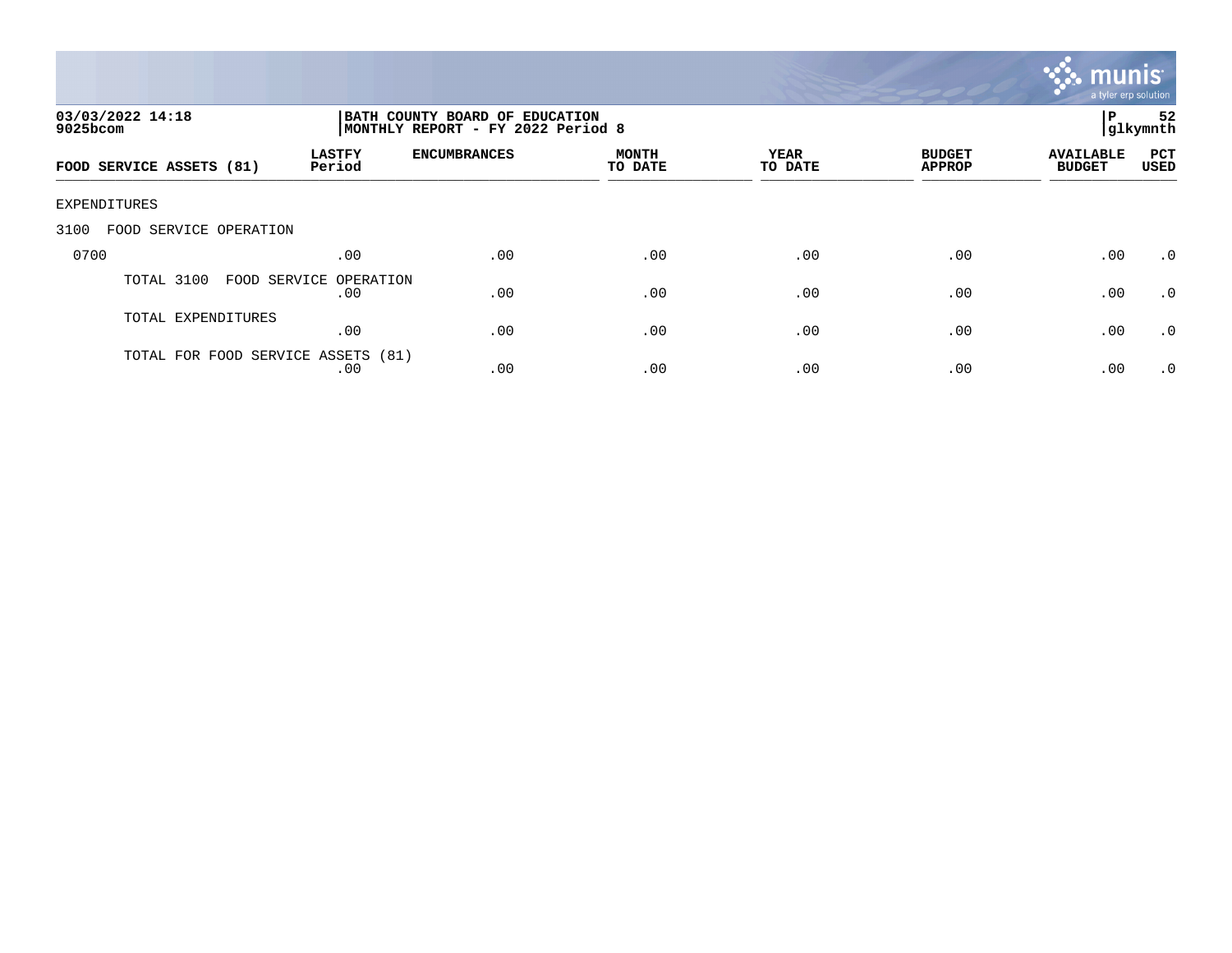|                                  |                                                                      |                     |                         |                 |                                | <b>munis</b><br>a tyler erp solution |                     |  |
|----------------------------------|----------------------------------------------------------------------|---------------------|-------------------------|-----------------|--------------------------------|--------------------------------------|---------------------|--|
| 03/03/2022 14:18<br>9025bcom     | BATH COUNTY BOARD OF EDUCATION<br> MONTHLY REPORT - FY 2022 Period 8 |                     |                         |                 |                                |                                      | 53<br>P<br>glkymnth |  |
| DAY CARE ASSERTS (82)            | <b>LASTFY</b><br>Period                                              | <b>ENCUMBRANCES</b> | <b>MONTH</b><br>TO DATE | YEAR<br>TO DATE | <b>BUDGET</b><br><b>APPROP</b> | <b>AVAILABLE</b><br><b>BUDGET</b>    | PCT<br>USED         |  |
| <b>REVENUES</b>                  |                                                                      |                     |                         |                 |                                |                                      |                     |  |
| RECEIPTS                         |                                                                      |                     |                         |                 |                                |                                      |                     |  |
| REVENUE FROM LOCAL SOURCES       |                                                                      |                     |                         |                 |                                |                                      |                     |  |
| OTHER REVENUE FROM LOCAL SOURCES |                                                                      |                     |                         |                 |                                |                                      |                     |  |
| 1930 GAIN/LOSS                   | .00                                                                  | .00                 | .00                     | .00             | .00                            | .00                                  | $\cdot$ 0           |  |
| TOTAL OTHER REVENUE FROM         | LOCAL SOURCES<br>.00                                                 | .00                 | .00                     | .00             | .00                            | .00                                  | $\cdot$ 0           |  |
| TOTAL REVENUE FROM LOCAL         | SOURCES<br>.00                                                       | .00                 | .00                     | .00             | .00                            | .00                                  | $\cdot$ 0           |  |
| TOTAL RECEIPTS                   | .00                                                                  | .00                 | .00                     | .00             | .00                            | .00                                  | $\cdot$ 0           |  |
| TOTAL REVENUE                    | .00                                                                  | .00                 | .00                     | .00             | .00                            | .00                                  | $\cdot$ 0           |  |
| TOTAL FOR DAY CARE ASSERTS (82)  | .00                                                                  | .00                 | .00                     | .00             | .00                            | .00                                  | $\cdot$ 0           |  |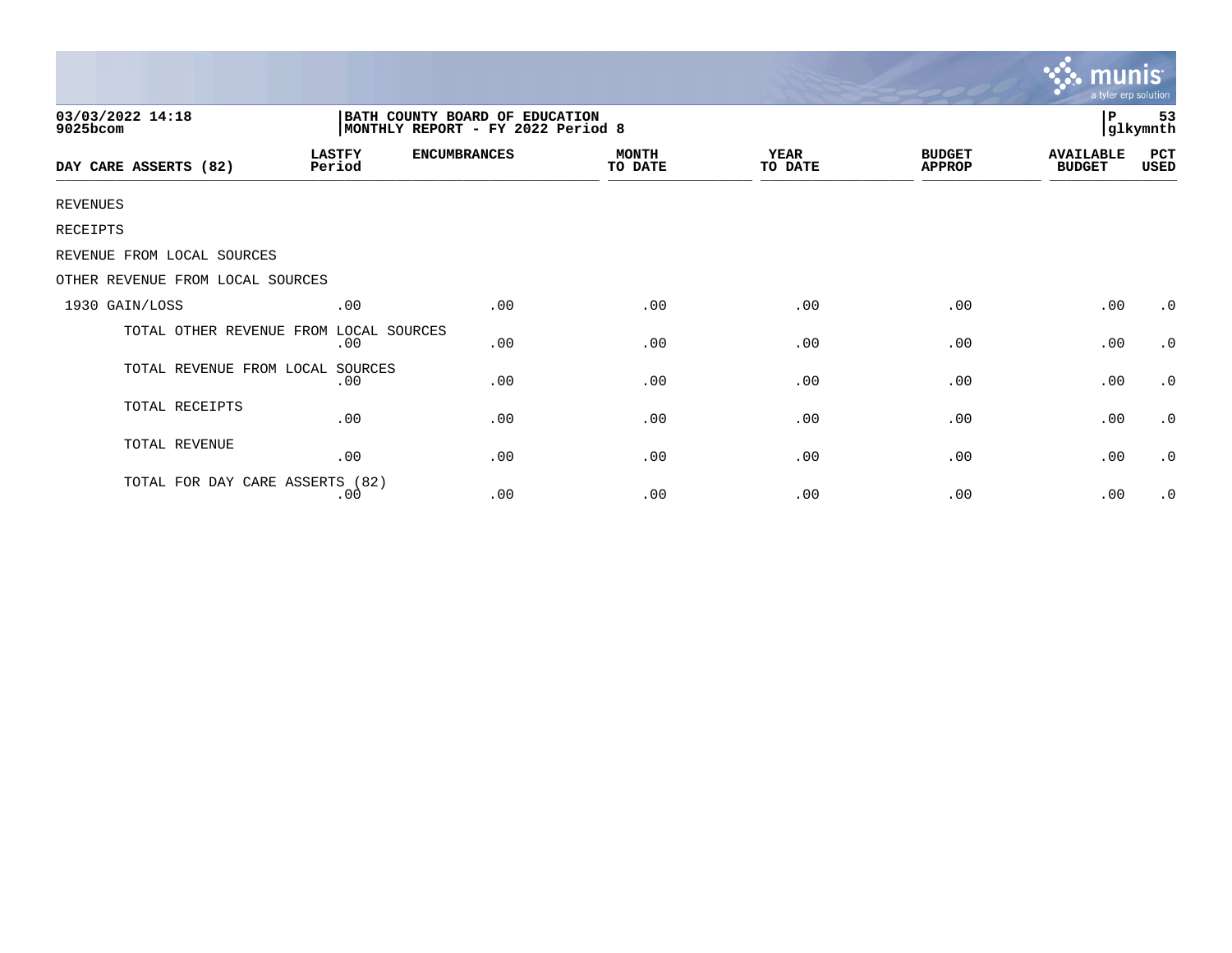|                                  |                         |                                                                     |                         |                        |                                | a tyler erp solution              |                |
|----------------------------------|-------------------------|---------------------------------------------------------------------|-------------------------|------------------------|--------------------------------|-----------------------------------|----------------|
| 03/03/2022 14:18<br>9025bcom     |                         | BATH COUNTY BOARD OF EDUCATION<br>MONTHLY REPORT - FY 2022 Period 8 |                         |                        |                                | l P                               | 54<br>glkymnth |
| ADULT EDUCATION ASSETS (84)      | <b>LASTFY</b><br>Period | <b>ENCUMBRANCES</b>                                                 | <b>MONTH</b><br>TO DATE | <b>YEAR</b><br>TO DATE | <b>BUDGET</b><br><b>APPROP</b> | <b>AVAILABLE</b><br><b>BUDGET</b> | PCT<br>USED    |
| <b>REVENUES</b>                  |                         |                                                                     |                         |                        |                                |                                   |                |
| RECEIPTS                         |                         |                                                                     |                         |                        |                                |                                   |                |
| REVENUE FROM LOCAL SOURCES       |                         |                                                                     |                         |                        |                                |                                   |                |
| OTHER REVENUE FROM LOCAL SOURCES |                         |                                                                     |                         |                        |                                |                                   |                |
| 1930 GAIN/LOSS                   | .00                     | .00                                                                 | .00                     | .00                    | .00                            | .00                               | $\cdot$ 0      |
| TOTAL OTHER REVENUE FROM         | LOCAL SOURCES<br>.00    | .00                                                                 | .00                     | .00                    | .00                            | .00                               | $\cdot$ 0      |
| TOTAL REVENUE FROM LOCAL SOURCES | .00                     | .00                                                                 | .00                     | .00                    | .00                            | .00                               | $\cdot$ 0      |
| TOTAL RECEIPTS                   | .00                     | .00                                                                 | .00                     | .00                    | .00                            | .00                               | $\cdot$ 0      |
| TOTAL REVENUE                    | .00                     | .00                                                                 | .00                     | .00                    | .00                            | .00                               | $\cdot$ 0      |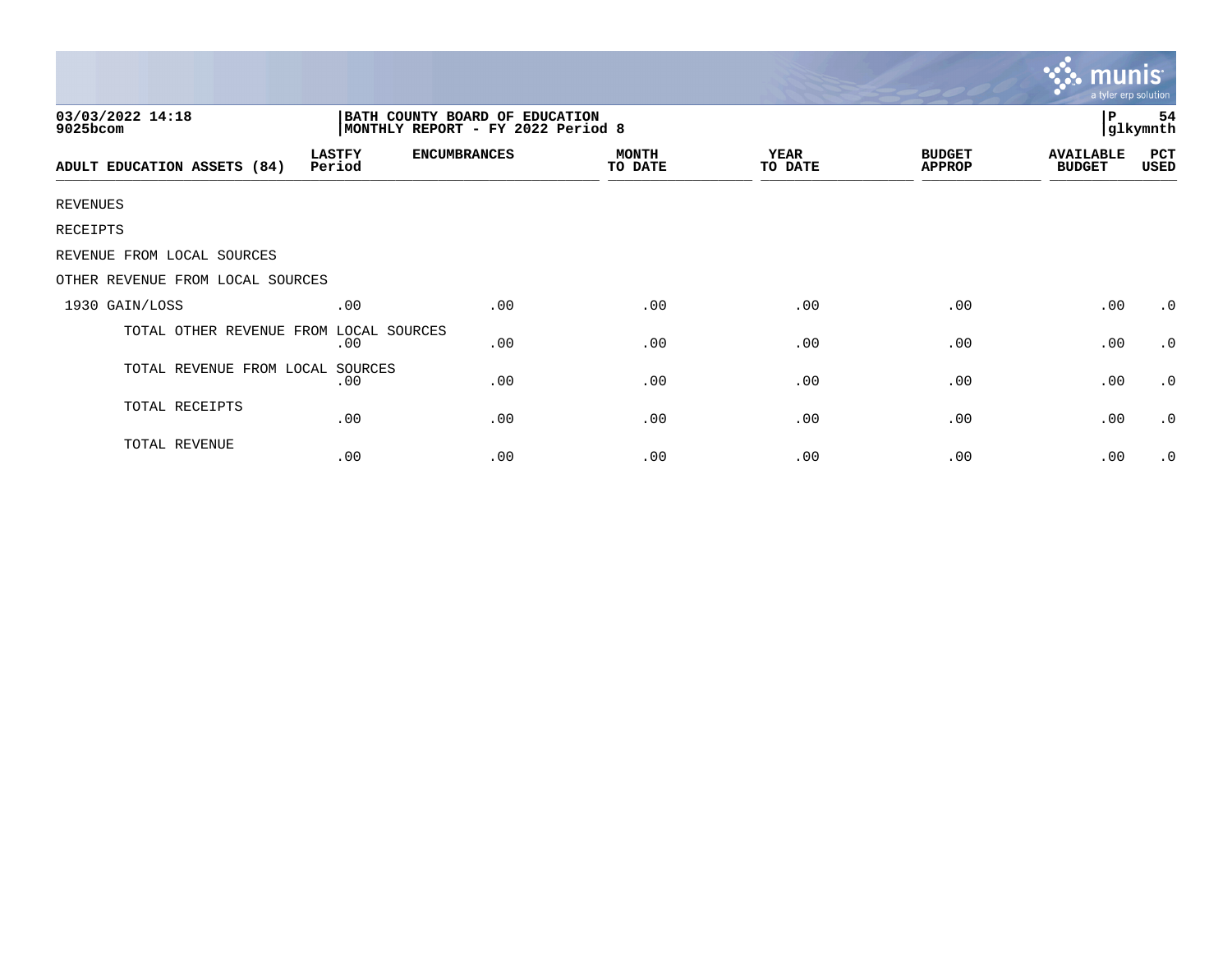

| 03/03/2022 14:18<br>9025bcom          |                                   |                     | BATH COUNTY BOARD OF EDUCATION<br>MONTHLY REPORT - FY 2022 Period 8 |                 |                                |                                   |             |  |
|---------------------------------------|-----------------------------------|---------------------|---------------------------------------------------------------------|-----------------|--------------------------------|-----------------------------------|-------------|--|
| ADULT EDUCATION ASSETS (84)           | <b>LASTFY</b><br>Period           | <b>ENCUMBRANCES</b> | <b>MONTH</b><br>TO DATE                                             | YEAR<br>TO DATE | <b>BUDGET</b><br><b>APPROP</b> | <b>AVAILABLE</b><br><b>BUDGET</b> | PCT<br>USED |  |
| EXPENDITURES                          |                                   |                     |                                                                     |                 |                                |                                   |             |  |
| 3400<br>ADULT EDUCATION OPERATIONS    |                                   |                     |                                                                     |                 |                                |                                   |             |  |
| 0700                                  | .00                               | .00                 | .00                                                                 | .00             | .00                            | .00                               | $\cdot$ 0   |  |
| TOTAL 3400                            | ADULT EDUCATION OPERATIONS<br>.00 | .00                 | .00                                                                 | .00             | .00                            | .00                               | $\cdot$ 0   |  |
| TOTAL EXPENDITURES                    | .00                               | .00                 | .00                                                                 | .00             | .00                            | .00                               | $\cdot$ 0   |  |
| TOTAL FOR ADULT EDUCATION ASSETS (84) | .00                               | .00                 | .00                                                                 | .00             | .00                            | .00                               | $\cdot$ 0   |  |